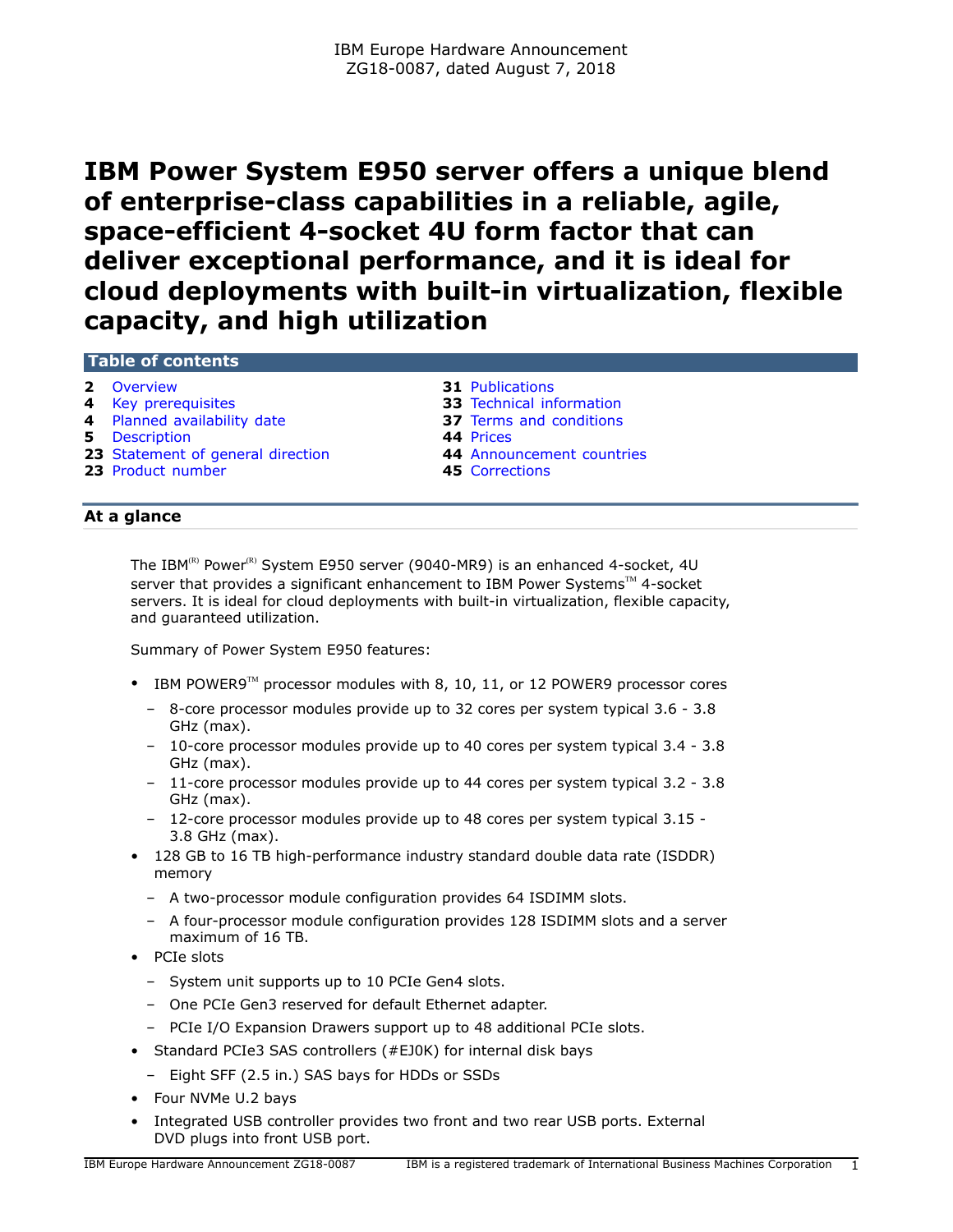- Additional storage can be attached.
	- Up to 1,536 SFF-2 bays for HDDs and SSDs with 64 EXP24SX or EXP12SX I/O drawers
	- Fibre Channel and LAN adapters
- Elastic capacity on demand for both cores and memory
- Power to Cloud Rewards
- Active Memory<sup>™</sup> Expansion and Active Memory Mirroring for Hypervisor
- Packaged in a standard 19-inch rack-mount 4U drawer
- Support for IBM  $AIX^{(R)}$  and Linux<sup>(R)</sup> operating systems

# <span id="page-1-0"></span>**Overview**

IBM Power Systems for enterprise combines cloud management with leadership performance, scale, availability, and security to cloud enable the most dataintensive, mission-critical workloads.

The new Power System E950 server has built-in virtualization, flexible capacity, and high utilization, ideal for growing, medium-size businesses and as a departmental server or data center building block for large enterprises. Built with the new POWER9 architecture, the E950 provides improvements in application delivery and IT services through increased throughput, reduced response times, and increased memory and I/O bandwidths.

With its built-in virtualization and an ecosystem of open cloud solutions, you can cloud-enable any workload without migration and build a cloud that handles the most data-intensive workloads on earth on either a private, hybrid, or multicloud platform.

- Help reduce your operating costs and increase efficiency by consolidating your older, underutilized servers with the new compact, energy-efficient 4U form factor of the Power E950 server with its single backplane and single cooling domain.
- Help reduce maintenance and increase resource utilization and efficiency with up to 48 POWER9 cores and up to 16 TB DDR4 memory (4x more than IBM POWER $8^{(R)}$  E850C).
- Help enable more agile IT that rapidly adjusts to the demands of an everchanging business environment. IBM PowerVM $<sup>(R)</sup>$  supports dynamic response</sup> to workload changes and seamlessly provisions processor or memory capacity permanently, or only as long as required, with capacity on demand for processors and memory.

This new server generation has quadruple the memory footprint of POWER8 servers, making it an ideal platform for in-memory and data-centric applications. Changes in the memory subsystem and the use of industry standard memory DIMMs take POWER9 technology to the next level of balancing affordability and performance. Designed to run commercial, cognitive, and database workloads, POWER9 technology provides a highly competitive server platform. Client

references indicate  $POWER<sup>(R)</sup>$  servers help provide a robust and secure backbone for their IT infrastructure. More companies are using POWER technology in their IT infrastructure, from large data center down to shop level deployments.

By default, the Power Management mode of the Power E950 server is set to Max Performance. This mode can dynamically optimize the processor frequency at any given time based on CPU utilization and operating environmental conditions.

The IBM Power System E950 server offers Elastic Capacity on Demand (Elastic CoD) for both cores and memory, Active Memory Expansion, and Active Memory Mirroring for Hypervisor. The E950 server supports AIX and Linux operating systems and IBM PowerVM Enterprise. The Power System E950 server is a logical follow-on to the IBM Power System E850 and E850C servers.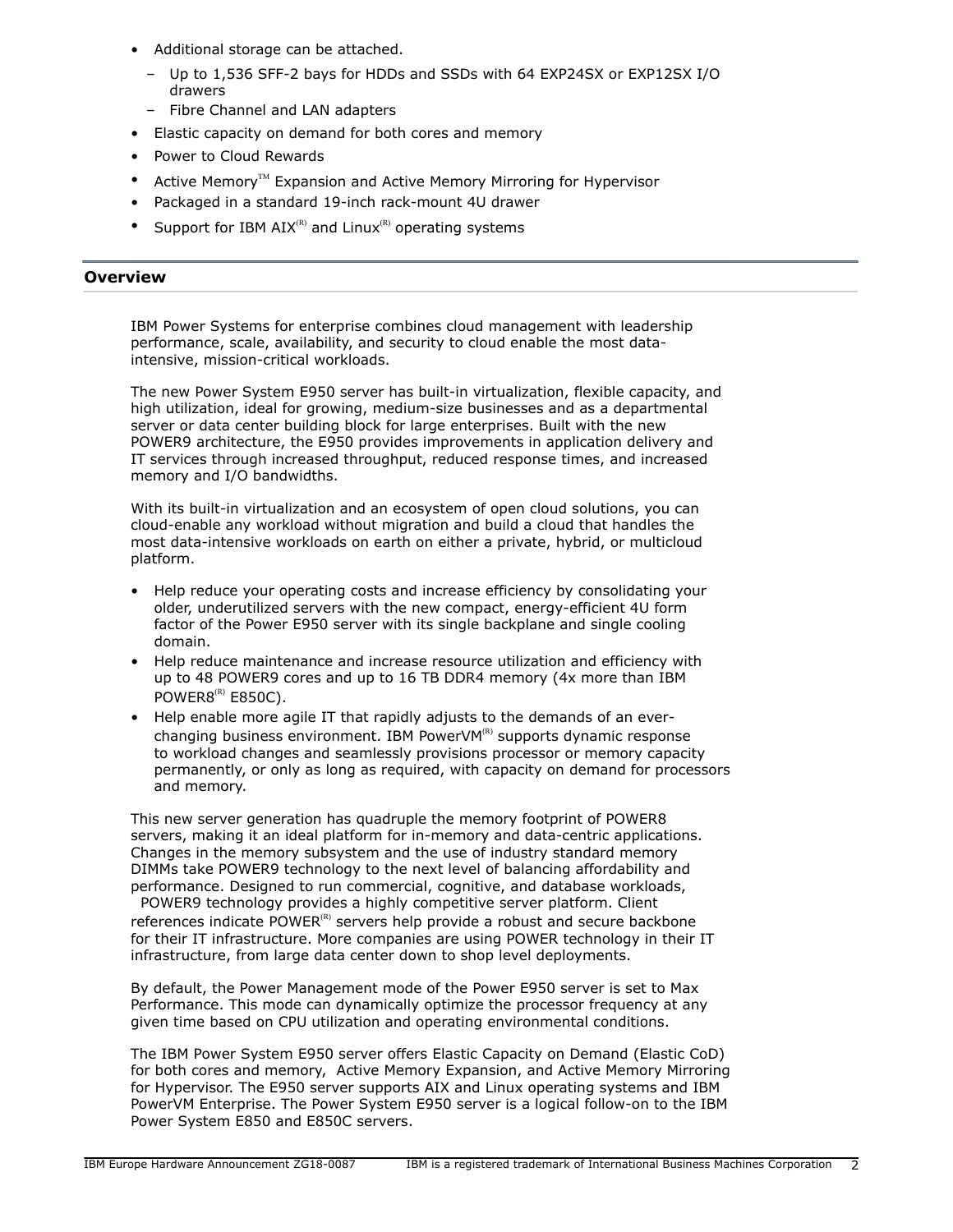Each Power System E950 server includes the following additional software and services:

- Cloud Management Console (CMC) for IBM Power Systems- CMC is a cloud-native platform that provides apps that give powerful insights into your Power Systems infrastructure across data centers and geographies. With no additional software or infrastructure setup, get single pane of glass views of your inventory, software levels, resource capacity utilization, as well as launch-in-context of your on-prem software such as PowerVC and PowerHA $<sup>(R)</sup>$ . Each new Power E950 server purchase</sup> includes 12 months of CMC service, which can be renewed. For more information, see IBM Cloud™ [Management Console](https://www.ibm.com/us-en/marketplace/cloud-management-console/resources#product-header-top) website.
- Open source cloud automation and configuration tooling for AIX. IBM has expanded its commitment to keep key open source cloud management packages updated and to provide timely security fixes to enable clients to leverage open source skills. Power System E950 server clients can take advantage of key packages recently provided to enable cloud automation, including:
	- **chef** automation for configuration, deployment, and management. IBM is collaborating with clients in this community to provide useful resources for using chef with AIX systems.
	- **yum** package management is available with repository access from both ftp and https protocols. rpm is also updated to enable automatic dependency discovery.
	- **cloud-init** and all dependencies are available in the repository and includes support for licensed AIX users. For more information, see the [AIX Toolbox for](http://www.ibm.com/systems/power/software/aix/linux/toolbox) [Linux Applications](http://www.ibm.com/systems/power/software/aix/linux/toolbox) website.
- Securely connect system-of-record workloads and data-to-cloud native applications. IBM API Connect<sup>(R)</sup> and IBM WebSphere<sup>(R)</sup> Connect provide secure connectivity to cloud-based applications, giving clients the ability to rapidly develop new applications and services, thereby helping accelerate their time to value. IBM's Power to Cloud services can help clients get started with these solutions and in designing new applications that leverage IBM Cloud. Cloud enables clients to rapidly build, deploy, and manage their cloud applications, while tapping a growing ecosystem of available services and runtime frameworks.
- IBM Power to Cloud Reward Program. The IBM Power to Cloud Reward Program helps clients design, build, and deliver cloud platforms on Power Systems. Clients purchasing an Power System E950 server earn 5,000 IBM Power to Cloud Reward Program points per system. The points can be used for a range of services to transform traditional IT platforms to private and hybrid cloud platforms. Power to Cloud Reward Program services offerings leverage the proven expertise of IBM Systems Lab Services consultants. For additional details, see the [IBM Power](https://www.ibm.com/it-infrastructure/power/resources/power-to-cloud) [to Cloud Reward Program](https://www.ibm.com/it-infrastructure/power/resources/power-to-cloud) website or contact your IBM representative, IBM Business Partner, or ibmsls@us.ibm.com.

# **Power System E950 hardware components**

The Power System E950 server delivers a high-performing and reliable 4-socket system in the marketplace, with simultaneous multithreading of up to eight threads per core (SMT8). Each Power System E950 server's POWER9 single-chip module has two on-chip memory controllers and utilizes up to 128 MB off-chip eDRAM L4 cache to deliver 230 GB/sec of memory bandwidth per socket. I/O bandwidth is also increased to double that of the predecessor POWER8 systems with the introduction of PCIe Gen4 integrated controllers.

The new Power System E950 server utilizes 8-core, 10-core, 11-core, or 12-core POWER9 processor modules and delivers a system with up to 32 cores typical 3.6 - 3.8 GHz (max), up to 40 cores typical 3.4 - 3.8 GHz (max), up to 44 cores typical 3.2 - 3.8 GHz (max), or up to 48 cores typical 3.15 - 3.8 GHz (max). A minimum of two processor modules must be installed in each system, with a minimum quantity of one processor module's cores activated.

An Power System E950 server can utilize 8 GB, 16 GB, 32 GB, 64 GB, or 128 GB DDR4 ISDIMMs (up to 16 industry standard (IS) DIMMs per socket) to enable a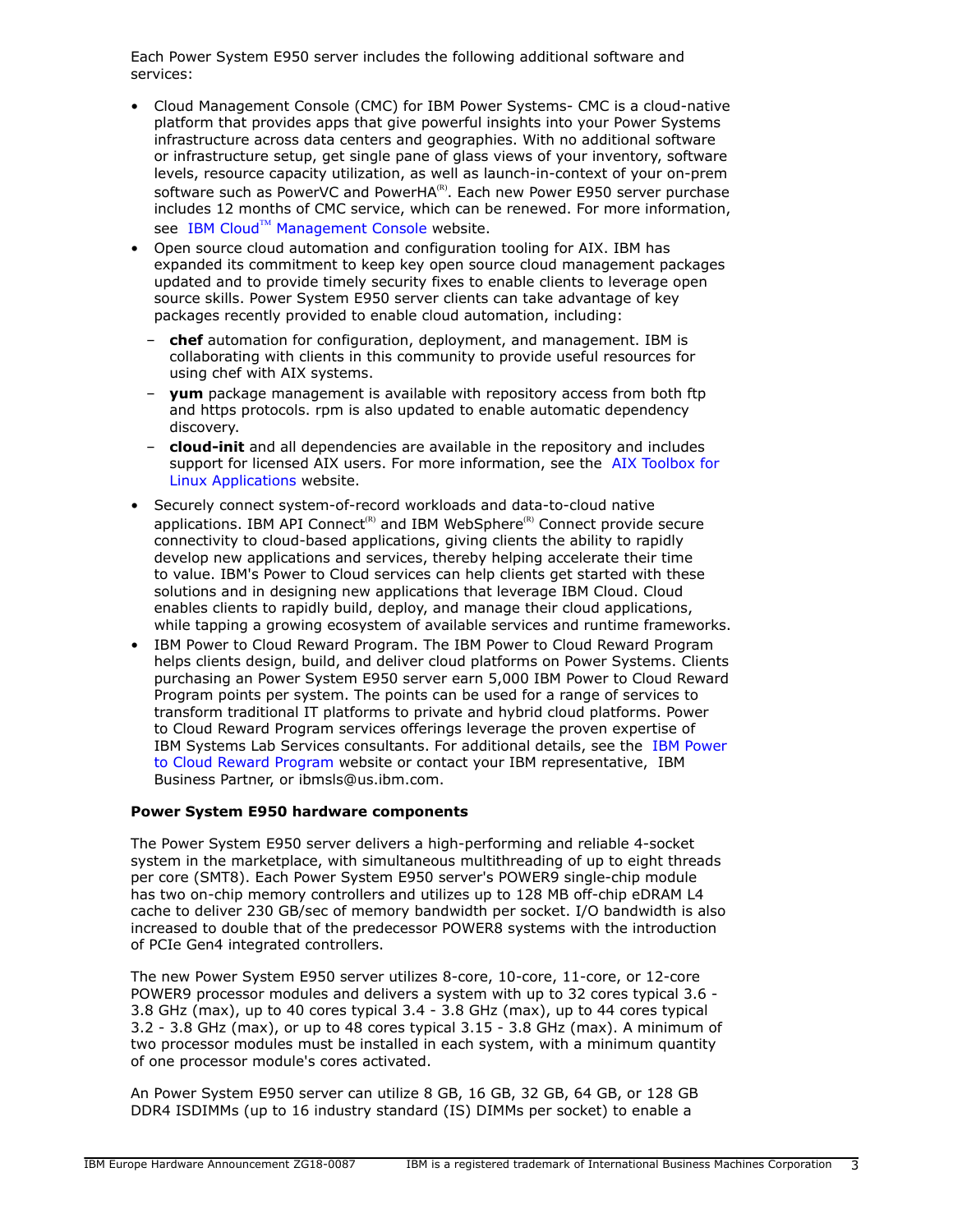maximum configuration of 16 TB. A minimum of 50% or 128 GB, whichever is higher, of installed memory must be activated.

The PCIe capabilities provide up to eight PCIe Gen4 x16, two PCIe Gen4 x8, and one PCIe Gen3 x8. PCIe slots support concurrent maintenance (hot plug). Additional PCIe adapters can be attached through up to four PCIe I/O Expansion Drawers, providing up to 48 additional PCIe Gen3 slots.

Each Power System E950 server has eight SFF (2.5 in.) SAS bays for HDDs or SSDs, plus four NVMe 2.5-inch bays. One or two PCIe SAS adapters support these SAS bays. One of these SAS options must be selected:

- DASD Backplane with no HDD/SDD drive selected. No PCIe SAS adapter is required.
- Base DASD backplane together with one SAS PCIe adapter and select SAS drives.
- Split DASD backplane together with two SAS PCIe adapters and select SAS drives.

NVMe drive options can be selected with any of the above SAS options

All SAS bays support concurrent maintenance (hot plug). In addition to the eight internal drives, more HDD or SSD drives can be attached through EXP24SX or EXP12SX expansion drawers.

The external USB DVD plugs into one of the two front USB ports.

Every Power System E950 server comes standard with phase-redundant, power regulators for processors, memory, disk, and I/O. Hot-plug, redundant power supplies and a hot-plug Time of Day battery are also standard, and Active Memory Mirroring for Hypervisor is available as an option.

# **IBM Proactive Support for Power Systems**

Clients have found significant value in IBM's Proactive Support offerings on missioncritical systems, as this provides personalized support, proactive recommendations, and accelerated response times versus standard support. As a result, IBM is including the IBM Proactive Support in the default configuration for all Mid-Range and Enterprise IBM POWER9 Systems - for IBM AIX, IBM i, Linux, and SAP HANA workloads. Other configurations are also available.

# <span id="page-3-0"></span>**Key prerequisites**

One of the following operating systems:

- AIX
- Linux: Red Hat Enterprise Linux (RHEL) or SUSE Linux Enterprise Server (SLES)

For more information, see the [Software requirements](#page-34-0) section.

# <span id="page-3-1"></span>**Planned availability date**

August 17, 2018, with the following limitations per system:

- EMX0 Initial/MES/Both max = 2
- EMXG Initial/MES/Both max = 4

November 16, 2018, for the following features per system:

• EMX0 Initial/MES/Both max =  $4$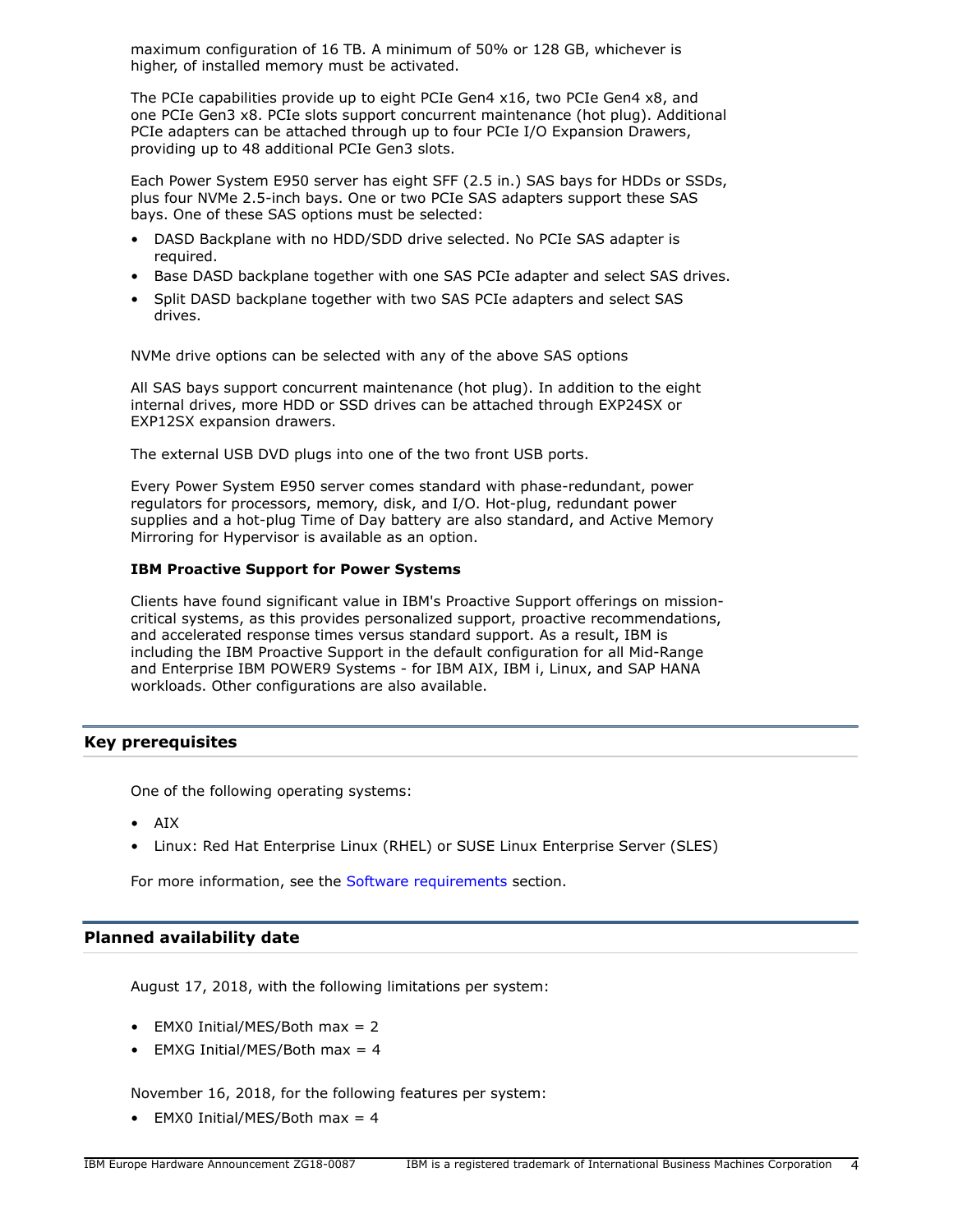Availability of programs with an encryption algorithm in France is subject to French government approval.

# <span id="page-4-0"></span>**Description**

#### **Summary of features**

The following features are available on the Power System E950 server:

- The Power System E950 server supports 16 to 48 processor cores with two or four POWER9 processor modules:
	- 8-core processor modules provide up to 32 cores per system typical 3.6 3.8 GHz (max).
	- 10-core processor modules provide up to 40 cores per system typical 3.4 3.8 GHz (max).
	- 11-core processor modules provide up to 44 cores per system typical 3.2 3.8 GHz (max).
	- 12-core processor modules provide up to 48 cores per system typical 3.15 3.8 GHz (max).
- 128 GB 16 TB high-performance DDR4 memory with L4 cache:
	- 8 GB ISDIMM Memory (#EM6A)
	- 16 GB ISDIMM Memory (#EM6B)
	- 32 GB ISDIMM Memory (#EM6C)
	- 64 GB ISDIMM Memory (#EM6D)
	- 128 GB ISDIMM Memory (#EM6E)
	- Optional Active Memory Expansion (#EMAM)
- Choice of three storage backplane features. Each Power E950 server has eight SFF (2.5 in.) SAS bays for HDDs or SSDs, plus four NVMe 2.5-inch bays. One or two PCIe SAS adapter support these SAS bays. One of these SAS options must be selected:
	- DASD Backplane with no HDD/SDD drive selected. No PCIe SAS adapter is required (#EJ0B).
	- Base DASD backplane together with one SAS PCIe adapter and select SAS drives (#EJBB).
	- Split DASD backplane together with two SAS PCIe adapters and select SAS drive (#EJSB).
- Up to 11 hot-swap PCIe slots in the system unit:
	- Four, six, or eight x16 Gen4 full-height, half-length slots.
	- Two x8 Gen4 full height, half-length slots.
	- One x8 Gen3 full-height, half-length slot generally is used for an Ethernet adapter.
	- With two processor modules, there are seven PCIe slots; with three modules, there are nine PCIe slots; and with four modules, there are eleven PCIe slots in the system unit.
- The PCIe I/O Expansion Drawer (#EMX0) expands the number of full-high, hotswap slots:
	- Up to two PCIe drawers with two processor modules (maximum 31 slots on the server)
	- Up to four PCIe drawers with four processor modules (maximum 51 slots on the server)
- Up to 64 EXP24SX SFF (#ESLS) or EXP12SX LFF (#ESLL) Drawers can be attached, providing up to 1,536 SAS bays for disks or SSDs.
- System unit I/O (integrated I/O)
	- USB ports: four 3.0 (two front) for general use and 2.0 (rear) for limited use
	- HMC ports: two 1 GbE RJ45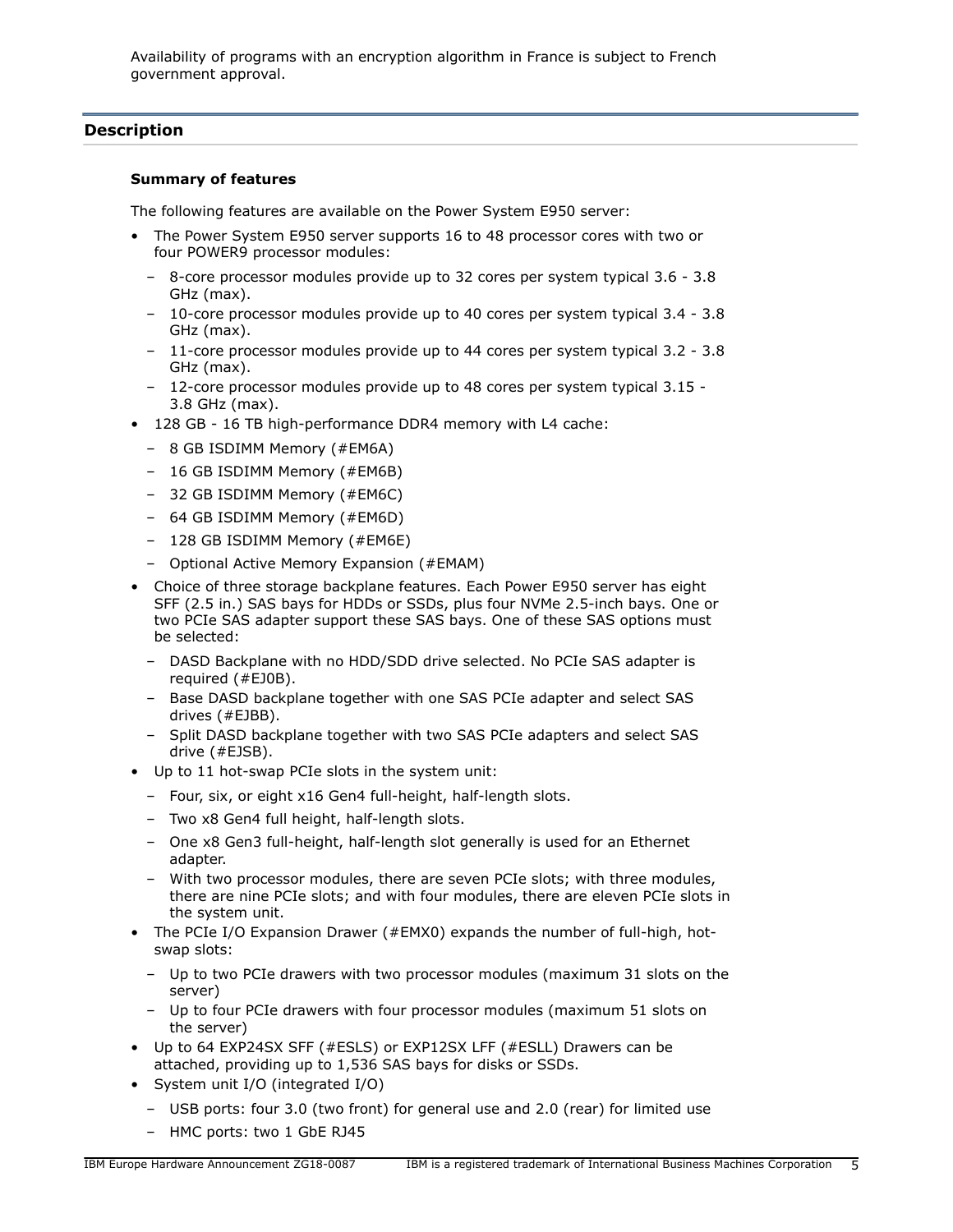- System (serial) port: one RJ45
- Four hot-plug and redundant power supplies 2000 W (200 240 V AC) (#EB3M)
- System unit only 4U in a 19-inch rack-mount hardware
- Primary operating systems:
	- AIX (#2146) (small-tier licensing)
	- Linux (#2147): RHEL, SLES, and Ubuntu

# **Processor modules**

- The Power E950 server supports 16 to 48 processor cores:
	- 8-core typical 3.6 3.8 GHz (max) #EPWR POWER9 Processor
	- 10-core typical 3.4 3.8 GHz (max) #EPWS POWER9 Processor
	- 11-core typical 3.2 3.8 GHz (max) #EPWY POWER9 Processor
	- 12-core typical 3.15 3.8 GHz (max) #EPWT POWER9 Processor
- A minimum of two and a maximum of four processor modules are required for each system. The modules can be added to a system at a later time through an MES order, but will require scheduled downtime to install. All processor modules in one server must be the same gigahertz (same processor module feature number). They cannot be mixed.
- Permanent CoD processor core activations are required for the first processor module in the configuration and are optional for the second and fourth modules. Specifically:
	- Two or four 8-core, typical 3.6 3.8 GHz (max) processor modules (#EPWR) require eight processor core activations (#EPWV) at a minimum.
	- Two or four 10-core, typical 3.4 3.8 GHz (max) processor modules (#EPWS) require ten processor core activations (#EPWW) at a minimum.
	- Two or four 11-core, typical 3.2 3.8 GHz (max) processor modules (#EPWY) require eleven processor core activations (#EPN3) at a minimum.
	- Two or four 12-core, typical 3.15 3.8 GHz (max) processor modules (#EPWT) require twelve processor core activations (#EPWX) at a minimum.
- Temporary CoD capabilities are optionally used for processor cores that are not permanently activated:
	- 90 Days Elastic CoD Processor Core Enablement (#EP9T).
	- 1 and 100 Processor Day Elastic CoD billing for #EPWR (#EPN0, #EPN1).
	- 1 and 100 Processor Day Elastic CoD billing for #EPWS (#EPN5, #EPN6).
	- 1 and 100 Processor Day Elastic CoD billing for #EPWY (#EPN8, #EPN9).
	- 1 and 100 Processor Day Elastic CoD billing for #EPWT (#EPNK, #EPNL).
	- 100 Processor-minutes Utility CoD billing: for #EPWR (#EPN2), for #EPWS (#EPN7), for #EPWY (#EPNN) or for #EPWT (#EPNM).
	- An HMC is required for temporary CoD.

# **Notes:**

- A minimum of two processor features is required on each system.
- Mixing of different processor features on the same system is *not* allowed.

# **System memory**

- 128 GB 16 TB high-performance 1600 MHz DDR4 ECC memory with L4 cache:
	- 8 GB ISDIMM Memory (#EM6A)
	- 16 GB ISDIMM Memory (#EM6B)
	- 32 GB ISDIMM Memory (#EM6C)
	- 64 GB ISDIMM Memory (#EM6D)
	- 128 GB ISDIMM Memory (#EM6E)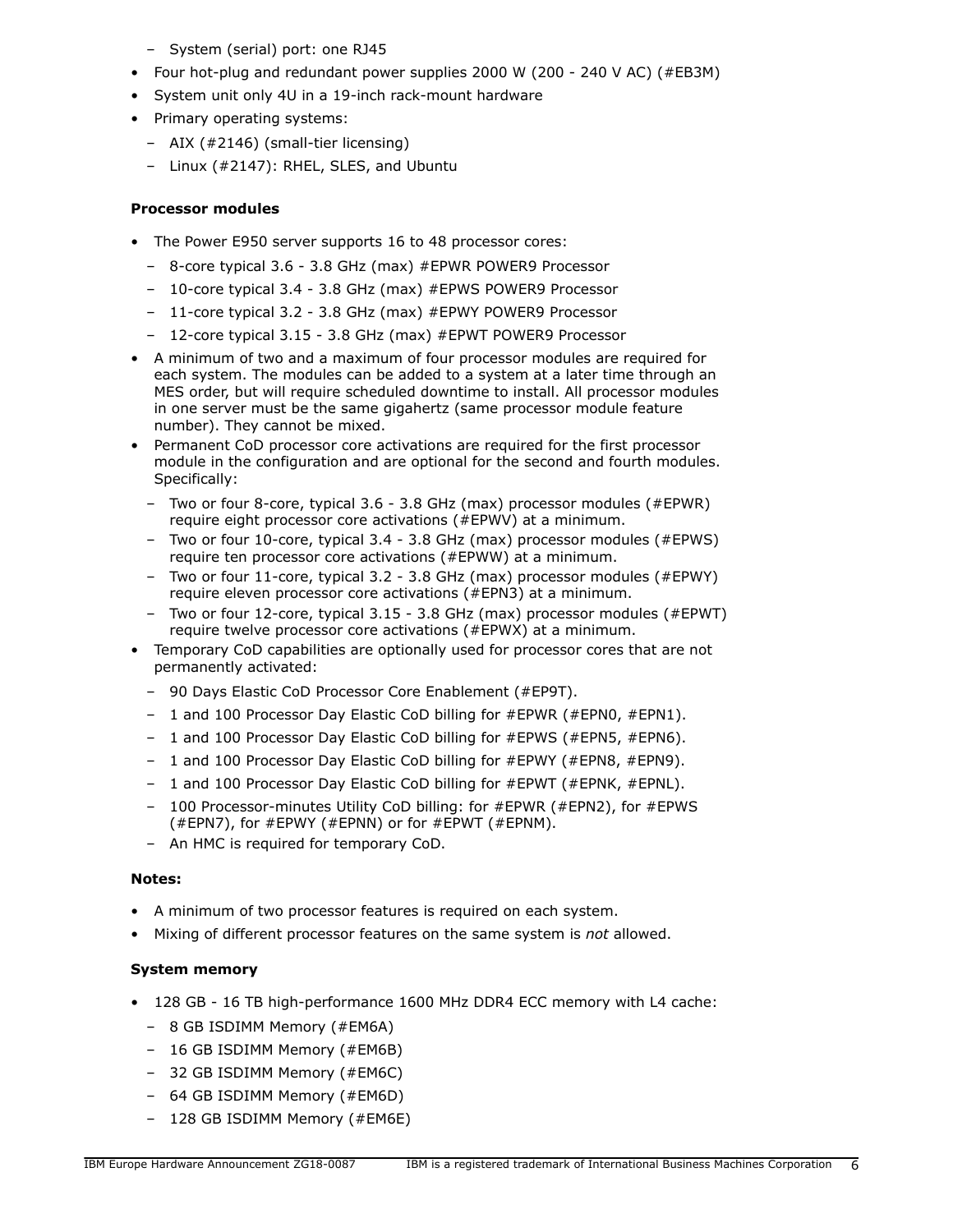- As the client memory requirements increase, the system capabilities are increased as follows:
	- With two processor modules installed, 64 ISDIMM slots are available; minimum memory is 128 GB.
	- With four modules, 128 ISDIMM slots are available; minimum memory is 256 GB. Thirty two ISDIMMs are available per socket.
	- The more ISDIMM slots that are filled, the larger the available bandwidth available to the server.

Permanent CoD memory activations are required for at least 50% of the physically installed memory or 128 GB of activations, whichever is larger. Use 1 GB activation (#EMAP) and 100 GB activation (#EMAQ) features to order permanent memory activations.

- Temporary CoD for memory is available for memory capacity that is not permanently activated:
	- 90 Days Elastic CoD Memory Enablement (#EM9U).
	- 8 GB-Day billing for Elastic CoD memory (#EMJE).
	- 800 GB-Day billing for Elastic CoD memory (#EMJF).
	- An HMC is required.

Temporary CoD Memory Days can also be acquired through IBM Marketplace after system installation. For more information about new Elastic CoD features, see the [IBM Digital MarketPlace](https://www.ibm.com/us-en/marketplace/elastic-capacity-on-demand) website.

# **Notes:**

- Memory is ordered in quantity of 8 of the same memory feature.
- Second memory riser card of each processor can have different ISDIMM capacity from that on first riser but it is recommended that the second riser card has the same type and size DIMMs as the first riser card. It is also recommended that the amount of memory per processor should be the same or about the same.
- A minimum of one memory riser with eight ISDIMMs for each installed POWER9 processor is required.
- The minimum memory supported per two POWER9 processors installed is 128 GB.
- The minimum memory supported per four POWER9 processors installed is 256 GB.

# **I/O support**

# *PCIe slots*

The Power System E950 server has up to 10 PCIe Gen4 and 1 PCIOe Gen3 general purpose hot-plug slots, providing configuration flexibility and expandability. Eight adapter slots are x16 Gen4, two adapter slots are x8 Gen4, and one adapter slot x8 Gen3 (generally reserved for base Ethernet adapter). All adapter slots are full height, half length.

The number of slots supported vary by the number of processor modules.

| <b>Processor modules</b>         | 2 socket | 4 socket |  |
|----------------------------------|----------|----------|--|
| x16 Gen4 slots (CAPI<br>capable) |          |          |  |
| x8 Gen4 slots                    |          |          |  |
| x8 Gen3 slots                    |          |          |  |

#### **Notes:**

- The PCIe Gen3 slot, C6, is reserved for an Ethernet adapter to help ensure proper manufacture and test of the server.
- Blind-swap cassettes (BSC) are used for adapters in the system unit.
- All PCIe slots in the system unit are SR-IOV capable.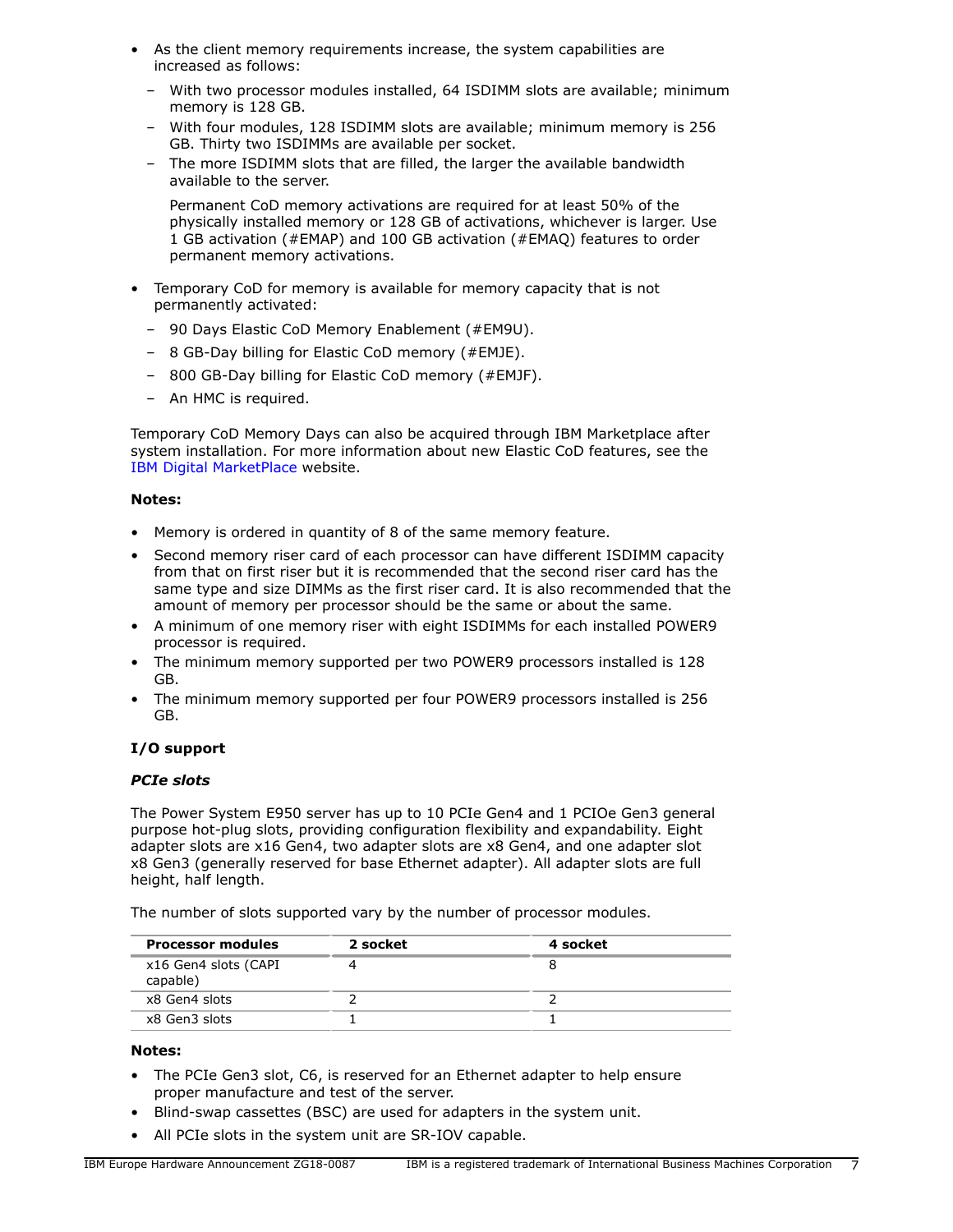- PCIe slot C12 must contain the SAS RAID adapter (#EJ0K) when controlling the Base internal SAS drive bays. The SAS RAID adapter in this slot will not support a Dual Storage Adapter configuration.
- PCIe slots C12 and C9 must each contain a SAS RAID controller (#EJ0K) when controlling the Split internal SAS drive bays. The SAS RAID adapters in these slots will not support a Dual Storage Adapter configuration.

The x16 slots can provide up to twice the bandwidth of x8 slots because they offer twice as many PCIe lanes. PCIe Gen4 slots can support up to twice the bandwidth of a PCIe Gen3 slot and up to four times the bandwidth of a PCIe Gen2 slot, assuming an equivalent number of PCIe lanes. PCIe Gen1, PCIe Gen2, PCIe Gen3, and PCIe Gen4 adapters can be plugged into a PCIe Gen4 slot, if that adapter is supported. The x16 slots can be used to attach PCI Gen3 I/O Expansion drawers.

This server is smarter than earlier servers about energy efficiency for cooling the PCIe adapter environment. They can sense which IBM PCIe adapters are installed in their PCIe slots. If an adapter is known to require higher levels of cooling, they automatically speed up fans to increase airflow across the PCIe adapters.

# **SAS bays and storage backplane options**

Clients have a choice of three storage features. Each Power E950 server has eight SFF (2.5 in.) SAS bays for HDDs or SSDs, plus four NVMe 2.5-inch bays. One or two PCIe SAS adapter support these SAS bays. One of these SAS options must be selected:

- DASD Backplane with no HDD/SDD drive selected. No PCIe SAS adapter is required (#EJ0B)
- Base DASD backplane together with one SAS PCIe adapter and select SAS drives (#EJBB)
- Split DASD backplane together with two SAS PCIe adapters and select SAS drive (#EJSB)

NVMe drive options can be selected with any of the above SAS options.

The base and the split backplane options provides SFF-3 SAS bays in the system unit. These 2.5-inch or small form factor (SFF) SAS bays can contain SAS drives (HDD or SSD) mounted on a tray or carrier. Thus, any drives that are designated for SFF-1, or SFF-2 bays do not fit in an SFF-3 bay. All SFF-3 bays support concurrent maintenance or hot-plug capability. These backplane options support HDDs or SSDs or a mixture of HDDs and SSDs in the SFF-3 bays. If mixing HDDs and SSDs, they must be in separate arrays.

The base and the split options can offer different drive protection options: RAID 0, RAID 5, RAID 6, or RAID 10. RAID 5 requires a minimum of three drives of the same capacity. RAID 6 requires a minimum of four drives of the same capacity. RAID 10 requires a minimum of two drives. Hot spare capability is supported with RAID 5, RAID 6, or RAID 10.

# **Note:**

• All three of these backplane options are supported by AIX, Linux, and VIOS. It is highly recommended that the drives be protected, but not required. If the client needs a change after the server is already installed, the backplane option can be changed. Scheduled downtime is required to remove the existing storage backplane and install a different backplane.

# **USB DVD external and boot devices**

Power System 9040-MR9 provides two front USB ports, mainly to support the external USB DVD.

System boot is supported through these options:

1. NVMe drives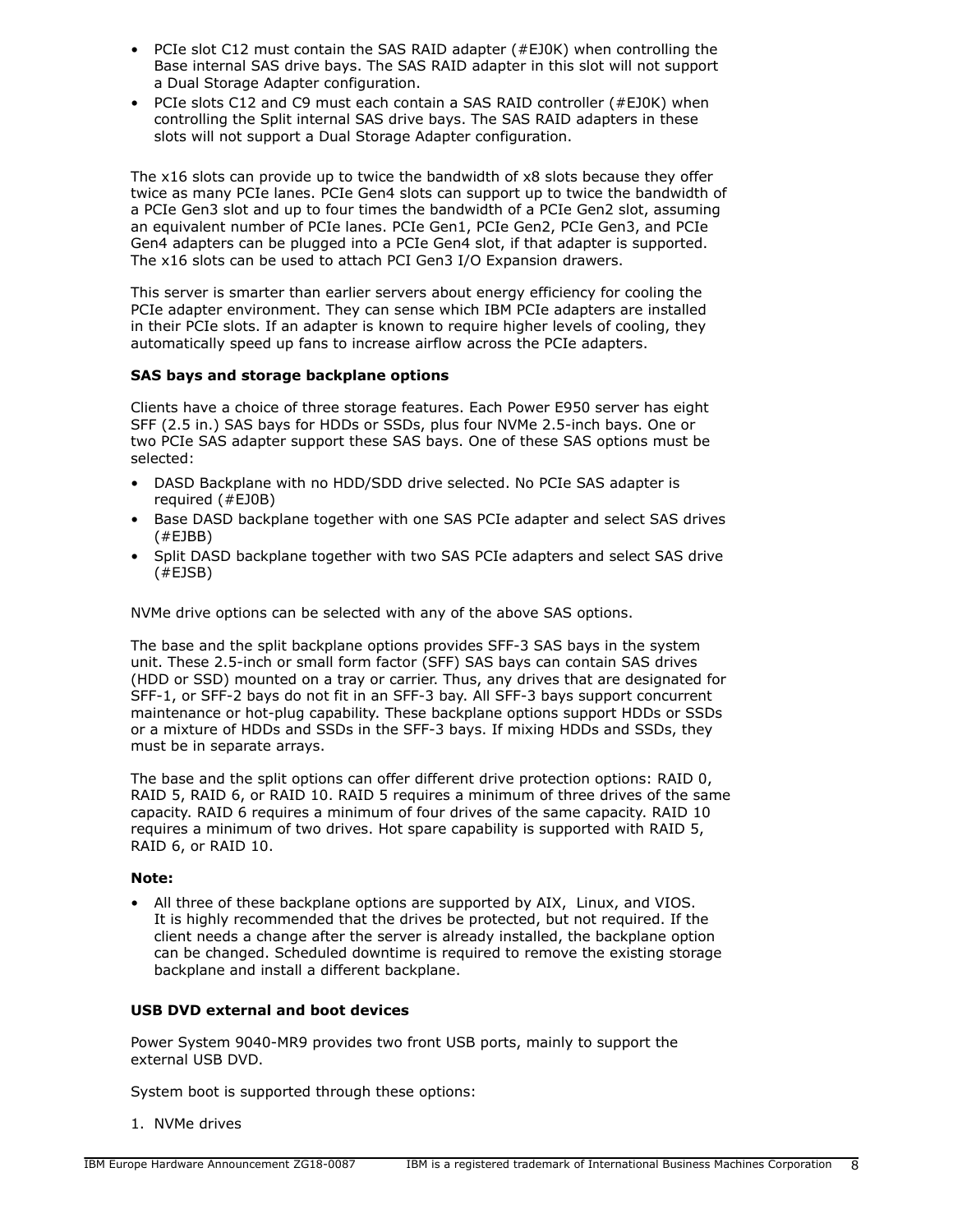- 2. Internal SAS drives
- 3. Disk or SSD located in an EXP24SX or EXP12SX drawer attached to a PCIe SAS adapter
- 4. A network through LAN adapters
- 5. A SAN attached to Fibre Channel or FCoE adapters and indicated to the server by the 0837 specify code
- 6. USB front port for external USB based DVD
- 7. USB front port for USB memory key / flash drive

Assuming option 1 above, the minimum system configuration requires at least one NVMe disk drive in the system for AIX and Linux. If you are not using option 1 or 2 above, an internal disk is not required.

# **I/O drawer attachment**

Clients migrating from earlier generation servers may have been using I/O drawers such as the GX++ attached feature 5802 or 5877 PCIe 12X I/O Drawers with PCIe Gen1 slots. Though most PCIe adapters in the feature 5802 or 5877 drawers can be moved to this server and its disk drives converted and moved to the feature ESLS EXP24SX drawer, the feature 5802 and 5877 drawers are not supported on this newer Power Systems technology-based server. Similarly, the GX++ attached EXP30 Ultra SSD Drawer (#EDR1 or #5888) is not supported.

Up to 64 EXP24SX or EXP12SX storage drawers can be attached to a Power System E950 server. With 24 drives per drawer, this means up to 1,536 SFF-2 drives are supported. A maximum of 16 EXP24SX per PCIe Gen3 I/O drawer is supported due to cable management considerations.

The older 3.5-inch-based EXP12S SAS Disk Drawer (#5886) and EXP24 SCSI Disk Drawer (#5786) are not supported.

IBM offers a 1U multimedia drawer that can hold one or more DVDs, tape drive, or RDX docking stations. The 7226-1U3 is the most current offering. The earlier 7216-1U2 and 7214-1U2 are also supported. Up to six of these multimedia drawers can be attached.

# **PCIe I/O Expansion Drawer**

PCIe I/O Expansion Drawers (#EMX0) can be attached to the system unit to expand the number of full-high, hot-swap slots available to the server. The maximum number of PCIe I/O drawers depends on the number of processor modules physically installed. The maximum is independent of the number of processor core activations.

- Up to two PCIe drawers with two processor modules.
- Up to four PCIe drawers with four processor modules.
- The 19-inch 4 EIA (4U) PCIe I/O Expansion Drawer (#EMX0) and two PCIe fanout modules (#EMXG) provide 12 PCIe I/O full-length, full-height slots. One fanout module provides six PCIe slots labeled C1 through C6. Slots C1 and C4 are x16 slots, and C2, C3, C5, and C6 are x8 slots. Slots C1 and C4 of the 6-slot fanout module in a PCIe Gen3 I/O drawer are SR-IOV enabled.
- An EMX0 drawer can be configured with one or two EMXG fanout modules. Adding a second fanout module is not a hot-plug operation and requires scheduled downtime.
- PCIe Gen1, Gen2, and Gen3 full-high adapter cards are supported. The set of full-high PCIe adapters that are supported is found in the Sales Manual, identified by feature number. See the PCI Adapter Placement manual for the 9040-MR9 for details and rules associated with specific adapters supported and their supported placement in x8 or x16 slots.
- Each fanout module requires one PCIe Cable Adapter (#EJ08), which is placed in a x16 PCIe slot of the system unit.
- A cable pair attaches the PCIe Cable Adapter (#EJ08) to the fanout module. Feature ECC7 provides a pair of 3-meter optical cables with transceivers. Feature ECC8 provides a pair of 10-meter optical cables with transceivers. Feature ECCS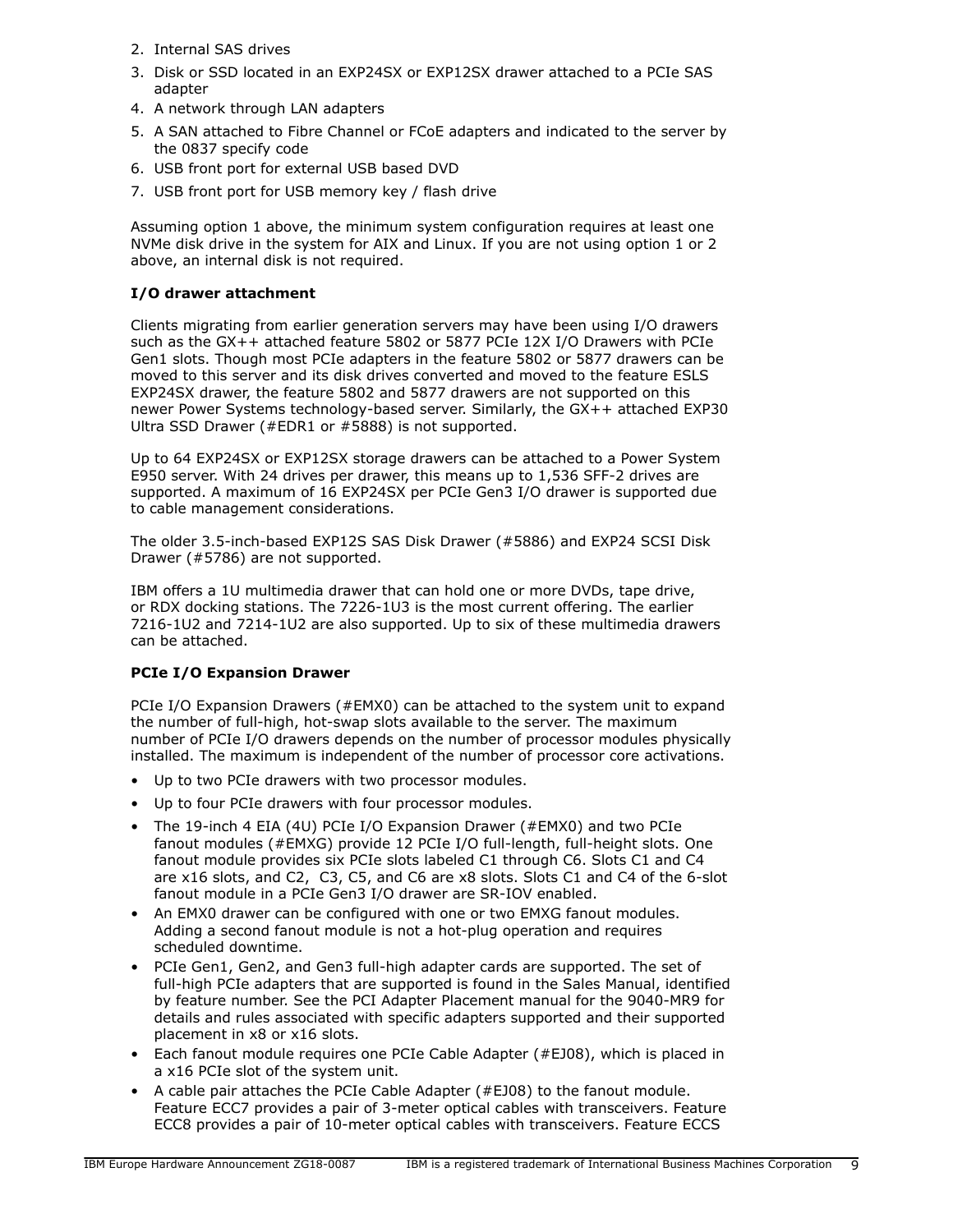provides a pair of 3-meter copper cables. Two cables of identical length, or one feature, is required for each fanout module. Optical cables are smaller diameter and more flexible and can be longer than the copper cables. Copper cables are lower cost. Copper and optical cables have the same performance and reliability characteristics.

- The cable adapter (#EJ08) can be placed in any of the system units' available x16 slots and attached to any fanout module in any of the server's PCIe I/ O drawers (#EMX0). The PCIe I/O drawer cannot be shared by two different servers.
- **Recommendation:** Locate any attached PCIe I/O Expansion Drawer in the same rack as the POWER9 server for ease of service. But the drawers can be installed in separate racks if the application or other rack content requires it. It is recommended to use 3-meter cables for PCIe drawers in the same rack as the system unit and 10-meter cables for drawers located in a different rack.
- Concurrent repair and add/removal of PCIe adapter cards is done by HMC-guided menus or by operating system support utilities.
- When the operating system is Linux, PowerVM is required for support of the I/O Expansion Drawer.

#### **Rack cable brackets**

The cable bracket is used to secure the communications cables so that they can be raised to remove the blind swap cassettes containing the PCIe adapters. To enable the server to be pulled forward on its rails for service access to memory, processors, and voltage regulator modules requires the disconnecting the cables from the server.

#### **Integrated I/O ports**

There are two HMC ports, one system port, and four USB ports (two general purpose and two limited use).

The two HMC ports are located on the service processor in the rear of the server and are RJ45. These ports support 1 Gb Ethernet connections leveraging the secondgeneration service processor technology called an *FSP2* in some IBM publications.

The one integrated system or serial port has an RJ45 style connector and is supported by AIX and Linux for attaching serial devices such as an asynchronous device like a console. If the device does not have an RJ45 connection, a converter cable such as feature 3930 can provide a 9-pin, D-shell connection. Note that serial devices can have very individual characteristics (different pin outs), and the feature 3930 may not be appropriate for all possible devices. In this case, the user should acquire an OEM converter cable appropriate for their device.

Integrated system port is not supported under AIX or Linux when the HMC ports are connected to an HMC. Either the HMC ports or the integrated system ports can be used, but not both. The integrated system port is supported for modem and TTY terminal connections by AIX or Linux. Any other application using serial ports requires a serial port adapter to be installed in a PCI slot. The integrated system port does not support HACMP™ configurations.

Two USB-3 ports are located on the front of the server for general client use, and two USB-3 ports on the rear are for limited client use. A converter cable, feature ECCF, provides a USB-to-9-pin D-Shell connection to some UPS. The IBM 9910 Uninterruptible Power Systems, models E66 and E67, are supported as purchase options with the 9040-MR9.

#### **Racks**

The IBM Power System E950 server is designed to fit a standard 19-inch rack. IBM Development has tested and certified the system for the following rack support:

- 7965-S42 (42U) (Field integration only)
- 7014-T42 (42U) (Field integration only)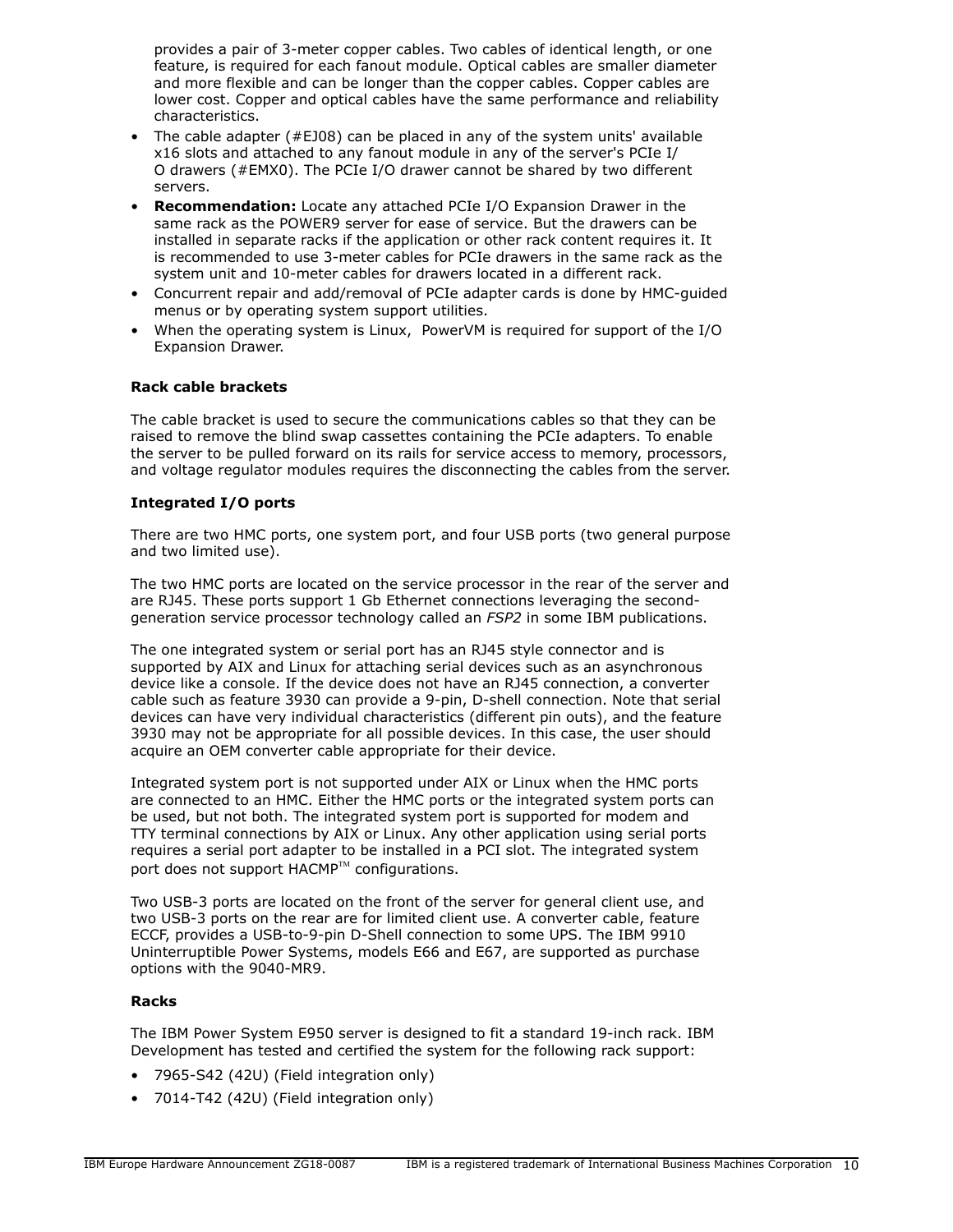Clients can choose to place the server in other racks if they are confident those racks have the strength, rigidity, depth, and hole-pattern characteristics that are needed. Clients should work with IBM Service to determine the appropriateness of other racks. The Power System E950 rails can adjust their depth to fit a rack that is 22.75 inches - 30.5 inches in depth based on the adjustable outer brackets going from the front rail to the rear rail. Racks from IBM include:

• 7014-T00 (36U) (Support only, cannot be ordered from IBM)

IBM Manufacturing does not support the use of other racks with the Power E950 initial system order or model upgrade. The 7965-S42 (#ECR0) and 7014-T42 (#0553) are 2-meter enterprise racks that provide 42U or 42 EIA of space.

Additional E950 PCIe I/O drawers (#EMX0) for an already installed server can be MES ordered with or without a rack.

Typical good cable management practices apply. For example, it is usually a good practice to leave 1U or 2U open at the top or bottom of the rack for cables exiting the rack or to hold extra cable lengths. Or if you have more than four PCIe I/O drawers in the same rack, carefully consider how many 4-port PCIe adapters have cables attached to all their ports. If you are not using something like the 8-inch extension for a 7965-S42 rack for extra space to lay the cables, service access can be a challenge, especially with thicker I/O cables. Or another example, if there are a lot of I/O cables in the rack, horizontally mounting the power distribution units (PDUs) versus mounting them vertically in the side pockets eases service access.

Rack front door options supported are the acoustic door (#6248 or #6249), the attractive geometrically accented door (#ERG7), and the cost-effective plain front door (#6068 or #6069). The front trim kit is also supported (#6263 or #6272).

# **Power distribution units**

Using previously provided IBM PDU features 7188, 7109, and 7196 reduces the number of Power System E950 servers and other equipment that can be held most efficiently in a rack. The high-function PDUs provide more electrical power per PDU and thus offer better "PDU footprint" efficiency. In addition, they are intelligent PDUs that provide insight to actual power usage by receptacle and also provide remote power on/off capability for easier support by individual receptacle. The new PDUs are features EPTJ, EPTL, EPTN, and EPTQ.

IBM Manufacturing will only integrate the newer PDUs with the Power System E950 server. IBM Manufacturing does not support integrating earlier PDUs such as the feature 7188, 7109, or 7196. Clients can choose to use older IBM PDUs in their racks, but will have to install those earlier PDUs at their site.

|                        | 1-phase or 3-phase<br>wye depending<br>on country wiring<br>standards | 3-phase 208 V<br>depending on country<br>wiring standards |
|------------------------|-----------------------------------------------------------------------|-----------------------------------------------------------|
| Nine C19 receptacles   | FPT <sub>1</sub>                                                      | <b>FPTI</b>                                               |
| Twelve C13 receptacles | <b>FPTN</b>                                                           | <b>EPTO</b>                                               |

- High Function 9xC19 PDU: Switched, Monitoring (#EPTJ). This is an intelligent, switched 200 - 240 V AC PDU with nine C19 receptacles on the front of the PDU. The PDU is mounted on the rear of the rack, making the nine C19 receptacles easily accessible. Each receptacle has a 20 amp circuit breaker. Depending on country wiring standards, the PDU is single-phase or three-phase wye. The PDU can be mounted vertically in rack side pockets, or it can be mounted horizontally. If mounted horizontally, it uses 1 EIA (1U) of rack space. Device power cords with a C20 plug connect to C19 PDU receptacles and are ordered separately. One country-specific wall line cord is also ordered separately and attaches to a UTG524-7 connector on the front of the PDU. Supported line cords include features 6489, 6491, 6492, 6653, 6654, 6655, 6656, 6657, 6658, and 6667.
- High Function 9xC19 PDU 3-Phase: Switched, Monitoring (#EPTL). This is an intelligent, switched 208 V 3-phase AC PDU with nine C19 receptacles on the front of the PDU. The PDU is mounted on the rear of the rack, making the nine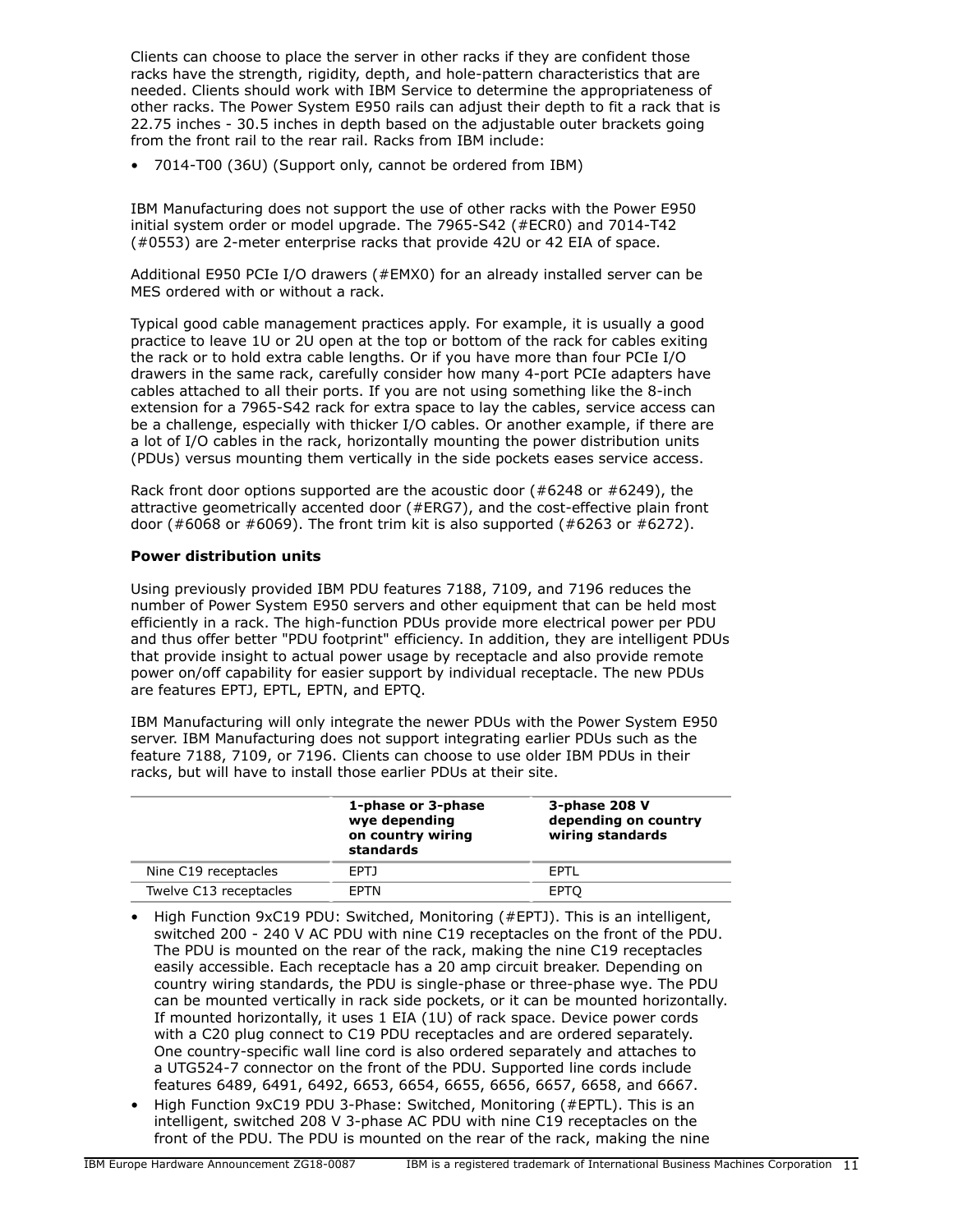C19 receptacles easily accessible. Each receptacle has a 20 amp circuit breaker. The PDU can be mounted vertically in rack side pockets, or it can be mounted horizontally. If mounted horizontally, it uses 1 EIA (1U) of rack space. Device power cords with a C20 plug connect to C19 PDU receptacles and are ordered separately. One wall line cord is provided with the PDU (no separate feature number) and has an IEC60309 60A plug (3P+G). The PDU supports up to 48 amps. Two RJ45 ports on the front of the PDU enable the client to monitor each receptacle's electrical power usage and to remotely switch any receptacle on or off. The PDU is shipped with a generic PDU password, and IBM strongly urges clients to change it upon installation.

- High Function 12xC13 PDU: Switched, Monitoring (#EPTN). This is an intelligent, switched 200 - 240 V AC PDU with twelve C13 receptacles on the front of the PDU. The PDU is mounted on the rear of the rack, making the twelve C13 receptacles easily accessible. Each receptacle has a 20 amp circuit breaker. Depending on country wiring standards, the PDU is single-phase or threephase wye. The PDU can be mounted vertically in rack side pockets, or it can be mounted horizontally. If mounted horizontally, it uses 1 EIA (1U) of rack space. Device power cords with a C14 plug connect to C13 PDU receptacles and are ordered separately. One country-specific wall line cord is also ordered separately and attaches to a UTG524-7 connector on the front of the PDU. Supported line cords include features 6489, 6491, 6492, 6653, 6654, 6655, 6656, 6657, 6658, and 6667. Two RJ45 ports on the front of the PDU enable the client to monitor each receptacle's electrical power usage and to remotely switch any receptacle on or off. The PDU is shipped with a generic PDU password, and IBM strongly urges clients to change it upon installation.
- High Function 12xC13 PDU 3-Phase: Switched, Monitoring (#EPTQ). This is an intelligent, switched 208 V 3-phase AC PDU with twelve C13 receptacles on the front of the PDU. The PDU is mounted on the rear of the rack, making the twelve C13 receptacles easily accessible. Each receptacle has a 20 amp circuit breaker. The PDU can be mounted vertically in rack side pockets, or it can be mounted horizontally. If mounted horizontally, it uses 1 EIA (1U) of rack space. Device power cords with a C14 plug connect to C13 PDU receptacles and are ordered separately. One wall line cord is provided with the PDU (no separate feature number) and has a IEC60309 60A plug (3P+G). The PDU supports up to 48 amps. Two RJ45 ports on the front of the PDU enable the client to monitor each receptacle's electrical power usage and to remotely switch any receptacle on or off. The PDU is shipped with a generic PDU password, and IBM strongly urges clients to change it upon installation.

#### **Lifting considerations**

Three to four service personnel are required to manually remove or insert a system unit into a rack, given its dimensions and weight and content. To avoid the need for this many people to assemble at a client site for a service action, a lift tool can be very useful. Similarly, if the client has chosen to install this CSU (customer setup) system, similar lifting considerations apply.

The Power System E950 server has a maximum weight of 70.3 kg (155 lb). However, by temporarily removing the power supplies, fans, and RAID assembly, the weight is easily reduced to a maximum of 55 kg (121 lb).

When lowering the Power System E950 server onto its rails in the rack, the server must be tilted on one end about 15 degrees so that the pins on the server enclosure fit onto the rails. This equates to lifting one end of the server about 4 cm (1.6 in.). This can be done using a tip plate on a lift tool or manually adjusting the load on a lift tool or tilting during the manual lift. Consider the optional feature EB2Z Lift Tool.

PowerVM Enterprise Edition License Entitlement is now included with each Power System E950 server.

PowerVM Enterprise Edition is available as a hardware feature (#EPVV) and supports up to 20 partitions per core, VIOS, and multiple shared processor pools. It also offers Live Partition Mobility, Active Memory Sharing, and PowerVP $^{TM}$  performance monitoring.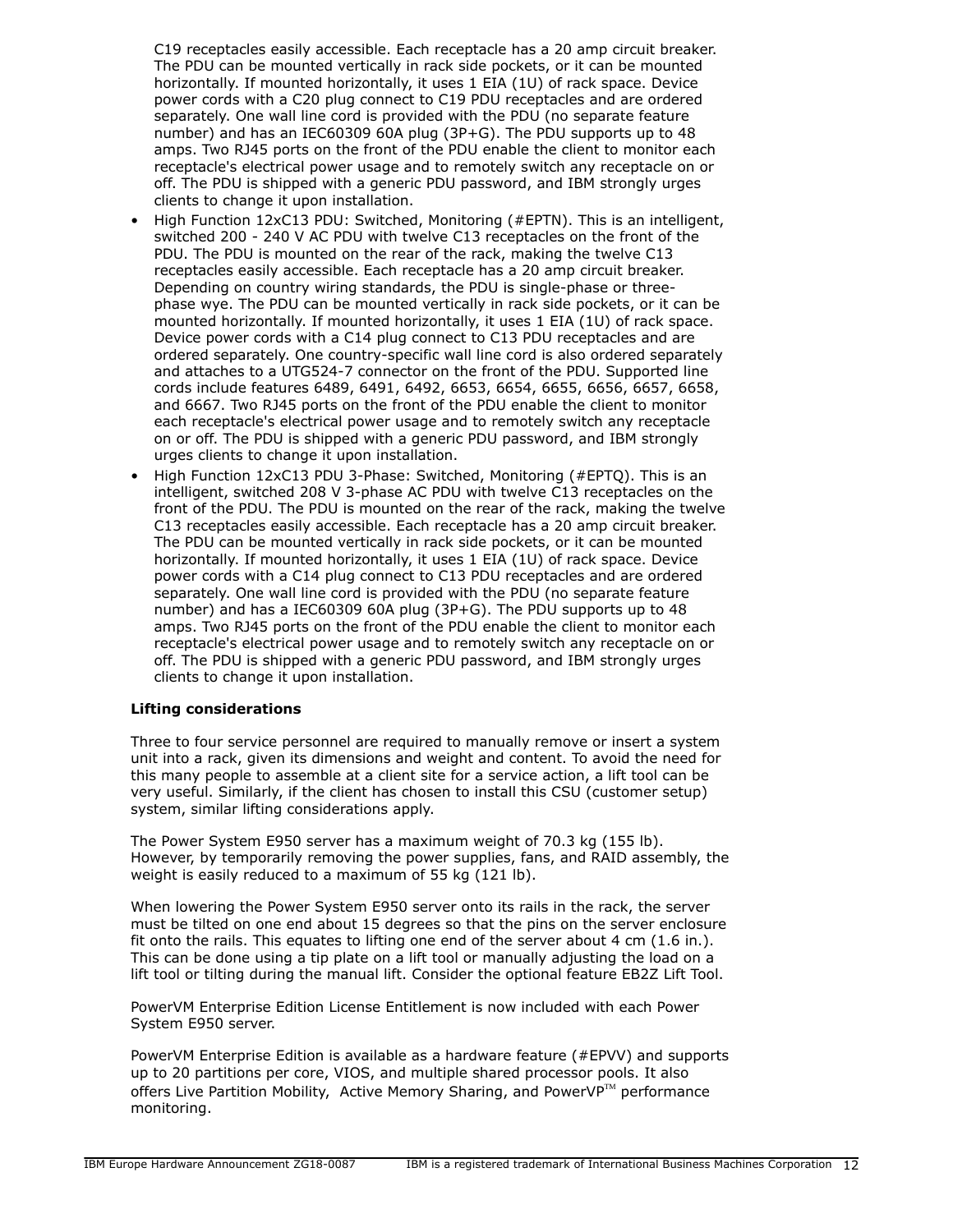Other PowerVM technologies include:

- System Planning Tool simplifies the process of planning and deploying Power Systems LPARs and virtual I/O.
- Virtual I/O Server (VIOS) is a single-function appliance that resides in an Power System partition. It facilitates the sharing of physical I/O resources between AIX, Linux, and client partitions within the server. VIOS provides shared Ethernet adapter (SEA) virtual I/O to client LPARs.
- Virtual SCSI (VSCSI) enables the sharing of physical storage adapters (Fibre Channel) and storage devices (disk and optical) between logical partitions.
- With virtual networking, a SEA enables connectivity between internal and external virtual LANs (VLANs); virtual Ethernet provides high-speed connections between partitions.

With Live Partition Mobility, you can move a running AIX or Linux VMs from one physical server to another with no downtime. Use this capability to:

- Evacuate workloads from a system before performing scheduled maintenance.
- Move workloads across a pool of different physical resources as business needs shift.
- Move workloads away from underutilized machines so that they can be powered off to save on energy and cooling costs.
- Move your workloads to new POWER8 systems for upgrades without having to schedule an outage. With Active Memory Sharing, memory is dynamically moved between running partitions for optimal resource usage.

# **Active Memory Expansion**

Active Memory Expansion is an innovative technology supporting the AIX operating system that helps enable the effective maximum memory capacity to be larger than the true physical memory maximum. Compression/decompression of memory content can enable memory expansion up to 100% or more. This can enable a partition to do significantly more work or support more users with the same physical amount of memory. Similarly, it can enable a server to run more partitions and do more work for the same physical amount of memory.

Active Memory Expansion uses CPU resource to compress/decompress the memory contents. The trade-off of memory capacity for processor cycles can be an excellent choice, but the degree of expansion varies on how compressible the memory content is. It also depends on having adequate spare CPU capacity available for this compression/decompression.

POWER9 chips include a hardware accelerator designed to boost Active Memory Expansion efficiency and use less POWER core resource. The POWER9 accelerator includes some minor enhancements and also leverages POWER9 higher bandwidth and lower latency characteristics.

You have a great deal of control over Active Memory Expansion usage. Each individual AIX partition can turn on or turn off Active Memory Expansion. Control parameters set the amount of expansion desired in each partition to help control the amount of CPU used by the Active Memory Expansion function. An IPL is required for the specific partition that is turning on memory expansion. When turned on, monitoring capabilities are available in standard AIX performance tools such as lparstat, vmstat, topas, and svmon.

A planning tool is included with AIX, enabling you to sample actual workloads and estimate both how expandable the partition's memory is and how much CPU resource is needed. Any Power Systems model can run the planning tool. In addition, a one-time, 60-day trial of Active Memory Expansion is available to enable more exact memory expansion and CPU measurements. You can request the trial using the [Power Systems Capacity on Demand](http://www.ibm.com/systems/power/hardware/cod/) web page.

Active Memory Expansion is enabled by chargeable hardware feature EMAM, which can be ordered with the initial order of the system node or as an MES order. A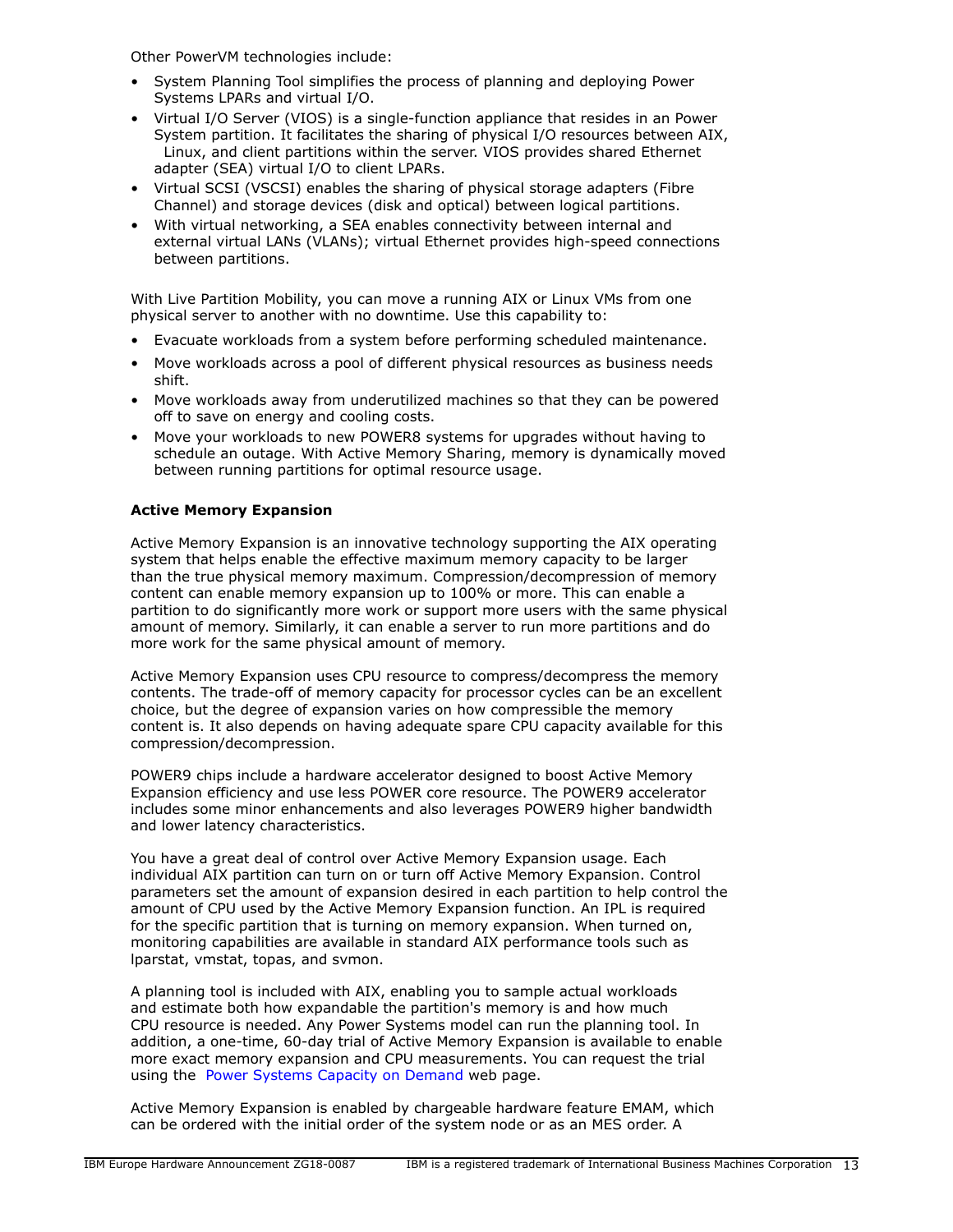software key is provided when the enablement feature is ordered, which is applied to the system node. An IPL is not required to enable the system node. The key is specific to an individual system node and is permanent. It cannot be moved to a different server.

The additional CPU resource used to expand memory is part of the CPU resource assigned to the AIX partition running Active Memory Expansion. Normal licensing requirements apply.

#### **Capacity on demand**

Several types of capacity on demand (CoD) processors are optionally available for the Power System E950 server. They help meet changing resource requirements in an on demand environment by using resources installed on the system but not activated.

**Capacity upgrade on demand (CUoD)** enables you to purchase additional permanent processor or memory capacity and dynamically activate it when needed.

There are two ways clients can order Elastic capacity on demand (Elastic CoD). With IBM Marketplace, clients can now order and provision Elastic CoD in minutes through the web. For more information about new Elastic CoD features, see the [IBM Digital](https://www.ibm.com/us-en/marketplace/elastic-capacity-on-demand) [MarketPlace](https://www.ibm.com/us-en/marketplace/elastic-capacity-on-demand) website.

An additional way to order Elastic COD is through e-config features

**Elastic CoD** enables processors or memory to be temporarily activated in full-day increments as needed. Charges are based on usage reporting collected monthly. Processors and memory can be activated and turned off an unlimited number of times, whenever you want additional processing resources.

With this offering, system administrators have an interface at the HMC to manage the activation and deactivation of resources. A monitor that resides on the server logs the usage activity. You must send this usage data to IBM monthly. A bill is then generated based on the total amount of processor and memory resources utilized, in increments of processor and memory (8 GB) days. Before using temporary capacity on your server, you must enable your server. To do this, order an enablement feature (MES only) and sign the required contracts.

| <b>Processor module</b><br>feature | <b>Elastic CoD processor</b><br>enablement feature | <b>Elastic CoD AIX/</b><br>Linux processor billing<br>feature (1 and 100<br>proc-day) |
|------------------------------------|----------------------------------------------------|---------------------------------------------------------------------------------------|
| EPWR (8-core module)               | EP9T                                               | EPNO, EPN1                                                                            |
| EPWS (10-core module)              | EP9T                                               | EPN5, EPN6                                                                            |
| EPWY (11-core module)              | EP9T                                               | EPN8, EPN9                                                                            |
| EPWT (12-core module)              | EP9T                                               | EPNK, EPNL                                                                            |
|                                    |                                                    |                                                                                       |
| <b>Memory feature</b>              | <b>Elastic CoD memory</b><br>enablement feature    | <b>Elastic CoD memory</b><br>billing feature (8 and<br>800 GB-day)                    |
| EM8P (16 GB)                       | EM9U                                               | EMJE, EMJF                                                                            |
| EM8Q (32 GB)                       | EM9U                                               | EMJE, EMJF                                                                            |
| EM8R (64 GB)                       | EM9U                                               | EMJE, EMJF                                                                            |
| EM8S (128 GB)                      | EM9U                                               | EMJE, EMJF                                                                            |

Use the following features to order activation features and support billing charges on the Power E950 (9040-MR9) server:

**Note:** After CoD contracts are in place, inactive processor cores and inactive memory can be enabled for Elastic CoD usage.

## **The Elastic CoD processor consists of three steps: enablement, activation, and billing**

• Elastic CoD enablement: Description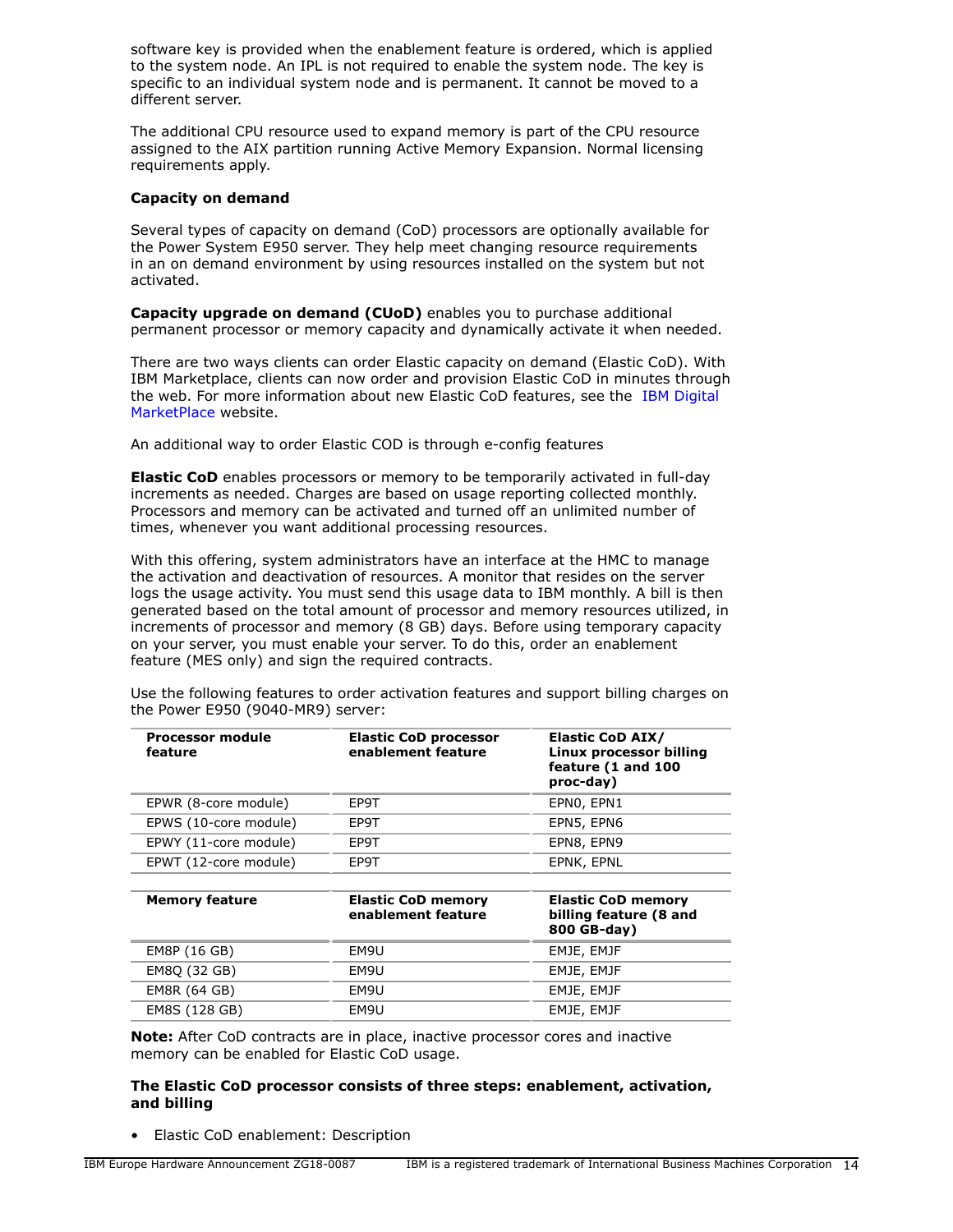Before requesting temporary capacity on a server, you must enable it for Elastic CoD. To do this, order a no-charge enablement feature (MES only) and sign the required contracts or click to accept the terms on the CoD website. IBM will generate an enablement code, mail it to you, and post it on the web for you to retrieve and enter on your server. A processor enablement code lets you request up to 90 processor days of temporary unused CoD processor capacity for all your processor cores that have not been permanently activated. For example, if you have 16 processor cores that are not permanently activated, the processor enablement code allows up to 1,440 processor days (16 x 90). If you have reached or are about to reach the limit of 90 processor days per nonactivated processor core, obtain another enablement code through the web or by placing an order for another processor enablement code to reset the number of days you can request. Similarly, a memory enablement code lets you request up to 90 days of temporary unused CoD memory capacity for all your gigabytes of memory that have not been permanently activated. For example, if you had 100 GB of memory that was not permanently activated, the memory enablement code allows up to 9000 GB memory days (100 x 90). If you have reached the limit of 90 memory days per nonactivated memory, obtain another memory enablement code to reset the number of days you can request. Note that one 90-day enablement can be used over many months (more than three months) assuming your usage is modest.

See the [Power Systems Capacity on Demand](http://www.ibm.com/systems/power/hardware/cod/) website for additional detail.

• Elastic activation requests:

When Elastic CoD temporary capacity is needed, simply use the HMC menu for Elastic CoD and specify how many of the inactive processors or how many gigabytes of memory you would like temporarily activated for some number of days. You will be billed for the days requested, whether the capacity is assigned to partitions or left in the shared processor pool. At the end of the temporary period (days you requested), you must ensure the temporarily activated capacity is available to be reclaimed by the server (not assigned to partitions) or you will be billed for any processor days not returned (per the contract you signed).

• Elastic CoD billing:

When the Elastic CoD is enabled, you are required to report billing data at least once a month (whether there is activity or not). This data is used to determine the proper amount to bill at the end of each billing period (calendar quarter). Failure to report billing data for use of temporary processor or memory capacity during a billing quarter will result in default billing equivalent to 90 processor days of temporary capacity. The sales channel will be notified of client requests for temporary capacity. As a result, the sales channel must order a quantity of billing features (using the appropriate billing features for each billable processor and memory day reported less any outstanding credit balance of processor and memory days).

For more information regarding registration, enablement, and usage of Elastic CoD, see the [Power Systems Capacity on Demand](http://www.ibm.com/systems/power/hardware/cod) website.

**Note:** Previously, Elastic CoD was called On/Off CoD. Some documentation still refers to this capability as "On/Off."

# **Utility CoD**

Utility CoD provides additional processor performance on a temporary basis within the shared processor pool. Utility CoD enables you to place a quantity of inactive processors into the system node's shared processor pool, which then becomes available to the pool's resource manager. When the system node recognizes that the combined processor utilization within the shared pool exceeds 100% of the level of base (purchased/active) processors assigned across uncapped partitions, then a Utility CoD Processor Minute is charged and this level of performance is available for the next minute of use. If additional workload requires a higher level of performance, the system will automatically enable the additional Utility CoD processors to be used. The system continuously monitors and charges for the performance needed above the base (permanent) level. Registration and usage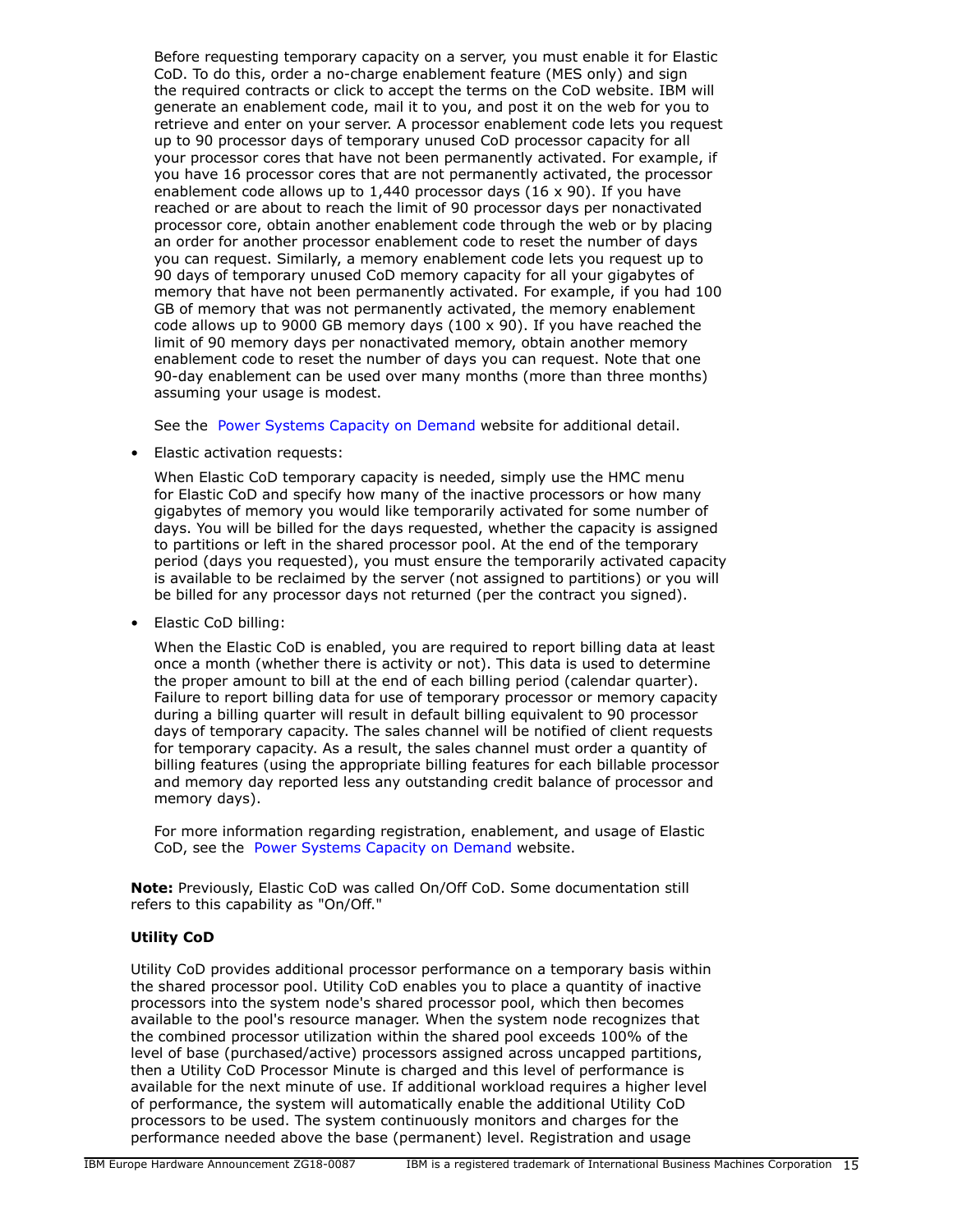reporting for Utility CoD is made using a public website, and payment is based on reported usage. Utility CoD requires PowerVM Enterprise Edition to be active on the 9040-MR9.

| Processor module feature | Utility CoD billing feature 100<br>processor minutes |
|--------------------------|------------------------------------------------------|
| EPWR (8-core module)     | FPN <sub>2</sub>                                     |
| EPWS (10-core module)    | FPN7                                                 |
| EPWY (11-core module)    | <b>FPNN</b>                                          |
| EPWT (12-core module)    | <b>FPNM</b>                                          |

For more information regarding registration, enablement, and use of Utility CoD, go to the [Utility Capacity on Demand](http://www-947.ibm.com/systems/support/planning/capacity/index.html) website.

**Trial capacity on demand (Trial CoD):** You can request either a standard or an exception trial at the [Trial Capacity on Demand](https://www-912.ibm.com/tcod_reg.nsf/TrialCod?OpenForm) website.

#### **Software licensing**

For software licensing considerations with the various CoD offerings, see the latest revision of the *Capacity on Demand Planning Guide* at the [Power Systems Capacity](http://www.ibm.com/systems/power/hardware/cod) [on Demand](http://www.ibm.com/systems/power/hardware/cod) website.

# **IBM Power System E950 Solution Edition for Healthcare**

The IBM Power System E950 Solution Edition for Healthcare provides a cost-effective 48-core/512 GB processor and memory activation feature package for eligible healthcare industry clients running approved ISV applications; for example, Epic.

- Solution Edition for Healthcare 12-core typical 3.15 3.8 GHz processor (#EHC4)
- Base Processor Activations (12) for #EHC4 (#ELAN)
- Base Memory Activation (128 GB) for #EHC4 (#EMAN)

The Power E950 Solution Edition for Healthcare minimum requirement is a server with 4x typical 3.15 - 3.8 GHz processor modules, 48 cores (all active), and 512 GB memory (all active).

**Note:** Additional hardware components can be added as desired following normal supported configuration rules.

For eligibility rules and registration of the Power Solution Edition for Healthcare by the sales channel, go to the [IBM Power Solution Editions for healthcare](https://www.ibm.com/systems/power/hardware/solutioneditions/eligibility.html) website.

#### **Reliability, Availability, and Serviceability**

#### **Reliability**

The reliability of systems starts with components, devices, and subsystems that are designed to be highly reliable. During the design and development process, subsystems go through rigorous verification and integration testing processes. During system manufacturing, systems go through a thorough testing process ensure product quality.

#### **Power System E950 System RAS**

Every Power System E950 server comes standard with phase-redundant power regulators for processors and memory. The memory regulators supply power to the DIMM memory riser cards and several processor voltage domains. Hot-plug, redundant power supplies and a concurrent maintenance of real time clock battery are also standard, and Active Memory Mirroring for Hypervisor is available as an option.

Processor VRM and Memory VRM are pluggable. Standby VRM and IO VRM also come with phase redundancy and are pluggable.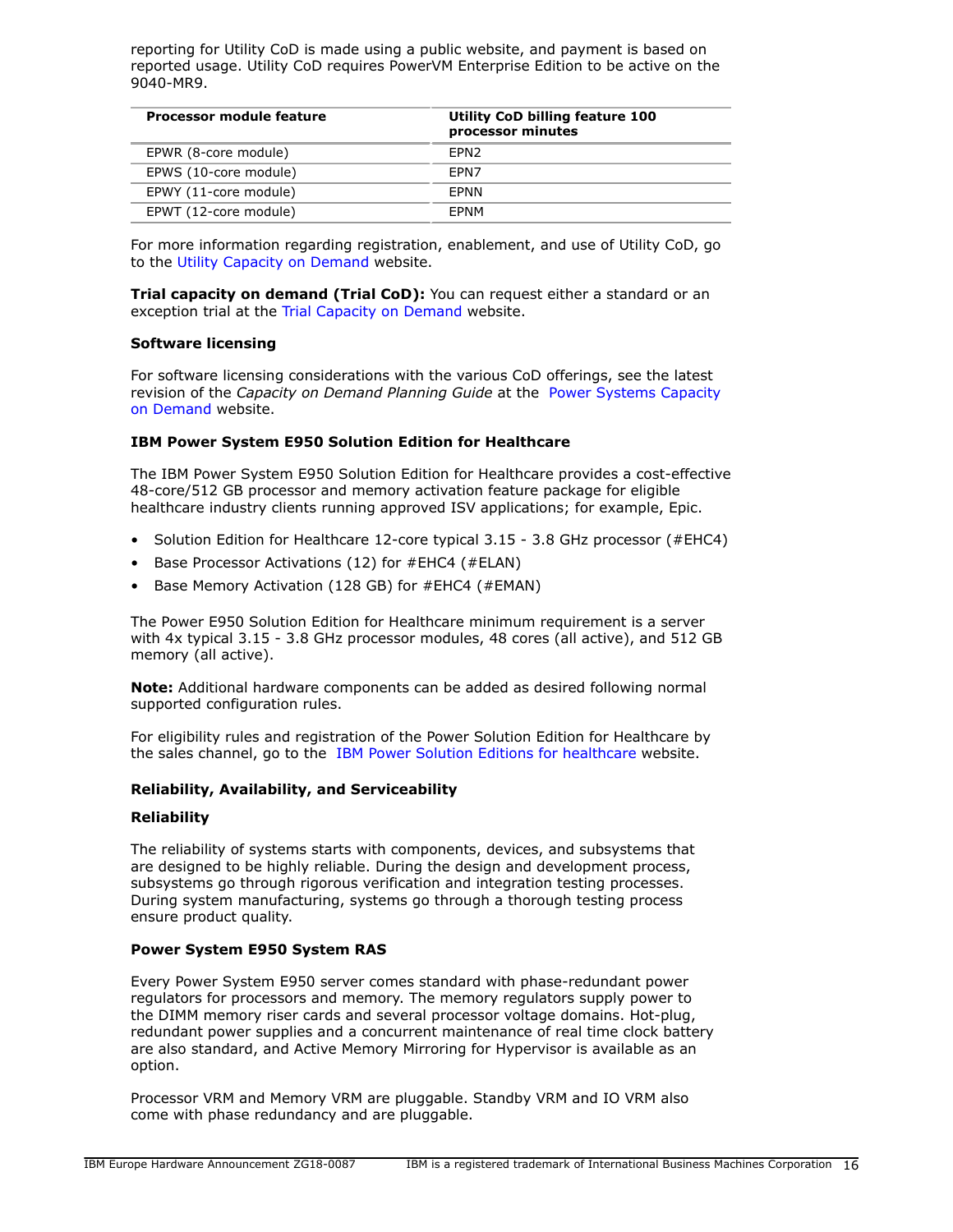Power E950 comes with dual line cord redundancy along with  $n+1$  power supply redundancy, also has n+1 fan rotor redundancy.

#### **Memory subsystem RAS**

The memory has error detection and correction circuitry designed such that the failure of any one specific DRAM module within an ECC word by itself can be corrected absent any other fault. The ECC word spans two DIMMs. In addition, there is a spare DRAM module per rank per DIMM pair.

#### **Mutual surveillance**

The service processor monitors the operation of the firmware during the boot process and also monitors the hypervisor for termination. The hypervisor monitors the service processor and reports a service reference code when it detects surveillance loss. In the PowerVM environment, it will perform a reset/reload if it detects the loss of the service processor.

#### **Environmental monitoring functions**

The Power Systems family does ambient and over temperature monitoring and reporting.

#### **POWER9 processor functions**

As in POWER8, the POWER9 processor has the ability to do processor instruction retry for some transient errors as well as provide core-contained checkstops for certain solid faults.

#### **Cache availability**

The L2 and L3 caches in the POWER9 processor in the memory buffer chip are protected with double-bit detect, single-bit correct error detection code (ECC). In addition, a threshold of correctable errors detected on cache lines can result in the data in the cache lines being purged and the cache lines removed from further operation without requiring a reboot in the PowerVM environment.

Modified data would be handled through Special Uncorrectable Error handling. L1 data and instruction caches also have a retry capability for intermittent errors and a cache set delete mechanism for handling solid failures.

# **Special Uncorrectable Error handling**

Special Uncorrectable Error (SUE) handling prevents an uncorrectable error in memory or modified cache data from immediately causing the system to terminate. Rather, the system tags the data and determines whether it will ever be used again. If the error is irrelevant, it will not force a check stop. When and if data is used, I/O adapters controlled by an I/O hub controller would freeze if data were transferred to an I/O device, otherwise termination may be limited to the program/kernel or the if data is not owned by the hypervisor;

#### **Uncorrectable error recovery**

When the auto-restart option is enabled, the system can automatically restart following an unrecoverable software error, hardware failure, or environmentally induced (AC power) failure.

# **Serviceability**

The purpose of serviceability is to efficiently repair the system while attempting to minimize or eliminate impact to system operation. Serviceability includes system installation, MES (system upgrades/downgrades), and system maintenance/repair. Depending upon the system and warranty contract, service may be performed by the client, an IBM representative, or an authorized warranty service provider.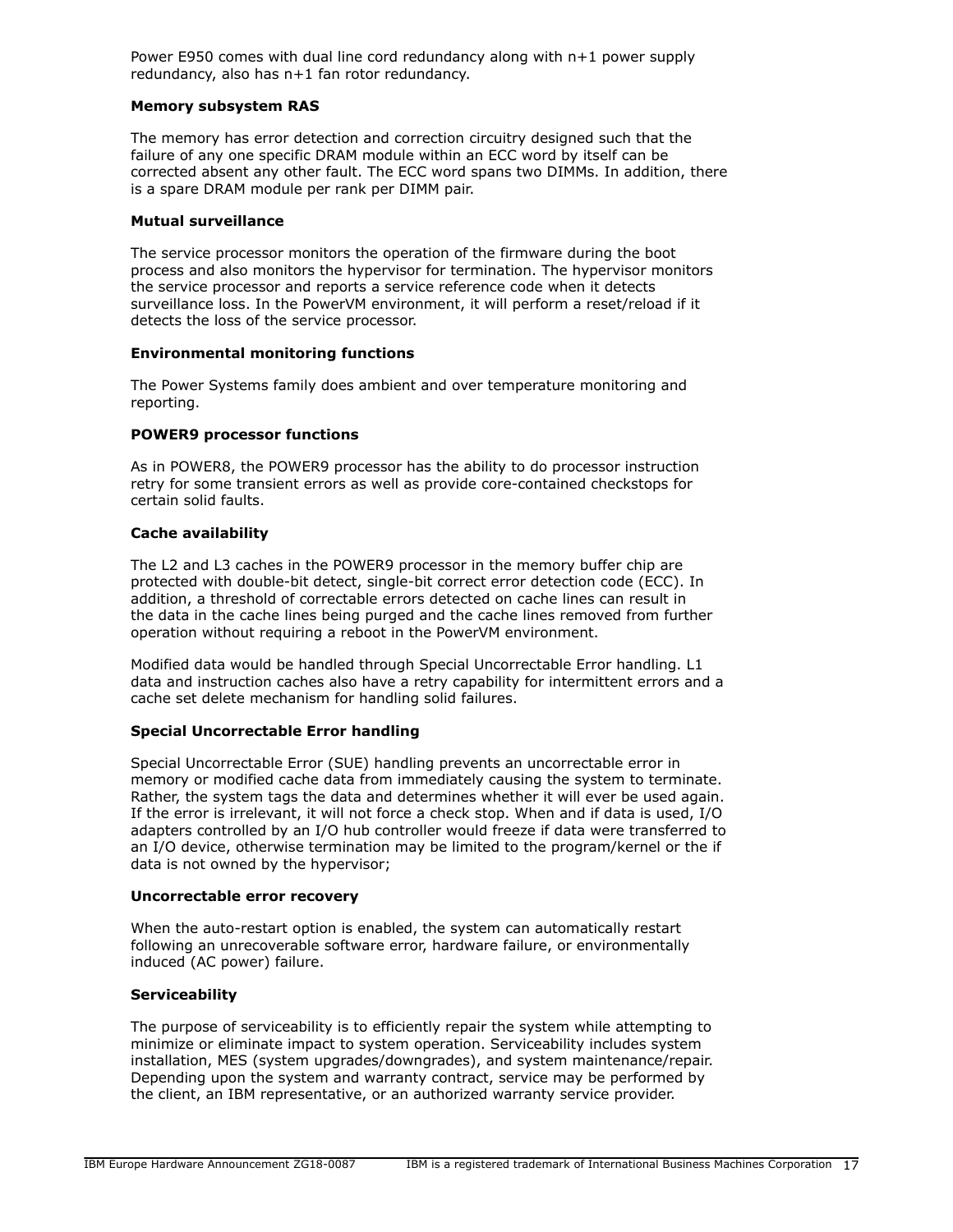The serviceability features delivered in this system help provide a highly efficient service environment by incorporating the following attributes:

- Design for Customer Set Up (CSU), Customer Installed Features (CIF), and Customer Replaceable Units (CRU)
- Error Detection and Fault Isolation (ED/FI)
- First Failure Data Capture (FFDC)
- Lightpath service indicators
- Service labels and service diagrams available on the system and delivered through IBM Knowledge Center
- Step-by-step service procedures documented in IBM Knowledge Center or available through the Hardware Management Console
- Automatic reporting of serviceable events to IBM through the Electronic Service Agent $TM$  Call Home application
- CRU videos planned to be available on the web at general availability
- Mobile access to important customer service functions available by scanning a QR label

# **Service environment**

In the PowerVM environment, the HMC is a dedicated server that provides functions for configuring and managing servers for either partitioned or full-system partition using a GUI or command-line interface (CLI) or REST API. An HMC attached to the system enables support personnel (with client authorization) to remotely, or locally to the physical HMC that is in proximity of the server being serviced, log in to review error logs and perform remote maintenance if required.

The POWER9 processor-based platforms support several service environments:

- Attachment to one or more HMCs or vHMCs is a supported option by the system with PowerVM. This is the default configuration for servers supporting logical partitions with dedicated or virtual I/O. In this case, all servers have at least one logical partition.
- For non-HMC systems.
	- Full-system partition with PowerVM: A single partition owns all the server resources and only one operating system may be installed. The primary service interface is through the operating system and the service processor.

# **Service interface**

Support personnel can use the service interface to communicate with the service support applications in a server using an operator console, a graphical user interface on the management console or service processor, or an operating system terminal. The service interface helps to deliver a clear, concise view of available service applications, helping the support team to manage system resources and service information in an efficient and effective way. Applications available through the service interface are carefully configured and placed to give service providers access to important service functions.

Different service interfaces are used, depending on the state of the system, hypervisor, and operating environment. The primary service interfaces are:

- LEDs
- Operator Panel
- Service Processor menu
- Operating system service menu
- Service Focal Point on the HMC or vHMC with PowerVM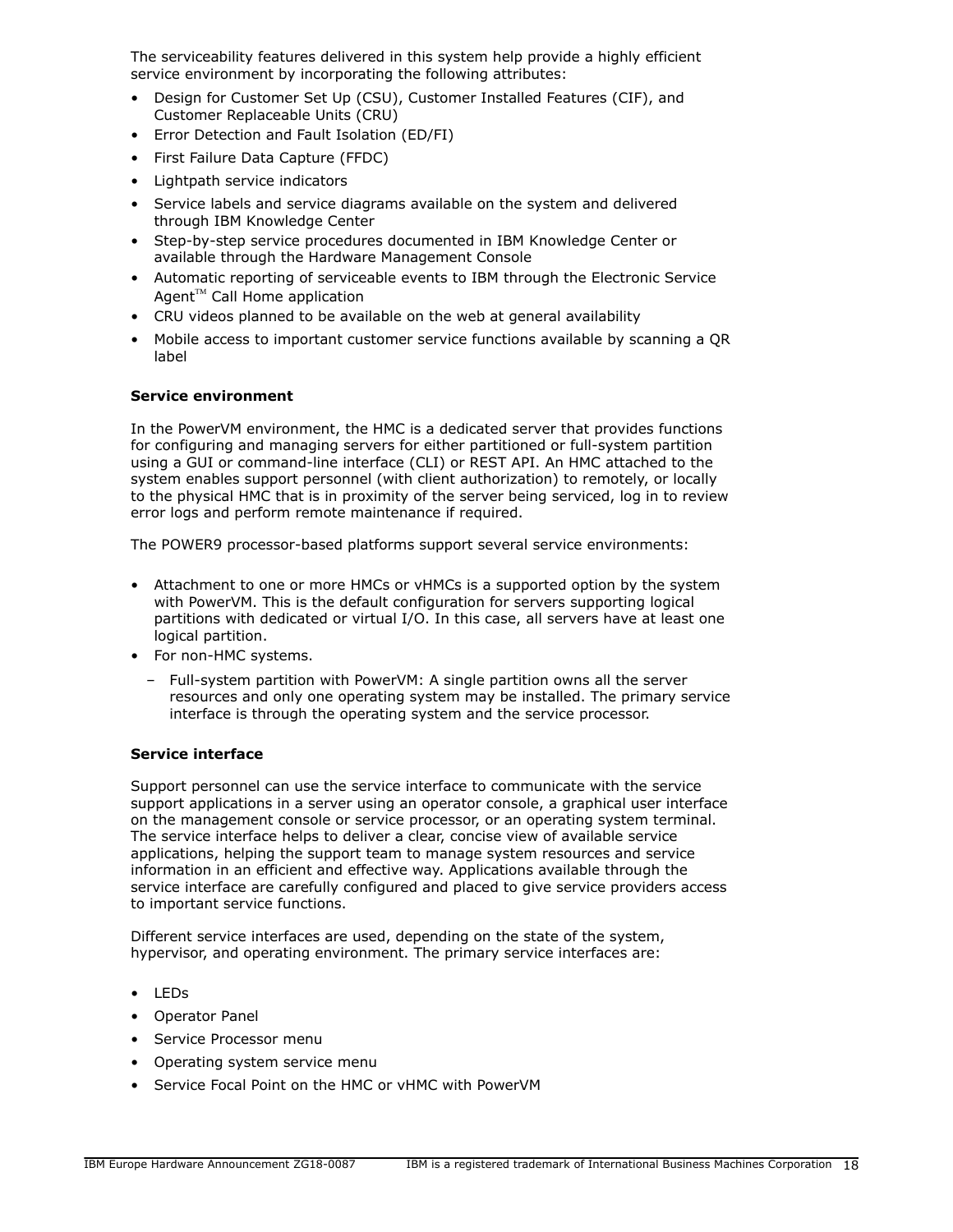In the light path LED implementation, the system can clearly identify components for replacement by using specific component-level LEDs, and can also guide the servicer directly to the component by signaling (turning on solid) the amber system fault LED, enclosure fault LED, and component FRU fault LED. The servicer can also use the identify function to blink the FRU-level LED. When this function is activated, a roll-up to the blue enclosure locate and system locate LEDs will occur. These enclosure LEDs will turn on solid and can be used to follow the light path from the system to the enclosure and down to the specific FRU in the PowerVM environment.

## **First Failure Data Capture and error data analysis**

First Failure Data Capture (FFDC) is a technique that helps ensure that when a fault is detected in a system, the root cause of the fault will be captured without the need to re-create the problem or run any sort of extending tracing or diagnostics program. For the vast majority of faults, a good FFDC design means that the root cause can also be detected automatically without servicer intervention.

FFDC information, error data analysis, and fault isolation are necessary to implement the advanced serviceability techniques that enable efficient service of the systems and to help determine the failing items.

In the rare absence of FFDC and Error Data Analysis, diagnostics are required to recreate the failure and determine the failing items.

# **Diagnostics**

General diagnostic objectives are to detect and identify problems so they can be resolved quickly. Elements of IBM's diagnostics strategy include:

- Provide a common error code format equivalent to a system reference code with PowerVM, system reference number, checkpoint, or firmware error code.
- Provide fault detection and problem isolation procedures. Support remote connection ability to be used by the IBM Remote Support Center or IBM Designated Service.
- Provide interactive intelligence within the diagnostics with detailed online failure information while connected to IBM's back-end system.

# **Automatic diagnostics**

The processor and memory FFDC technology is designed to perform without the need for recreate diagnostics nor require user intervention. Solid and intermittent errors are designed to be correctly detected and isolated at the time the failure occurs. Runtime and boot-time diagnostics fall into this category.

# **Stand-alone diagnostics with PowerVM**

As the name implies, stand-alone or user-initiated diagnostics requires user intervention. The user must perform manual steps, including:

- Booting from the diagnostics CD, DVD, USB, or network
- Interactively selecting steps from a list of choices

# **Concurrent maintenance**

The determination of whether a firmware release can be updated concurrently is identified in the readme information file that is released with the firmware. An HMC is required for the concurrent firmware update with PowerVM. In addition, concurrent maintenance of PCIe adapters is supported with PowerVM. Concurrent maintenance of the Operator Panel is supported through ASMI. Additional concurrent maintenance includes power supplies, fans, and HDD/SSD drives.

#### **Service labels**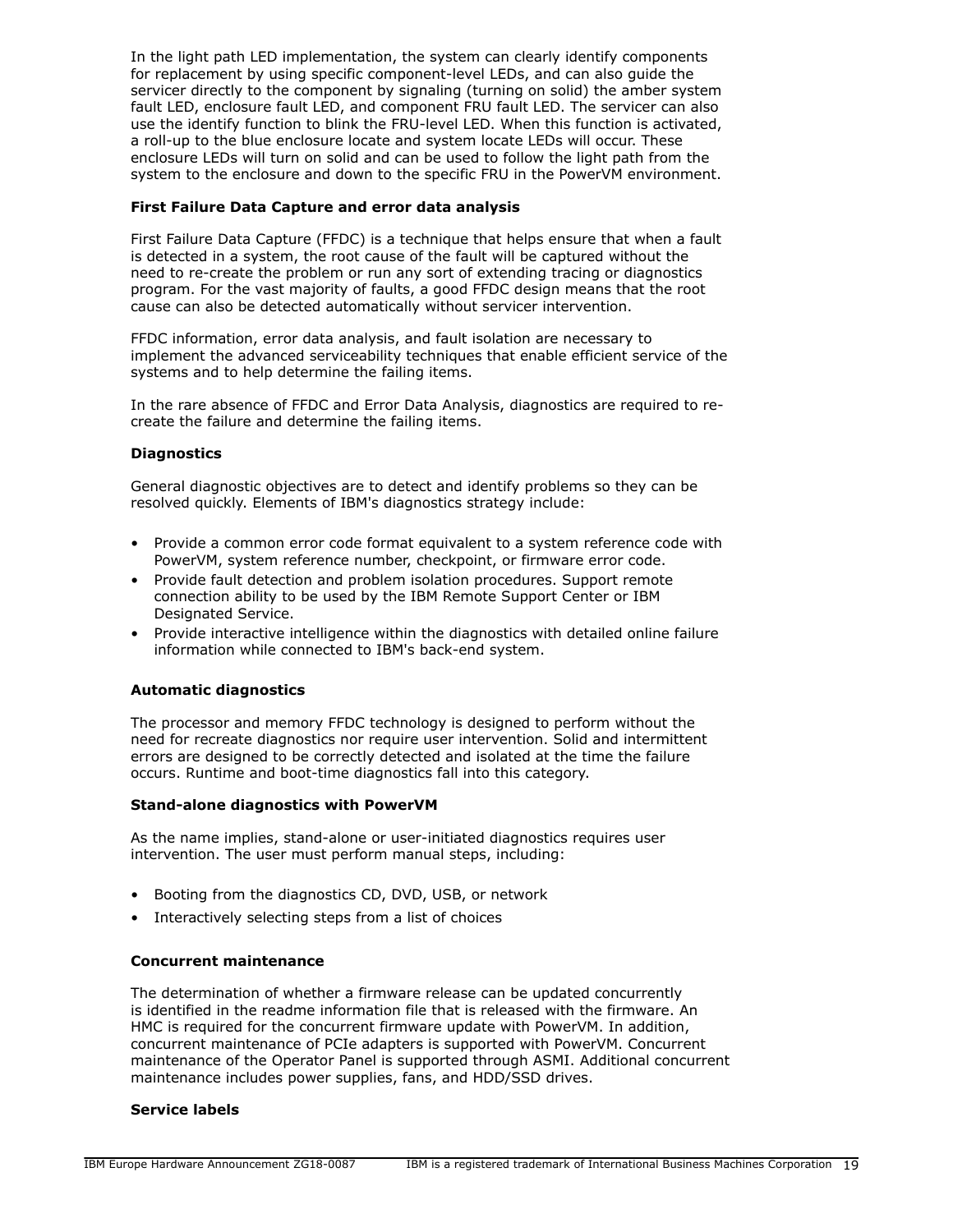Service providers use these labels to assist them in performing maintenance actions. Service labels are found in various formats and positions and are intended to transmit readily available information to the servicer during the repair process. Following are some of these service labels and their purpose:

- Location diagrams: Location diagrams are located on the system hardware, relating information regarding the placement of hardware components. Location diagrams may include location codes, drawings of physical locations, concurrent maintenance status, or other data pertinent to a repair. Location diagrams are especially useful when multiple components such as DIMMs, CPUs, processor books, fans, adapter cards, LEDs, and power supplies are installed.
- Remove/replace procedures: Service labels that contain remove/replace procedures are often found on a cover of the system or in other spots accessible to the servicer. These labels provide systematic procedures, including diagrams detailing how to remove or replace certain serviceable hardware components.
- Arrows: Numbered arrows are used to indicate the order of operation and the serviceability direction of components. Some serviceable parts such as latches, levers, and touch points need to be pulled or pushed in a certain direction and in a certain order for the mechanical mechanisms to engage or disengage. Arrows generally improve the ease of serviceability.

# **QR labels**

QR labels are placed on the system to provide access to key service functions through a mobile device. When the QR label is scanned, it will go to a landing page specific to that server which contains many of the service functions of interest while physically located at the server. These include things such as installation and repair instructions, service diagrams, reference code look up, and so on.

# **Packaging for service**

The following service enhancements are included in the physical packaging of the systems to facilitate service:

- Color coding (touch points): Blue-colored touch points delineate touchpoints on service components where the component can be safely handled for service actions such as removal or installation.
- Tool-less design: Selected IBM systems support tool-less or simple tool designs. These designs require no tools or simple tools such as flathead screw drivers to service the hardware components.
- Positive retention: Positive retention mechanisms help to assure proper connections between hardware components such as cables to connectors, and between two cards that attach to each other. Without positive retention, hardware components run the risk of becoming loose during shipping or installation, preventing a good electrical connection. Positive retention mechanisms like latches, levers, thumb-screws, pop Nylatches (U-clips), and cables are included to help prevent loose connections and aid in installing (seating) parts correctly. These positive retention items do not require tools.

# **Error handling and reporting**

In the event of system hardware or environmentally induced failure, the system runtime error capture capability systematically analyzes the hardware error signature to determine the cause of failure. The analysis result will be stored in system NVRAM. When the system can be successfully restarted either manually or automatically, or if the system continues to operate, the error will be reported to the operating system. Hardware and software failures are recorded in the system log. When an HMC is attached in the PowerVM environment, an ELA routine analyzes the error, forwards the event to the Service Focal Point (SFP) application running on the HMC, and notifies the system administrator that it has isolated a likely cause of the system problem. The service processor event log also records unrecoverable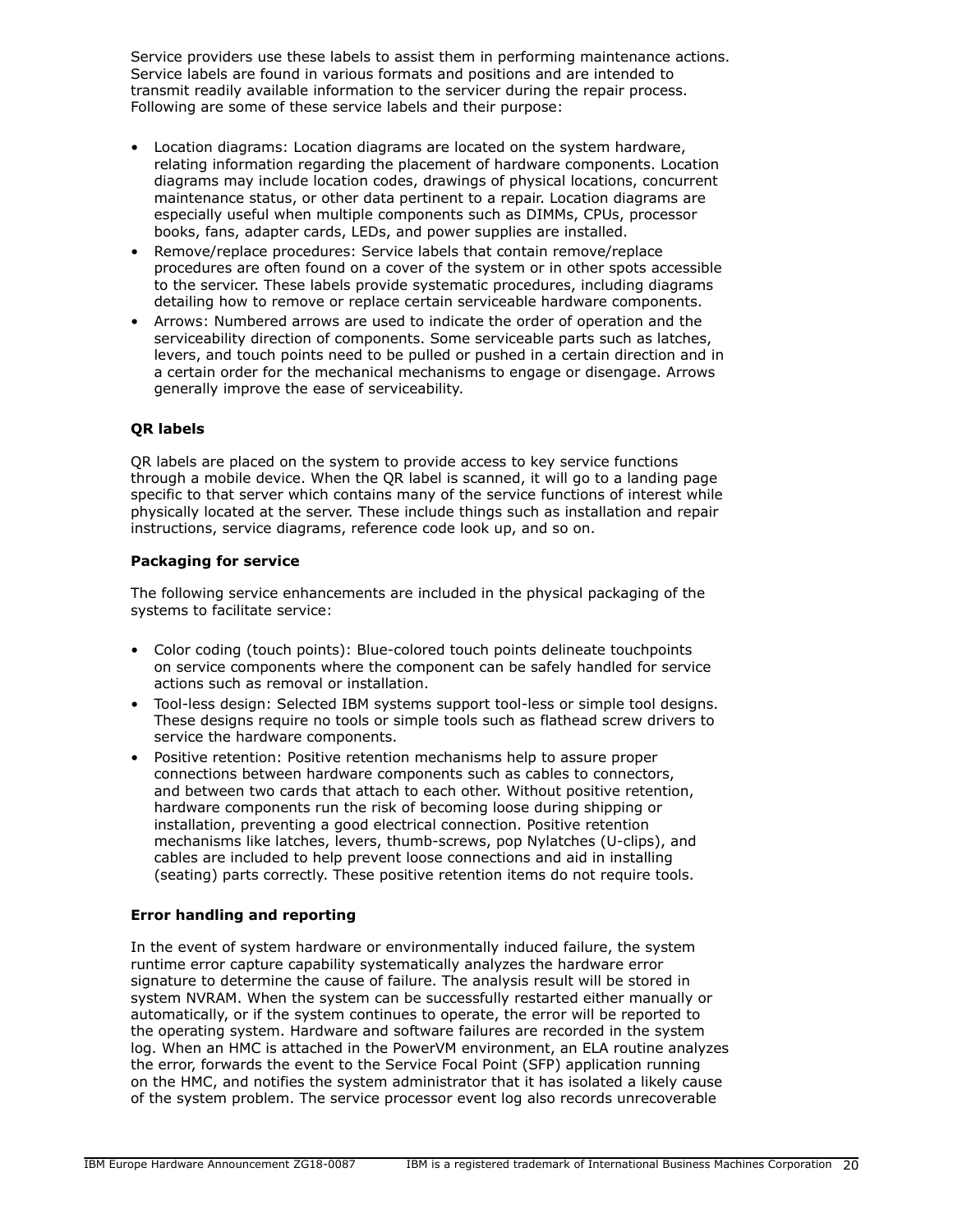checkstop conditions, forwards them to the SFP application, and notifies the system administrator.

The system has the ability to call home through the operating system to report platform-recoverable errors and errors associated with PCI adapters/devices.

In the HMC-managed environment, a call home service request will be initiated from the HMC and the pertinent failure data with service parts information and part locations will be sent to an IBM service organization. Customer contact information and specific system-related data such as the machine type, model, and serial number, along with error log data related to the failure, are sent to IBM Service.

# **Live Partition Mobility**

With PowerVM Live Partition Mobility (LPM), users can migrate an AIX, IBM i or Linux VM running on one POWER system to another POWER system without disrupting services. The migration transfers the entire system environment, including processor state, memory, attached virtual devices, and connected users. It provides continuous operating system and application availability during planned outages for repair of hardware and firmware faults. The Power System E950 server (and other servers using POWER9 technology processors with firmware level FW920 or above) supports secure LPM, whereby the VM image is encrypted and compressed prior to transfer. Secure LPM uses on-chip encryption and compression capabilities of the POWER9 processor for optimal performance.

# **Service processor**

Diagnostic monitoring of recoverable error from the processor chipset is performed on the system processor itself, while the fatal diagnostic monitoring of the processor chipset is performed by the service processor.

Under PowerVM, the service processor supports surveillance of the connection to the HMC and to the system firmware (hypervisor). It also provides several remote power control options, environmental monitoring, reset, restart, remote maintenance, and diagnostic functions, including console mirroring. The service processors menus (ASMI) can be accessed concurrently with system operation, allowing nondisruptive abilities to change system default parameters.

# **Call home**

*Call home* refers to an automatic or manual call from a client location to the IBM support structure with error log data, server status, or other service-related information. Call home invokes the service organization in order for the appropriate service action to begin. Call home can be done through HMC or most non-HMC-managed systems through Electronic Service Agent running on top of the operating system. While configuring call home is optional, clients are encouraged to implement this feature in order to obtain service enhancements such as reduced problem determination and faster and potentially more accurate transmittal of error information. In general, using the call home feature can result in increased system availability. The Electronic Service Agent application can be configured for automated call home. See the next section for specific details on this application.

# **IBM Electronic Services**

Electronic Service Agent and the IBM Electronic Services web portal comprise the IBM Electronic Services solution, which is dedicated to providing fast, exceptional support to IBM clients. IBM Electronic Service Agent is a no-charge tool that proactively monitors and reports hardware events such as system errors, performance issues, and inventory. Electronic Service Agent can help focus on the client's company business initiatives, save time, and spend less effort managing day-to-day IT maintenance issues.

System configuration and inventory information collected by Electronic Service Agent also can be viewed on the secure Electronic Services web portal and used to improve problem determination and resolution between the client and the IBM support team. As part of an increased focus to provide even better service to IBM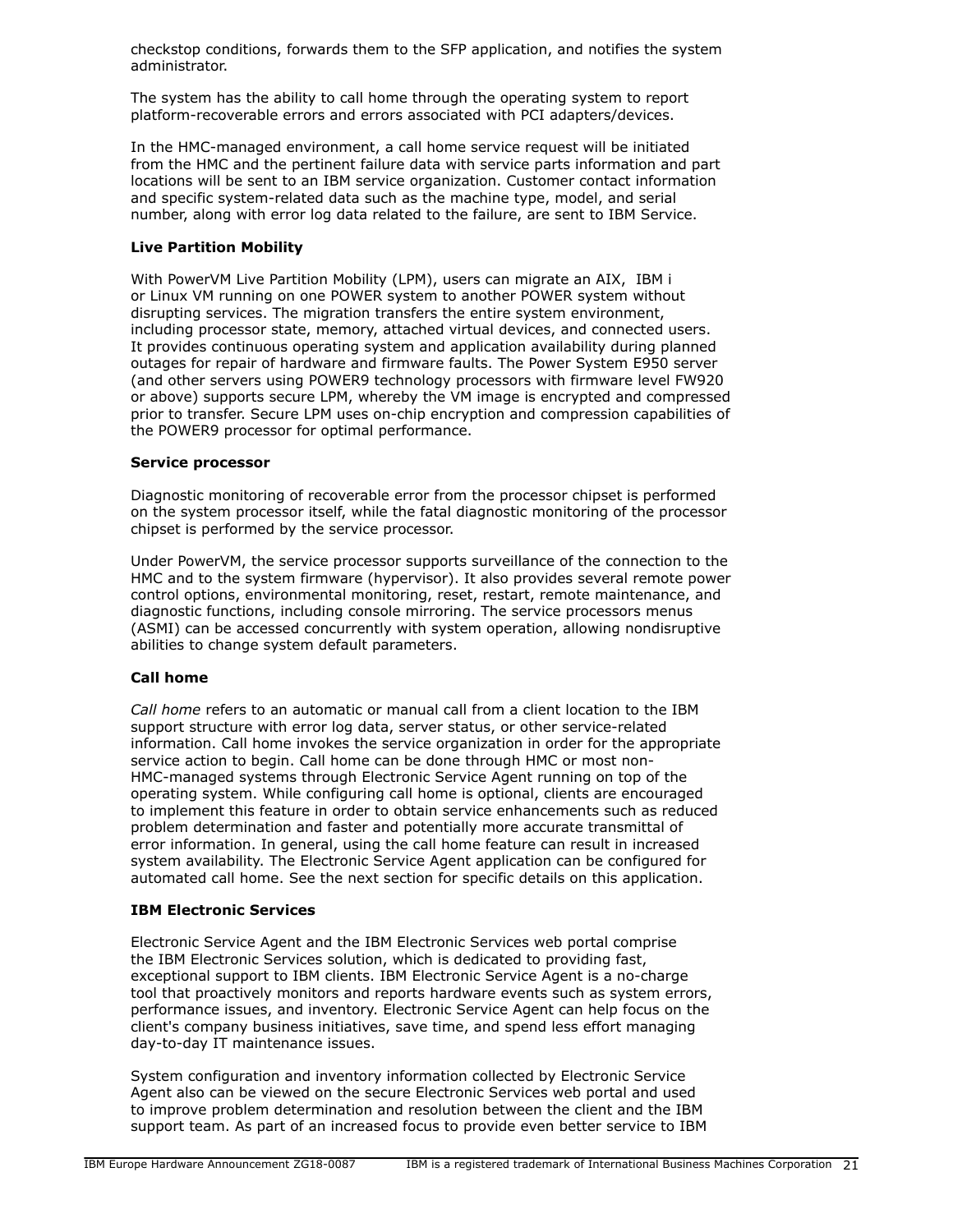clients, Electronic Service Agent tool configuration and activation comes standard with the system. In support of this effort, a new HMC External Connectivity security whitepaper has been published, which describes data exchanges between the HMC and the IBM Service Delivery Center (SDC) and the methods and protocols for this exchange. To read the whitepaper and prepare for Electronic Service Agent installation, see the "Security" section at the [IBM Electronic Service Agent](http://www.ibm.com/support/esa) website.

Select your country. Click "IBM Electronic Service Agent Connectivity Guide."

## **Benefits: increased uptime**

Electronic Service Agent is designed to enhance the warranty and maintenance service by potentially providing faster hardware error reporting and uploading system information to IBM Support. This can optimize the time monitoring the symptoms, diagnosing the error, and manually calling IBM Support to open a problem record. And 24x7 monitoring and reporting means no more dependency on human intervention or off-hours client personnel when errors are encountered in the middle of the night.

**Security:** The Electronic Service Agent tool is designed to help secure the monitoring, reporting, and storing of the data at IBM. The Electronic Service Agent tool is designed to help securely transmit either through the internet (HTTPS or VPN) or modem to provide clients a single point of exit from their site. Communication is one way. Activating Electronic Service Agent does not enable IBM to call into a client's system.

For additional information, see the [IBM Electronic Service Agent](http://www.ibm.com/support/esa) website.

#### **More accurate reporting**

Because system information and error logs are automatically uploaded to the IBM Support Center in conjunction with the service request, clients are not required to find and send system information, decreasing the risk of misreported or misdiagnosed errors. Once inside IBM, problem error data is run through a data knowledge management system, and knowledge articles are appended to the problem record.

#### **Customized support**

By using the IBMid entered during activation, clients can view system and support information in the "My Systems" and "Premium Search" sections of the Electronic Services website.

The Electronic Services web portal is a single internet entry point that replaces the multiple entry points traditionally used to access IBM internet services and support. This web portal enables you to gain easier access to IBM resources for assistance in resolving technical problems. The newly improved My Systems and Premium Search functions make it even easier for Electronic Service Agent-enabled clients to track system inventory and find pertinent fixes.

My Systems provides valuable reports of installed hardware and software using information collected from the systems by IBM Electronic Service Agent. Reports are available for any system associated with the client's IBMid. Premium Search combines the function of search and the value of Electronic Service Agent information, providing advanced search of the technical support knowledgebase. Using Premium Search and the Service Agent information that has been collected from the system, clients are able to see search results that apply specifically to their systems.

For more information on how to utilize the power of IBM Electronic Services, see the following website or contact an [IBM Systems Services Representative](http://www.ibm.com/support/electronic).

# **IBM Proactive Support for Power Systems**

Clients have found significant value in IBM's Proactive Support offerings on missioncritical systems, as this provides personalized support, proactive recommendations,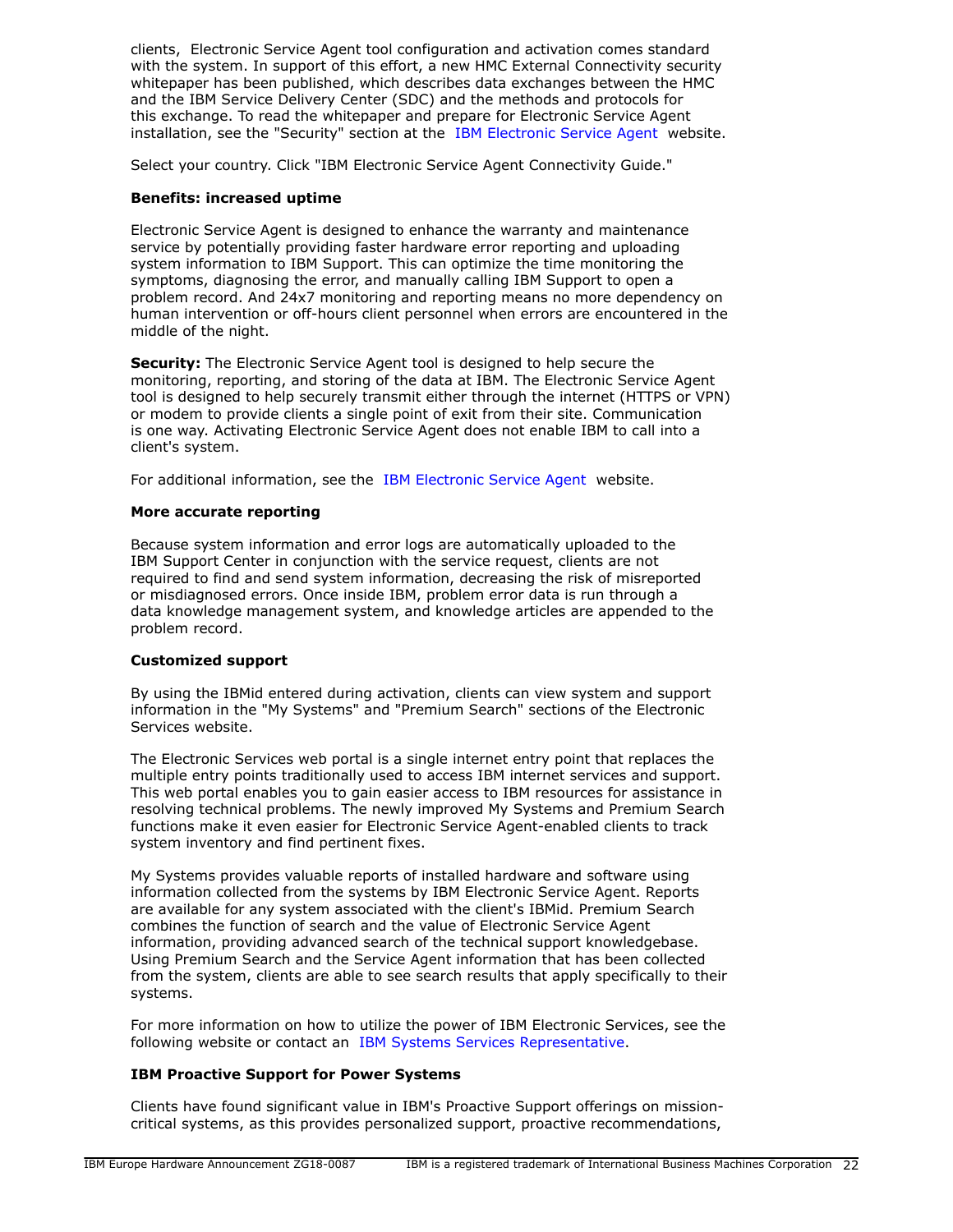and accelerated response times versus standard support. As a result, IBM is including the IBM Proactive Support in the default configuration for all Mid-Range and Enterprise IBM POWER9 Systems - for IBM AIX, IBM i, Linux, and SAP HANA workloads. Other configurations are also available.

#### <span id="page-22-0"></span>**Statement of general direction**

#### **IBM Power System E950 (9040-MR9) for SAP HANA Production Use**

IBM intends to support SAP HANA on the IBM Power System E950 (9040-MR9) in production mode, with the following Linux operating systems, following near-term certification of the environment.

- Red Hat Enterprise Linux for SAP with Red Hat Enterprise Linux 7 for Power LE version 7.5, or later
- SUSE Linux Enterprise Server for SAP with SUSE Linux Enterprise Server 11 Service Pack 4, or later
- SUSE Linux Enterprise Server for SAP with SUSE Linux Enterprise Server 12 Service Pack 3, or later

Statements by IBM regarding its plans, directions, and intent are subject to change or withdrawal without notice at the sole discretion of IBM. Information regarding potential future products is intended to outline general product direction and should not be relied on in making a purchasing decision. The information mentioned regarding potential future products is not a commitment, promise, or legal obligation to deliver any material, code, or functionality. Information about potential future products may not be incorporated into any contract. The development, release, and timing of any future features or functionality described for IBM products remain at the sole discretion of IBM.

#### <span id="page-22-1"></span>**Product number**

| Machine<br>Feature                         |      |                 |        |
|--------------------------------------------|------|-----------------|--------|
| Description                                | type | Mode1           | number |
| IBM Power System E950                      | 9040 | MR <sub>9</sub> |        |
| EMEA Bulk MES Indicator                    | 9040 | MR <sub>9</sub> | 0004   |
| One CSC Billing Unit                       | 9040 | MR <sub>9</sub> | 0010   |
| Ten CSC Billing Units                      | 9040 | MR <sub>9</sub> | 0011   |
| Special Manufacturing Operations Indicator | 9040 | MR <sub>9</sub> | 0098   |
| AIX Partition Specify                      | 9040 | MR <sub>9</sub> | 0265   |
| Linux Partition Specify                    | 9040 | MR9             | 0266   |
| V.24/EIA232 6.1m (20-Ft) PCI Cable         | 9040 | MR9             | 0348   |
| $V.35$ 6.1m (20-Ft) PCI Cable              | 9040 | MR9             | 0353   |
| X.21 6.1m (20-Ft) PCI Cable                | 9040 | MR9             | 0359   |
| V.24/EIA232 20-Ft. PCI Cable with M3       | 9040 | MR <sub>9</sub> | 0368   |
| UPS Factory Integration Specify            | 9040 | MR <sub>9</sub> | 0373   |
| HMC Factory Integration Specify            | 9040 | MR9             | 0374   |
| Display Factory Integration Specify        | 9040 | MR9             | 0375   |
| Reserve Rack Space for UPS                 | 9040 | MR9             | 0376   |
| Reserve Rack Space for HMC                 | 9040 | MR9             | 0377   |
| Reserve Rack Space for Display             | 9040 | MR9             | 0378   |
| Customer Specified Placement               | 9040 | MR <sub>9</sub> | 0456   |
| 19 inch, 1.8 meter high rack               | 9040 | MR9             | 0551   |
| 19 inch, 2.0 meter high rack               | 9040 | MR9             | 0553   |
| Rack Filler Panel Kit                      | 9040 | MR9             | 0599   |
| Load Source Not in CEC                     | 9040 | MR <sub>9</sub> | 0719   |
| SAN Load Source Specify                    | 9040 | MR <sub>9</sub> | 0837   |
| Modem Cable - Austria                      | 9040 | MR9             | 1010   |
| Modem Cable - Belgium                      | 9040 | MR <sub>9</sub> | 1011   |
| Modem Cable - Africa                       | 9040 | MR <sub>9</sub> | 1012   |
| Modem Cable - Italy                        | 9040 | MR9             | 1014   |
| Modem Cable - France                       | 9040 | MR <sub>9</sub> | 1015   |
| Modem Cable - Germany                      | 9040 | MR <sub>9</sub> | 1016   |
|                                            |      |                 |        |

The following are newly announced features on the specific models of the IBM Power Systems 9040 machine type: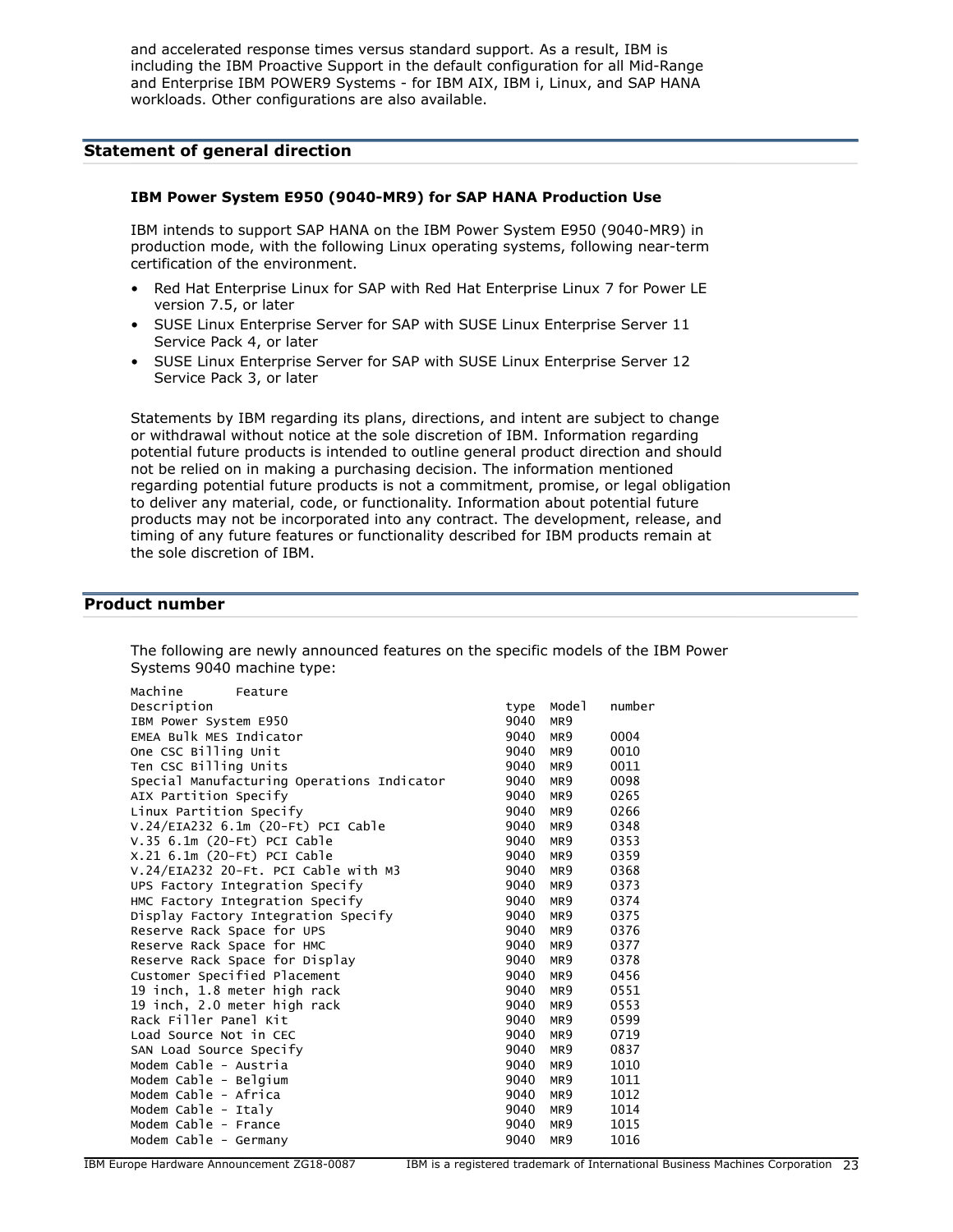| Modem Cable - UK                                       | 9040 | MR9             | 1017 |
|--------------------------------------------------------|------|-----------------|------|
| Modem Cable - Iceland/Sweden                           | 9040 | MR9             | 1018 |
| Modem Cable - Fin/Nor                                  | 9040 | MR9             | 1021 |
| Modem Cable - Netherlands                              | 9040 | MR9             | 1022 |
| Modem Cable - Swiss                                    | 9040 | MR9             | 1023 |
| Modem Cable - Denmark                                  | 9040 | MR9             | 1024 |
| Modem Cable - US/Canada and General Use                | 9040 | MR9             | 1025 |
| USB 500 GB Removable Disk Drive                        | 9040 | MR9             | 1107 |
| 3m, Blue Cat5e Cable                                   | 9040 | MR9             | 1111 |
| 10m, Blue Cat5e Cable                                  | 9040 | MR9             | 1112 |
| 25m, Blue Cat5e Cable                                  | 9040 | MR9             | 1113 |
| Custom Service Specify, Rochester Minn, USA            | 9040 | MR9             | 1140 |
| Quantity 150 of #1964                                  | 9040 | MR9             | 1818 |
| Quantity 150 of #1953                                  | 9040 | MR9             | 1929 |
| 300GB 15k RPM SAS SFF-2 Disk Drive (AIX/Linux)         | 9040 | MR9             | 1953 |
| 600GB 10k RPM SAS SFF-2 Disk Drive (AIX/Linux)         | 9040 | MR9             | 1964 |
| Primary OS - AIX                                       | 9040 | MR9             | 2146 |
| Primary OS - Linux                                     | 9040 | MR9             | 2147 |
| 2M LC-SC 50 Micron Fiber Converter Cable               | 9040 | MR9             | 2456 |
| 2M LC-SC 62.5 Micron Fiber Converter Cable             | 9040 | MR9             | 2459 |
| 3M Asynchronous Terminal/Printer Cable EIA-232         | 9040 | MR9             | 2934 |
| Asynchronous Cable EIA-232/V.24 3M                     | 9040 | MR9             | 2936 |
| Serial-to-Serial Port Cable for Drawer/Drawer-         |      |                 |      |
| 3.7M                                                   | 9040 | MR9             | 3124 |
| Serial-to-Serial Port Cable for Rack/Rack- 8M          | 9040 | MR9             | 3125 |
| Widescreen LCD Monitor                                 | 9040 | MR9             | 3632 |
| 0.3M Serial Port Converter Cable, 9-Pin to 25-Pin 9040 |      | MR9             | 3925 |
| Serial Port Null Modem Cable, 9-pin to 9-pin,          |      |                 |      |
| 3.7M                                                   | 9040 | MR9             | 3927 |
| Serial Port Null Modem Cable, 9-pin to 9-pin, 10M 9040 |      | MR9             | 3928 |
|                                                        | 9040 |                 |      |
| System Serial Port Converter Cable                     |      | MR9             | 3930 |
| 1.8 M (6-ft) Extender Cable for Displays (15-pin       |      |                 |      |
| D-shell to 15-pin D-shell)                             | 9040 | MR9             | 4242 |
| Extender Cable - USB Keyboards, 1.8M                   | 9040 | MR9             | 4256 |
| VGA to DVI Connection Converter                        | 9040 | MR9             | 4276 |
| Power Cord To PDU/UPS, (100-240V/16A)                  | 9040 | MR9             | 4558 |
| Rack Integration Services: BP only                     | 9040 | MR9             | 4648 |
| Rack Integration Services                              | 9040 | MR9             | 4649 |
| Rack Indicator- Not Factory Integrated                 | 9040 | MR9             | 4650 |
| Software Preload Required                              | 9040 | MR9             | 5000 |
| PCIe2 8Gb 4-port Fibre Channel Adapter                 | 9040 | MR9             | 5729 |
| 8 Gigabit PCI Express Dual Port Fibre Channel          |      |                 |      |
| Adapter                                                | 9040 | MR9             | 5735 |
| PCIe2 4-port 1GbE Adapter                              | 9040 | MR9             | 5899 |
| Opt Front Door for 1.8m Rack                           | 9040 | MR <sub>9</sub> | 6068 |
| Opt Front Door for 2.0m Rack                           | 9040 | MR9             | 6069 |
| 1.8m Rack Acoustic Doors                               | 9040 | MR <sub>9</sub> | 6248 |
| 2.0m Rack Acoustic Doors                               | 9040 | MR9             | 6249 |
| 1.8m Rack Trim Kit                                     | 9040 | MR9             | 6263 |
| 2.0m Rack Trim Kit                                     | 9040 | MR9             | 6272 |
| Power Cord 4.3m (14-ft), Drawer to IBM PDU (250V/      |      |                 |      |
| 10A)                                                   | 9040 | MR9             | 6458 |
| Power Cord 4.3m (14-ft), Drawer To OEM PDU             |      |                 |      |
| (125V, 15A)                                            | 9040 | MR9             | 6460 |
| Power Cord 4.3m (14-ft), Drawer to Wall/OEM PDU        |      |                 |      |
| $(250V/15A)$ U.S.                                      | 9040 | MR9             | 6469 |
| Power Cord 1.8m (6-ft), Drawer to Wall (125V/15A)      | 9040 | MR9             | 6470 |
| Power Cord 2.7m (9-ft), Drawer to Wall/OEM PDU         |      |                 |      |
| (250V/10A)                                             | 9040 | MR9             | 6471 |
| Power Cord 2.7m (9-ft), Drawer to Wall/OEM PDU         |      |                 |      |
| (250V/16A)                                             | 9040 | MR9             | 6472 |
| Power Cord 2.7m (9-ft), Drawer to Wall/OEM PDU         |      |                 |      |
| (250V/10A)                                             | 9040 | MR9             | 6473 |
| Power Cord 2.7m (9-ft), Drawer to Wall/OEM PDU,        |      |                 |      |
| (250V/13A)                                             | 9040 | MR9             | 6474 |
| Power Cord 2.7m (9-ft), Drawer to Wall/OEM PDU,        |      |                 |      |
| (250V/16A)                                             | 9040 | MR9             | 6475 |
| Power Cord 2.7m (9-ft), Drawer to Wall/OEM PDU,        |      |                 |      |
| (250V/10A)                                             | 9040 | MR9             | 6476 |
| Power Cord 2.7m (9-ft), Drawer to Wall/OEM PDU,        |      |                 |      |
| (250V/16A)                                             | 9040 | MR9             | 6477 |
| Power Cord 2.7 M(9-foot), To Wall/OEM PDU,             |      |                 |      |
| (250V, 16A)                                            | 9040 | MR9             | 6478 |
| Power Cord 2.7m (9-ft), Drawer to Wall/OEM PDU,        |      |                 |      |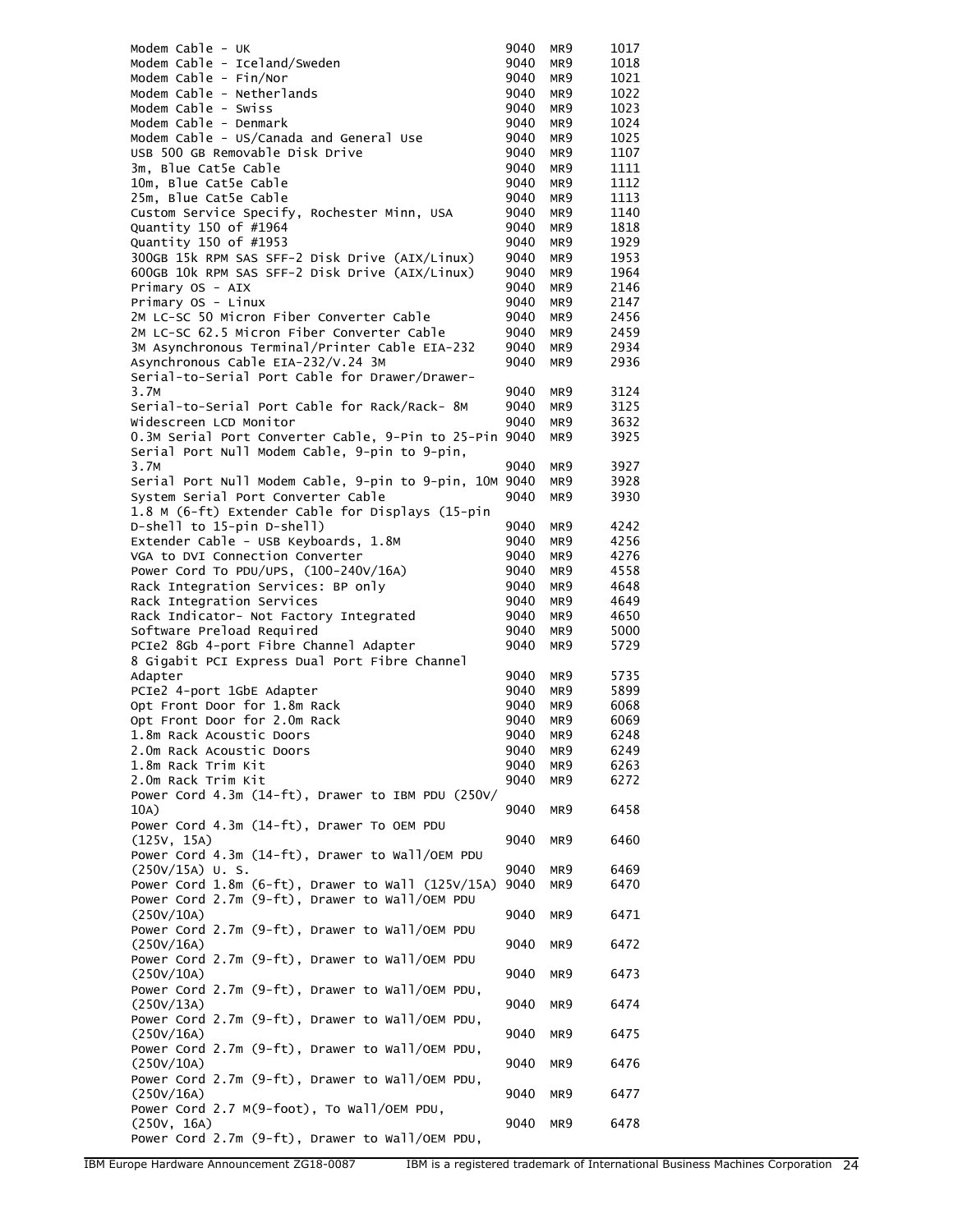| (125V/15A or 250V/10A)                           | 9040 | MR9             | 6488 |
|--------------------------------------------------|------|-----------------|------|
| 4.3m (14-Ft) 3PH/24A 380-415V Power Cord         | 9040 | MR9             | 6489 |
| 4.3m (14-Ft) 1PH/63A 200-240V Power Cord         | 9040 | MR9             | 6491 |
| 4.3m (14-Ft) 1PH/48-60A 200-240V Power Cord      | 9040 | MR9             | 6492 |
| Power Cord 2.7m (9-ft), Drawer to Wall/OEM PDU,  |      |                 |      |
| (250V/10A)                                       | 9040 | MR9             | 6493 |
| Power Cord 2.7m (9-ft), Drawer to Wall/OEM PDU,  |      |                 |      |
| (250V/10A)                                       | 9040 | MR9             | 6494 |
| Power Cord 2.7M (9-foot), To Wall/OEM PDU,       |      |                 |      |
| (250v, 10A)                                      | 9040 | MR9             | 6496 |
| Power Cable - Drawer to IBM PDU, 200-240V/10A    | 9040 | MR9             | 6577 |
| Optional Rack Security Kit                       | 9040 | MR9             | 6580 |
| Power Cord 2.7M (9-foot), To Wall/OEM PDU,       |      |                 |      |
| (125V, 15A)                                      | 9040 | MR9             | 6651 |
| 4.3m (14-Ft) 3PH/16A 380-415V Power Cord         | 9040 | MR9             | 6653 |
| 4.3m (14-Ft) 1PH/24-30A Pwr Cord                 | 9040 | MR9             | 6654 |
| 4.3m (14-Ft) 1PH/24-30A WR Pwr Cord              | 9040 | MR9             | 6655 |
| 4.3m (14-Ft) 1PH/24A Power Cord                  | 9040 | MR9             | 6656 |
| 4.3m (14-Ft) 1PH/32A Power Cord                  | 9040 | MR9             | 6657 |
| 4.3m (14-Ft) 1PH/24A Pwr Cd-Korea                | 9040 | MR9             | 6658 |
| Power Cord 2.7M (9-foot), To Wall/OEM PDU,       |      |                 |      |
| (250V, 15A)                                      | 9040 | MR9             | 6659 |
| Power Cord 4.3m (14-ft), Drawer to Wall/OEM PDU  |      |                 |      |
| (125V/15A)                                       | 9040 | MR9             | 6660 |
| Power Cord 2.8m (9.2-ft), Drawer to IBM PDU,     |      |                 |      |
|                                                  |      |                 |      |
| (250V/10A)                                       | 9040 | MR9             | 6665 |
| 4.3m (14-Ft) 3PH/32A 380-415V Power              |      |                 |      |
| Cord-Australia                                   | 9040 | MR9             | 6667 |
| Power Cord 4.3M (14-foot), Drawer to OEM PDU,    |      |                 |      |
| (250v, 15A)                                      | 9040 | MR9             | 6669 |
| Power Cord 2.7M (9-foot), Drawer to IBM PDU,     |      |                 |      |
| 250V/10A                                         | 9040 | MR9             | 6671 |
| Power Cord 2M (6.5-foot), Drawer to IBM PDU,     |      |                 |      |
| 250V/10A                                         | 9040 | MR9             | 6672 |
| Power Cord 2.7m (9-ft), Drawer to Wall/OEM PDU,  |      |                 |      |
| (250V/10A)                                       | 9040 | MR9             | 6680 |
| Environmental Monitoring Probe                   | 9040 | MR9             | 7118 |
| OEM (Generic) Indicator                          |      | MR9             | 7770 |
|                                                  | 9040 |                 |      |
| OEM (GROUPE BULL) Indicator                      | 9040 | MR9             | 7773 |
|                                                  | 9040 | MR9             | 7775 |
| OEM (Hitachi) Indicator                          |      | MR9             | 7779 |
| OEM Publications for IBM Logo Product            | 9040 | MR9             | 777A |
| Indicator for Inspur Power servers               | 9040 |                 |      |
| Ethernet Cable, 15m, Hardware Management Console |      |                 |      |
| to System Unit                                   | 9040 | MR9             | 7802 |
| Linux Software Preinstall                        | 9040 | MR9             | 8143 |
| Linux Software Preinstall (Business Partners)    | 9040 | MR <sub>9</sub> | 8144 |
| USB Mouse                                        | 9040 | MR9             | 8845 |
| Order Routing Indicator- System Plant            | 9040 | MR9             | 9169 |
| Language Group Specify - US English              | 9040 | MR9             | 9300 |
| New AIX License Core Counter                     | 9040 | MR9             | 9440 |
| New Red Hat License Core Counter                 | 9040 | MR9             | 9442 |
| New SUSE License Core Counter                    | 9040 | MR9             | 9443 |
| Other AIX License Core Counter                   | 9040 | MR9             | 9444 |
| Other Linux License Core Counter                 | 9040 | MR9             | 9445 |
| 3rd Party Linux License Core Counter             | 9040 | MR9             | 9446 |
| VIOS Core Counter                                | 9040 | MR9             | 9447 |
| Other License Core Counter                       | 9040 | MR9             | 9449 |
| Ubuntu Linux License Core Counter                | 9040 | MR9             | 9450 |
| Month Indicator                                  | 9040 | MR9             | 9461 |
| Day Indicator                                    | 9040 | MR9             | 9462 |
| Hour Indicator                                   | 9040 | MR9             | 9463 |
| Minute Indicator                                 | 9040 | MR9             | 9464 |
| Qty Indicator                                    | 9040 | MR9             | 9465 |
| Countable Member Indicator                       | 9040 | MR9             | 9466 |
| Language Group Specify - Dutch                   | 9040 | MR9             | 9700 |
| Language Group Specify - French                  | 9040 | MR9             | 9703 |
| Language Group Specify - German                  | 9040 | MR9             | 9704 |
| Language Group Specify - Polish                  | 9040 | MR9             | 9705 |
| Language Group Specify - Norwegian               | 9040 | MR9             | 9706 |
| Language Group Specify - Portuguese              | 9040 | MR9             | 9707 |
| Language Group Specify - Spanish                 | 9040 | MR9             | 9708 |
| Language Group Specify - Italian                 | 9040 | MR9             | 9711 |
| Language Group Specify - Canadian French         | 9040 | MR9             | 9712 |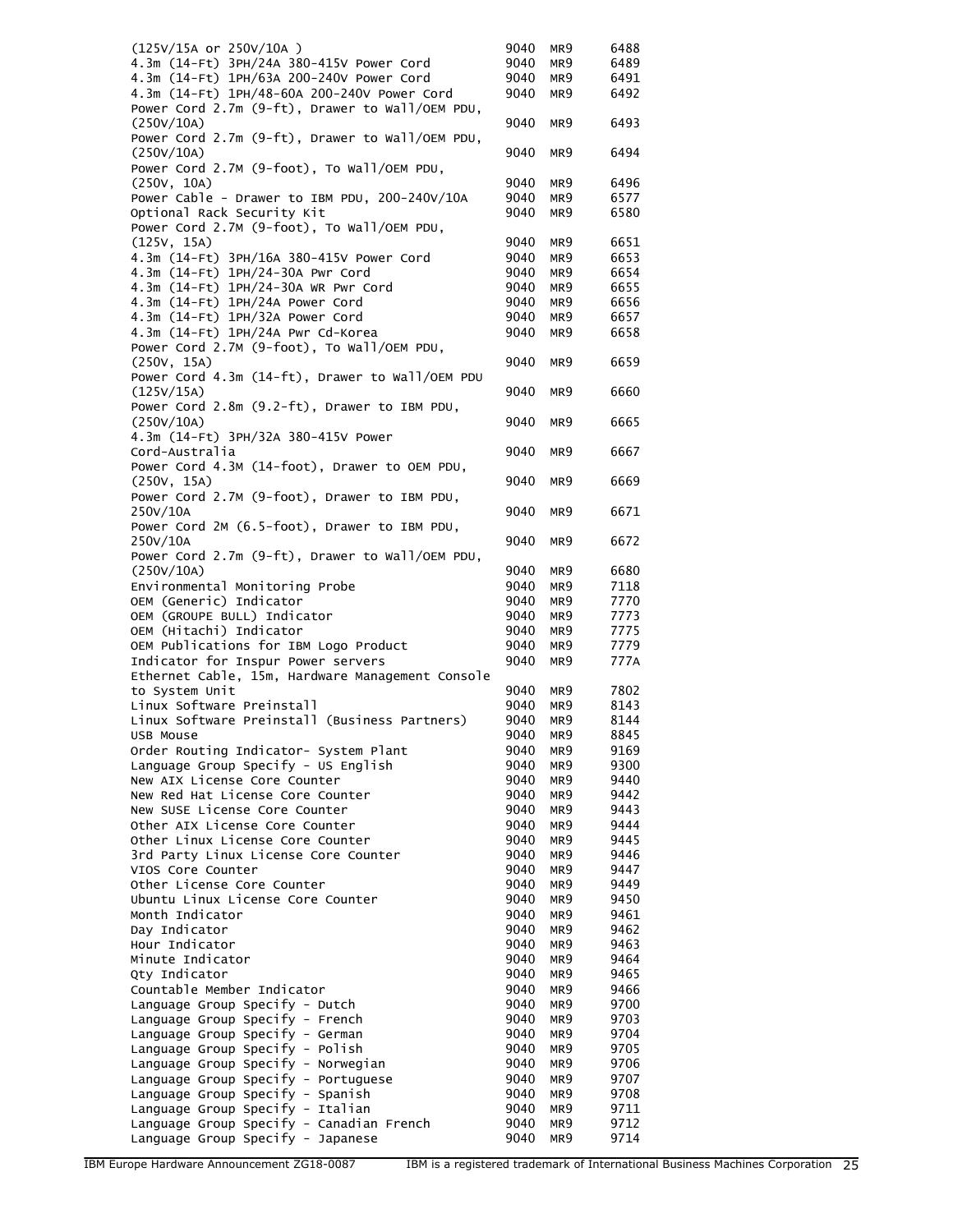| Language Group Specify - Traditional Chinese                                                 |              |                                    |                   |
|----------------------------------------------------------------------------------------------|--------------|------------------------------------|-------------------|
| (Taiwan)                                                                                     | 9040         | MR9                                | 9715              |
| Language Group Specify - Korean                                                              | 9040         | MR9                                | 9716              |
| Language Group Specify - Turkish                                                             | 9040         | MR <sub>9</sub>                    | 9718              |
| Language Group Specify - Hungarian                                                           | 9040         | MR9                                | 9719              |
| Language Group Specify - Slovakian                                                           | 9040         | MR <sub>9</sub>                    | 9720              |
| Language Group Specify - Russian                                                             | 9040         | MR9                                | 9721              |
| Language Group Specify - Simplified Chinese (PRC) 9040                                       |              | MR <sub>9</sub>                    | 9722              |
| Language Group Specify - Czech<br>Language Group Specify - Romanian                          | 9040<br>9040 | MR <sub>9</sub><br>MR9             | 9724<br>9725      |
| Language Group Specify - Croatian                                                            | 9040         | MR <sub>9</sub>                    | 9726              |
| Language Group Specify - Slovenian                                                           | 9040         | MR <sub>9</sub>                    | 9727              |
| Language Group Specify - Brazilian Portuguese                                                | 9040         | MR <sub>9</sub>                    | 9728              |
| Language Group Specify - Thai                                                                | 9040         | MR <sub>9</sub>                    | 9729              |
| QSFP+ 40GbE Base-SR Transceiver                                                              | 9040         | MR <sub>9</sub>                    | EB27              |
| 1m (3.3-ft), IBM Passive QSFP+ to QSFP+ Cable                                                |              |                                    |                   |
| (DAC)                                                                                        | 9040         | MR <sub>9</sub>                    | EB2B              |
| 3m (9.8-ft), IBM Passive QSFP+ to QSFP+ Cable                                                |              |                                    |                   |
| (DAC)                                                                                        | 9040         | MR <sub>9</sub>                    | EB <sub>2</sub> H |
| 10m (30.3-ft), IBM Passive QSFP+ MTP Optical                                                 |              |                                    |                   |
| Cable<br>30m (90.3-ft), IBM Passive QSFP+ MTP Optical                                        | 9040         | MR <sub>9</sub>                    | EB2J              |
| Cable                                                                                        | 9040         | MR9                                | EB2K              |
| Lift Tool                                                                                    | 9040         | MR <sub>9</sub>                    | EB2Z              |
| Power Supply - 2000w for Server (200-240 VAC)                                                | 9040         | MR9                                | EB3M              |
| Lift tool based on GenieLift GL-8 (standard)                                                 | 9040         | MR <sub>9</sub>                    | EB3Z              |
| 10GbE Optical Transceiver SFP+ SR                                                            | 9040         | MR <sub>9</sub>                    | EB46              |
| 25GbE Optical Transceiver SFP28                                                              | 9040         | MR <sub>9</sub>                    | EB47              |
| 0.5m SFP28/25GbE copper Cable                                                                | 9040         | MR <sub>9</sub>                    | EB4J              |
| 1.0m SFP28/25GbE copper Cable                                                                | 9040         | MR9                                | EB4K              |
| 1.5m SFP28/25GbE copper Cable                                                                | 9040         | MR <sub>9</sub>                    | EB4L              |
| 2.0m SFP28/25GbE copper Cable                                                                | 9040         | MR <sub>9</sub>                    | EB4M              |
| 2.0m QSFP28/100GbE copper split Cable to SFP28                                               |              |                                    |                   |
| $4x25$ GbE                                                                                   | 9040         | MR9                                | EB4P              |
| Service wedge shelf tool kit for EB3Z                                                        | 9040         | MR9                                | EB4Z              |
| 0.5m EDR IB Copper Cable QSFP28                                                              | 9040         | MR <sub>9</sub>                    | EB <sub>50</sub>  |
| 1.0m EDR IB Copper Cable QSFP28<br>2.0M EDR IB Copper Cable QSFP28                           | 9040<br>9040 | MR <sub>9</sub><br>MR <sub>9</sub> | EB51<br>EB52      |
| 1.5M EDR IB Copper Cable QSFP28                                                              | 9040         | MR <sub>9</sub>                    | EB54              |
| 100GbE Optical Transceiver QSFP28                                                            | 9040         | MR9                                | EB59              |
| 3M EDR IB Optical Cable QSFP28                                                               | 9040         | MR <sub>9</sub>                    | EB5A              |
| 5M EDR IB Optical Cable QSFP28                                                               | 9040         | MR <sub>9</sub>                    | EB5B              |
| 10M EDR IB Optical Cable QSFP28                                                              | 9040         | MR <sub>9</sub>                    | EB5C              |
| 15M EDR IB Optical Cable QSFP28                                                              | 9040         | MR <sub>9</sub>                    | EB <sub>5</sub> D |
| 20M EDR IB Optical Cable QSFP28                                                              | 9040         | MR9                                | EB5E              |
| 30M EDR IB Optical Cable QSFP28                                                              | 9040         | MR <sub>9</sub>                    | EB5F              |
| 50M EDR IB Optical Cable QSFP28                                                              | 9040         | MR9                                | EB5G              |
| 100M EDR IB Optical Cable QSFP28                                                             | 9040         | MR9                                | EB5H              |
| 0.5M 100GbE Copper Cable QSFP28                                                              | 9040         | MR9                                | EB5J              |
| 1.0M 100GbE Copper Cable QSFP28                                                              | 9040         | MR9                                | EB5K              |
| 1.5M 100GbE Copper Cable QSFP28<br>2.0M 100GbE Copper Cable QSFP28                           | 9040         | MR9                                | EB5L              |
| 3M 100GbE Optical Cable QSFP28 (AOC)                                                         | 9040<br>9040 | MR9<br>MR9                         | EB5M<br>EB5R      |
| 5M 100GbE Optical Cable QSFP28 (AOC)                                                         | 9040         | MR9                                | EB5S              |
| 10M 100GbE Optical Cable QSFP28 (AOC)                                                        | 9040         | MR9                                | EB5T              |
| 15M 100GbE Optical Cable QSFP28 (AOC)                                                        | 9040         | MR9                                | EB5U              |
| 20M 100GbE Optical Cable QSFP28 (AOC)                                                        | 9040         | MR9                                | EB5V              |
| 30M 100GbE Optical Cable QSFP28 (AOC)                                                        | 9040         | MR9                                | EB5W              |
| 50M 100GbE Optical Cable QSFP28 (AOC)                                                        | 9040         | MR9                                | EB5X              |
| 100M 100GbE Optical Cable QSFP28 (AOC)                                                       | 9040         | MR9                                | EB5Y              |
| Rack Front Door (Black)                                                                      | 9040         | MR9                                | EC01              |
| Rack Rear Door                                                                               | 9040         | MR9                                | EC <sub>02</sub>  |
| Rack Side Cover                                                                              | 9040         | MR9                                | EC <sub>03</sub>  |
| Rack Suite Attachment Kit                                                                    | 9040         | MR9                                | EC04              |
| Slim Rear Acoustic Door                                                                      | 9040         | MR9                                | EC07              |
| Slim Front Acoustic Door                                                                     | 9040         | MR9                                | EC <sub>08</sub>  |
| Rear Door Heat Exchanger for 2.0 Meter Slim Rack<br>PCIe3 2-Port 10Gb NIC&ROCE SR/Cu Adapter | 9040<br>9040 | MR9<br>MR9                         | EC15<br>EC2S      |
| PCIe3 2-Port 25/10Gb NIC&ROCE SR/Cu Adapter                                                  | 9040         | MR9                                | EC2U              |
| Mainstream 800 GB SSD NVMe U.2 module                                                        | 9040         | MR9                                | EC5J              |
| Mainstream 1.6 TB SSD NVMe U.2 module                                                        | 9040         | MR9                                | EC5K              |
| Mainstream 3.2 TB SSD NVMe U.2 module                                                        | 9040         | MR9                                | EC5L              |
| PCIe4 2-port 100Gb ROCE EN adapter                                                           | 9040         | MR9                                | EC66              |
| 0.6m (2.0-ft), Blue CAT5 Ethernet Cable                                                      | 9040         | MR9                                | ECB <sub>0</sub>  |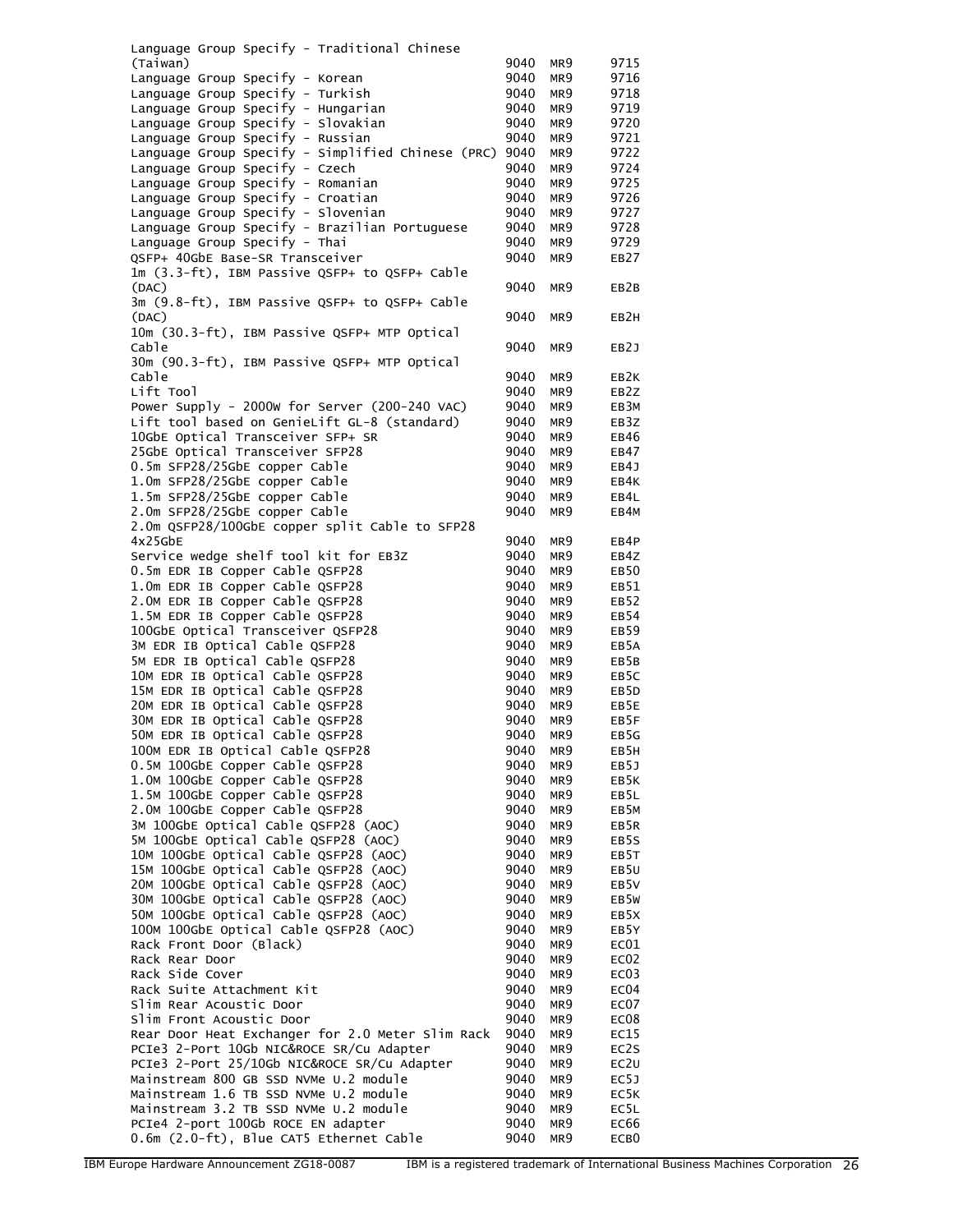| 1.5m (4.9-ft), Blue CAT5 Ethernet Cable                                                  | 9040         | MR9             | ECB <sub>2</sub> |
|------------------------------------------------------------------------------------------|--------------|-----------------|------------------|
| SAS X Cable 3m - HD Narrow 6Gb 2-Adapters to<br>Enclosure                                | 9040         | MR9             | <b>ECBJ</b>      |
| SAS X Cable 6m - HD Narrow 6Gb 2-Adapters to                                             |              |                 |                  |
| Enclosure                                                                                | 9040         | MR9             | <b>ECBK</b>      |
| SAS X Cable 10m - HD Narrow 6Gb 2-Adapters to<br>Enclosure                               | 9040         | MR9             | <b>ECBL</b>      |
| SAS X Cable 15m - HD Narrow 3Gb 2-Adapters to                                            |              |                 |                  |
| Enclosure<br>SAS YO Cable 1.5m - HD Narrow 6Gb Adapter to                                | 9040         | MR <sub>9</sub> | <b>ECBM</b>      |
| Enclosure                                                                                | 9040         | MR <sub>9</sub> | <b>ECBT</b>      |
| SAS YO Cable 3m - HD Narrow 6Gb Adapter to<br>Enclosure                                  | 9040         | MR9             | ECBU             |
| SAS YO Cable 6m - HD Narrow 6Gb Adapter to                                               |              |                 |                  |
| Enclosure                                                                                | 9040         | MR9             | <b>ECBV</b>      |
| SAS YO Cable 10m - HD Narrow 6Gb Adapter to<br>Enclosure                                 | 9040         | MR9             | <b>ECBW</b>      |
| SAS YO Cable 15m - HD Narrow 3Gb Adapter to                                              |              |                 |                  |
| Enclosure<br>SAS AE1 Cable 4m - HD Narrow 6Gb Adapter to                                 | 9040         | MR9             | <b>ECBX</b>      |
| Enclosure                                                                                | 9040         | MR9             | <b>ECBY</b>      |
| SAS YE1 Cable 3m - HD Narrow 6Gb Adapter to<br>Enclosure                                 | 9040         | MR9             | <b>ECBZ</b>      |
| SAS AA Cable 0.6m - HD Narrow 6Gb Adapter to                                             |              |                 |                  |
| Adapter                                                                                  | 9040         | MR9             | ECC <sub>0</sub> |
| SAS AA Cable 1.5m - HD Narrow 6Gb Adapter to<br>Adapter                                  | 9040         | MR9             | ECC <sub>2</sub> |
| SAS AA Cable 3m - HD Narrow 6Gb Adapter to                                               |              |                 |                  |
| Adapter<br>SAS AA Cable 6m - HD Narrow 6Gb Adapter to                                    | 9040         | MR <sub>9</sub> | ECC3             |
| Adapter                                                                                  | 9040         | MR9             | ECC4             |
| 3M Optical Cable Pair for PCIe3 Expansion Drawer                                         | 9040         | MR9             | ECC7             |
| 10M Optical Cable Pair for PCIe3 Expansion Drawer                                        | 9040         | MR9             | ECC8             |
| System Port Converter Cable for UPS                                                      | 9040         | MR9             | <b>ECCF</b>      |
| 3M Copper CXP Cable Pair for PCIe3 Expansion                                             |              |                 |                  |
| Drawer                                                                                   | 9040         | MR9             | <b>ECCS</b>      |
| 3.0M SAS X12 Cable (Two Adapter to Enclosure)                                            | 9040         | MR9             | ECDJ             |
| 4.5M SAS X12 Active Optical Cable (Two Adapter<br>to Enclosure)                          | 9040         | MR9             | <b>ECDK</b>      |
| 10M SAS X12 Active Optical Cable (Two Adapter to                                         |              |                 |                  |
|                                                                                          |              |                 |                  |
| Enclosure)                                                                               | 9040         | MR9             | <b>ECDL</b>      |
| 1.5M SAS YO12 Cable (Adapter to Enclosure)                                               | 9040         | MR9             | <b>ECDT</b>      |
| 3.0M SAS YO12 Cable (Adapter to Enclosure)                                               | 9040         | MR9             | ECDU             |
| 4.5M SAS YO12 Active Optical Cable (Adapter to                                           |              |                 |                  |
| Enclosure)                                                                               | 9040         | MR9             | <b>ECDV</b>      |
| 10M SAS YO12 Active Optical Cable (Adapter to                                            |              |                 |                  |
| Enclosure)                                                                               | 9040 MR9     |                 | ECDW             |
| 0.6M SAS AA12 Cable (Adapter to Adapter)                                                 | 9040         | MR9             | ECE <sub>0</sub> |
| 3.0M SAS AA12 Cable                                                                      | 9040         | MR9             | ECE3             |
| 4.5M SAS AA12 Active Optical Cable (Adapter to                                           |              |                 |                  |
| Adapter)                                                                                 | 9040         | MR9             | ECE4             |
| Cloud Private Solution                                                                   | 9040         | MR9             | ECP <sub>0</sub> |
| 2.0 Meter Slim Rack                                                                      | 9040         | MR9             | ECR <sub>0</sub> |
| Rack Front Door High-End appearance                                                      | 9040         | MR9             | <b>ECRF</b>      |
| Rack Rear Door Black                                                                     | 9040         | MR9             | <b>ECRG</b>      |
| Rack Side Cover                                                                          | 9040         | MR9             | <b>ECRJ</b>      |
| Rack Rear Extension 5-In                                                                 | 9040         | MR9             | <b>ECRK</b>      |
| Rack Front Door for Rack (Black/Flat)                                                    | 9040         | MR9             | <b>ECRM</b>      |
| Custom Service Specify, Montpellier, France                                              | 9040         | MR9             | <b>ECSF</b>      |
| NeuCloud Indicator/Specify                                                               | 9040         | MR9             | ECSJ             |
| Custom Service Specify, Mexico                                                           | 9040         | MR9             | <b>ECSM</b>      |
| Custom Service Specify, Poughkeepsie, USA                                                | 9040         | MR9             | <b>ECSP</b>      |
| Optical Wrap Plug                                                                        | 9040         | MR9             | ECW <sub>0</sub> |
| SAP HANA TRACKING FEATURE<br>Boot Drive / Load Source in EXP12SX Specify (in             | 9040         | MR9             | <b>EHKV</b>      |
| #ESLL or #ELLL)                                                                          | 9040         | MR9             | EHR1             |
| Boot Drive / Load Source in EXP24SX Specify (in                                          |              |                 |                  |
| #ESLS or #ELLS)                                                                          | 9040         | MR9             | EHR <sub>2</sub> |
| SSD Placement Indicator - #ESLS/#ELLS<br>PCIe3 Optical Cable Adapter for PCIe3 Expansion | 9040         | MR9             | EHS <sub>2</sub> |
| Drawer                                                                                   | 9040         | MR9             | EJ08             |
| Storage Backplane with Zero DASD 8 SAS 2.5" HDD/                                         |              |                 |                  |
| SDD Controllers<br>PCIe3 RAID SAS Adapter Quad-port 6Gb x8                               | 9040<br>9040 | MR9<br>MR9      | EJ0B<br>EJ0J     |

IBM Europe Hardware Announcement ZG18-0087 IBM is a registered trademark of International Business Machines Corporation 27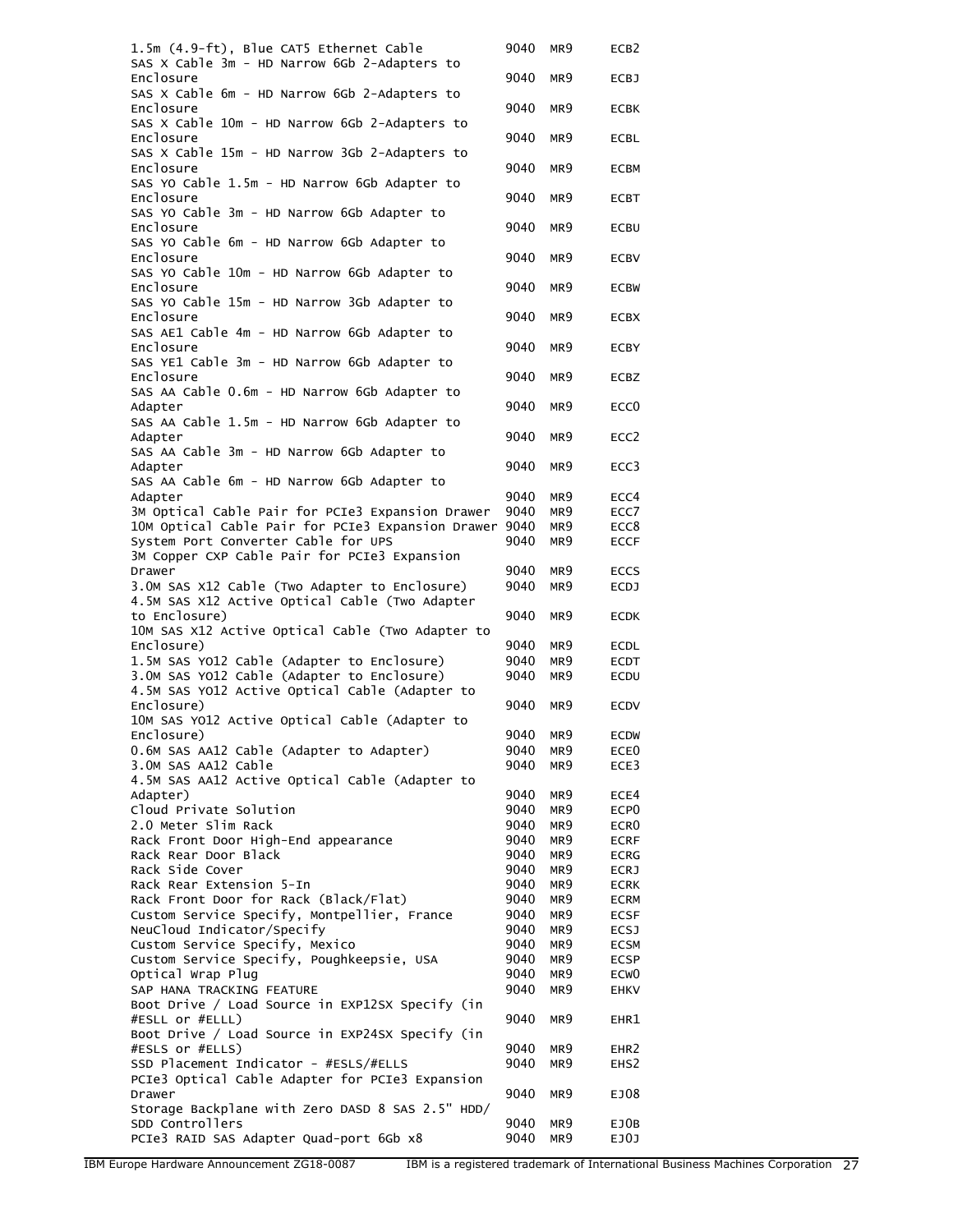| PCIe3 RAID SAS Adapter Quad-port 6Gb x8 for MR9                                                 | 9040 | MR9             | EJ0K        |
|-------------------------------------------------------------------------------------------------|------|-----------------|-------------|
| PCIe3 SAS Tape/DVD Adapter Quad-port 6Gb x8<br>PCIe3 12GB Cache RAID PLUS SAS Adapter Quad-port | 9040 | MR9             | EJ10        |
| 6Gb x8                                                                                          | 9040 | MR <sub>9</sub> | EJ14        |
| PCIe3 Crypto Coprocessor BSC-Gen3 4767                                                          | 9040 | MR9             | EJ33        |
| Storage Backplane Base DASD 8 SAS 2.5" HDD/SDD<br>Controllers                                   | 9040 | MR9             | <b>EJBB</b> |
| Non-paired Indicator EJ14 PCIe SAS RAID+ Adapter                                                | 9040 | MR9             | <b>EJRL</b> |
| Storage Backplane Split DASD 8 SAS 2.5" HDD/SDD                                                 |      |                 |             |
| Controllers<br>Specify Mode-1 & (1)EJ0J/EJOM/EL3B/EL59 &                                        | 9040 | MR9             | <b>EJSB</b> |
| (1)Y012 for EXP12SX #ESLL/ELLL                                                                  | 9040 | MR <sub>9</sub> | EJV1        |
| Specify Mode-1 & (2)EJ0J/EJOM/EL3B/EL59 &                                                       |      |                 |             |
| (2)Y012 for EXP12SX #ESLL/ELLL                                                                  | 9040 | MR9             | EJV2        |
| Specify Mode-2 & (2)EJ0J/EJ0M/EL3B/EL59 & (2)X12<br>for EXP12SX #ESLL/ELLL                      | 9040 | MR9             | EJV3        |
| Specify Mode-2 & (4)EJ0J/EJ0M/EL3B/EL59 & (2)X12                                                |      |                 |             |
| for EXP12SX #ESLL/ELLL                                                                          | 9040 | MR <sub>9</sub> | EJV4        |
| Specify Mode-4 & (4)EJ0J/EJOM/EL3B/EL59 & (2)X12<br>for EXP12SX #ESLL/ELLL                      | 9040 | MR <sub>9</sub> | EJV5        |
| Specify Mode-2 & (1)EJ0J/EJOM/EL3B/EL59 &                                                       |      |                 |             |
| (2) Y012 for EXP12SX #ESLL/ELLL                                                                 | 9040 | MR <sub>9</sub> | EJV6        |
| Specify Mode-2 & (2)EJ0J/EJOM/EL3B/EL59 &                                                       |      |                 |             |
| (2) Y012 for EXP12SX #ESLL/ELLL<br>Specify Mode-2 & (1)EJ0J/EJOM/EL3B/EL59 &                    | 9040 | MR <sub>9</sub> | EJV7        |
| (1)Y012 for EXP12SX #ESLL/ELLL                                                                  | 9040 | MR9             | <b>EJVA</b> |
| Specify Mode-2 & (2)EJ0J/EJOM/EL3B/EL59 & (1)X12                                                |      |                 |             |
| for EXP12SX #ESLL/ELLL                                                                          | 9040 | MR <sub>9</sub> | EJVB        |
| Specify Mode-4 & (1)EJ0J/EJOM/EL3B/EL59 & (1)X12<br>for EXP12SX #ESLL/ELLL                      | 9040 | MR <sub>9</sub> | <b>EJVC</b> |
| Specify Mode-4 & (2)EJ0J/EJ0M/EL3B/EL59 & (1)X12                                                |      |                 |             |
| for EXP12SX #ESLL/ELLL                                                                          | 9040 | MR9             | <b>EJVD</b> |
| Specify Mode-4 & (3)EJ0J/EJ0M/EL3B/EL59 & (2)X12                                                |      |                 |             |
| for EXP12SX #ESLL/ELLL<br>Specify Mode-1 & (2)EJ14 & (2)YO12 for EXP12SX                        | 9040 | MR <sub>9</sub> | <b>EJVE</b> |
| #ESLL/ELLL                                                                                      | 9040 | MR9             | <b>EJVF</b> |
| Specify Mode-2 & (1)EJOK & (2)YO12 for EXP12SX                                                  |      |                 |             |
| #ESLL/ELLL<br>Specify Mode-1 & (1)EJ0J/EJ0M/EL3B/EL59 &                                         | 9040 | MR <sub>9</sub> | <b>EJVW</b> |
| (1)Y012 for EXP24SX #ESLS/ELLS                                                                  | 9040 | MR <sub>9</sub> | EJW1        |
| Specify Mode-1 & (2)EJ0J/EJ0M/EL3B/EL59 &                                                       |      |                 |             |
| (2)Y012 for EXP24SX #ESLS/ELLS<br>Specify Mode-2 & (2)EJ0J/EJ0M/EL3B/EL59 & (2)X12              | 9040 | MR <sub>9</sub> | EJW2        |
| for EXP24SX #ESLS/ELLS                                                                          | 9040 | MR9             | EJW3        |
| Specify Mode-2 & (4)EJ0J/EJOM/EL3B/EL59 & (2)X12                                                |      |                 |             |
| for EXP24SX #ESLS/ELLS                                                                          | 9040 | MR9             | EJW4        |
| Specify Mode-4 & (4)EJ0J/EJOM/EL3B/EL59 & (2)X12<br>for EXP24SX #ESLS/ELLS                      | 9040 | MR9             | EJW5        |
| Specify Mode-2 & (1)EJ0J/EJOM/EL3B/EL59 &                                                       |      |                 |             |
| (2) Y012 for EXP24SX #ESLS/ELLS                                                                 | 9040 | MR <sub>9</sub> | EJW6        |
| Specify Mode-2 & (2)EJ0J/EJ0M/EL3B/EL59 &<br>(2)Y012 for EXP24SX #ESLS/ELLS                     |      |                 |             |
| Specify Mode-2 & (1)EJ0J/EJOM/EL3B/EL59 &                                                       | 9040 | MR9             | EJW7        |
| (1)Y012 for EXP24SX #ESLS/ELLS                                                                  | 9040 | MR9             | <b>EJWA</b> |
| Specify Mode-2 & (2)EJ0J/EJOM/EL3B/EL59 & (1)X12                                                |      |                 |             |
| for EXP24SX #ESLS/ELLS<br>Specify Mode-4 & (1)EJ0J/EJOM/EL3B/EL59 & (1)X12                      | 9040 | MR9             | EJWB        |
| for EXP24SX #ESLS/ELLS                                                                          | 9040 | MR9             | <b>EJWC</b> |
| Specify Mode-4 & (2)EJ0J/EJOM/EL3B/EL59 & (1)X12                                                |      |                 |             |
| for EXP24SX #ESLS/ELLS                                                                          | 9040 | MR9             | <b>EJWD</b> |
| Specify Mode-4 & (3)EJ0J/EJ0M/EL3B/EL59 & (2)X12<br>for EXP24SX #ESLS/ELLS                      | 9040 | MR9             | <b>EJWE</b> |
| Specify Mode-1 & (2)EJ14 & (2)YO12 for EXP24SX                                                  |      |                 |             |
| #ESLS/ELLS                                                                                      | 9040 | MR9             | <b>EJWF</b> |
| Specify Mode-2 & (2)EJ14 & (2)X12 for EXP24SX<br>#ESLS/ELLS                                     | 9040 | MR9             | <b>EJWG</b> |
| Specify Mode-2 & (2)EJ14 & (1)X12 for EXP24SX                                                   |      |                 |             |
| #ESLS/ELLS                                                                                      | 9040 | MR9             | <b>EJWH</b> |
| Specify Mode-2 & $(4)EJ14$ & $(2)X12$ for EXP24SX                                               |      |                 |             |
| #ESLS/ELLS<br>Specify Mode-1 & (2)EJOk & (2)YO12G for EXP24SX                                   | 9040 | MR9             | <b>EJWJ</b> |
| #ESLS/ELLS                                                                                      | 9040 | MR9             | EJWW        |
| 1-core Linux Processor Activation for #EPWR                                                     | 9040 | MR9             | <b>ELBG</b> |
| 1-core Linux Processor Activation for #EPWT                                                     | 9040 | MR9             | <b>ELBH</b> |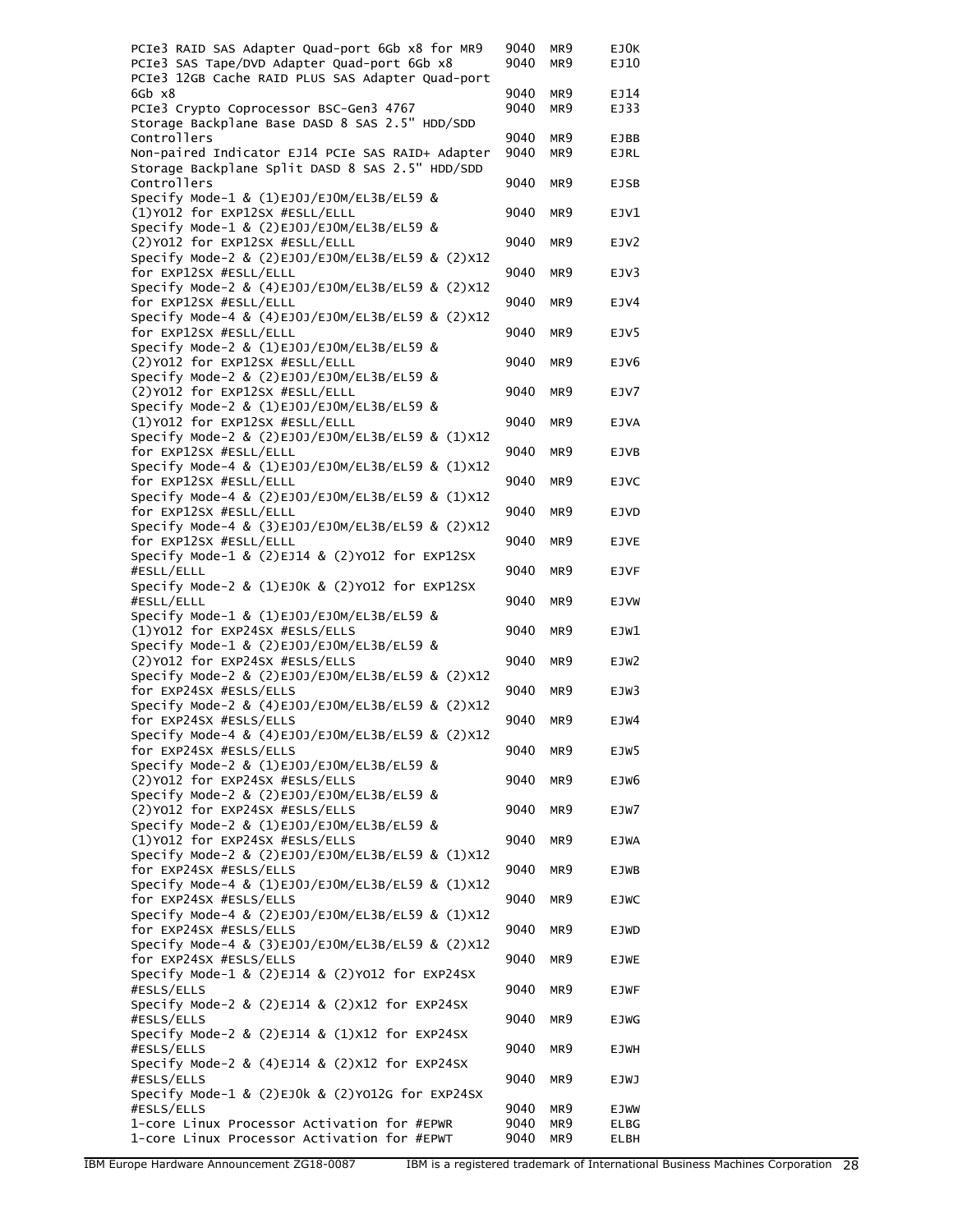| PowerVM for Linux indicator                                                                  | 9040         | MR9             | <b>ELBJ</b>               |
|----------------------------------------------------------------------------------------------|--------------|-----------------|---------------------------|
| 1-core Linux Processor Activation for #EPWS                                                  | 9040         | MR9             | <b>ELBP</b>               |
| 1-core Linux Processor Activation for #EPWY                                                  | 9040         | MR9             | ELBR                      |
| PDU Access Cord 0.38m                                                                        | 9040         | MR9             | ELC <sub>0</sub>          |
| Power Cable - Drawer to IBM PDU (250V/10A)                                                   | 9040         | MR9             | ELC5                      |
| Power IFL Memory Activation                                                                  | 9040         | MR9             | <b>ELNP</b>               |
| Memory Riser Card                                                                            | 9040         | MR9             | EMO3                      |
| 8 GB DDR4 Memory                                                                             | 9040         | MR9             | EM6A                      |
| 16 GB DDR4 Memory                                                                            | 9040         | MR9             | EM6B                      |
| 32 GB DDR4 Memory                                                                            | 9040         | MR9             | EM6C                      |
| 64 GB DDR4 Memory                                                                            | 9040         | MR9             | EM6D                      |
| 128 GB DDR4 Memory<br>Active Memory Mirroring                                                | 9040<br>9040 | MR9             | EM6E                      |
| 90 Days Elastic CoD Memory Enablement                                                        | 9040         | MR9<br>MR9      | EM81<br>EM9U              |
| Power Active Memory Expansion                                                                | 9040         | MR9             | EMAM                      |
| 1GB Memory Activation                                                                        | 9040         | MR9             | <b>EMAP</b>               |
| Quantity of 100 1GB Memory Activations                                                       | 9040         | MR9             | EMAQ                      |
| 512 GB Linux Memory Activations for MR9                                                      | 9040         | MR9             | EMBE                      |
| VRM DDR4 Memory for MR9                                                                      | 9040         | MR9             | EMEF                      |
| 8 GB-Day Billing for Elastic CoD Memory                                                      | 9040         | MR9             | EMJE                      |
| 800 GB-Day Billing for Elastic CoD Memory                                                    | 9040         | MR <sub>9</sub> | EMJF                      |
| PCIe Gen3 I/O Expansion Drawer                                                               | 9040         | MR <sub>9</sub> | EMX <sub>0</sub>          |
| AC Power Supply Conduit for PCIe3 Expansion                                                  |              |                 |                           |
| Drawer                                                                                       | 9040         | MR9             | <b>EMXA</b>               |
| PCIe3 6-Slot Fanout Module for PCIe3 Expansion                                               |              |                 |                           |
| Drawer                                                                                       | 9040         | MR <sub>9</sub> | <b>EMXF</b>               |
| PCIe3 6-Slot Fanout Module for PCIe3 Expansion                                               |              |                 |                           |
| Drawer                                                                                       | 9040         | MR <sub>9</sub> | <b>EMXG</b>               |
| 1m (3.3-ft), 10Gb E'Net Cable SFP+ Act Twinax                                                |              |                 |                           |
| Copper                                                                                       | 9040         | MR9             | EN01                      |
| 3m (9.8-ft), 10Gb E'Net Cable SFP+ Act Twinax                                                |              |                 |                           |
| Copper                                                                                       | 9040         | MR9             | <b>EN02</b>               |
| 5m (16.4-ft), 10Gb E'Net Cable SFP+ Act Twinax                                               |              |                 |                           |
| Copper                                                                                       | 9040         | MR9             | EN <sub>03</sub>          |
| PCIe3 16Gb 2-port Fibre Channel Adapter                                                      | 9040         | MR9             | EN0A                      |
| PCIe3 4-port (10Gb FCoE & 1GbE) SR&RJ45<br>PCIe3 4-port (10Gb FCoE & 1GbE) SFP+Copper&RJ45   | 9040<br>9040 | MR9             | <b>ENOH</b>               |
| PCIe2 4-Port (10Gb+1GbE) SR+RJ45 Adapter                                                     | 9040         | MR9<br>MR9      | ENOK<br>EN <sub>O</sub> S |
| PCIe2 4-port (10Gb+1GbE) Copper SFP+RJ45 Adapter                                             | 9040         | MR9             | ENOU                      |
| PCIe2 2-port 10/1GbE BaseT RJ45 Adapter                                                      | 9040         | MR9             | <b>ENOW</b>               |
| PCIe2 8Gb 4-port Fibre Channel Adapter                                                       | 9040         | MR9             | <b>EN12</b>               |
| PCIe3 4-port 10GbE SR Adapter                                                                | 9040         | MR9             | EN15                      |
| PCIe3 32Gb 2-port Fibre Channel Adapter                                                      | 9040         | MR9             | EN1A                      |
| PCIe3 16Gb 4-port Fibre Channel Adapter                                                      | 9040         | MR9             | EN1C                      |
| 90 Days Elastic CoD Processor Core Enablement                                                | 9040         | MR9             | EP9T                      |
| 1 Proc-day Elastic billing for #EPWR/EPWK                                                    | 9040         | MR <sub>9</sub> | EPN <sub>0</sub>          |
| 100 Proc-day Elastic COD billing #EPWR/EPWK AIX                                              | 9040         | MR9             | EPN1                      |
| 100 Proc-mins Utility COD billing #EPWR/EPWK                                                 | 9040         | MR <sub>9</sub> | EPN <sub>2</sub>          |
| 1-core Processor Activation for #EPWY                                                        | 9040         | MR9             | EPN3                      |
| 1 Proc-day Elastic billing for #EPWS/EPWL                                                    | 9040         | MR9             | EPN <sub>5</sub>          |
| 100 Proc-day Elastic COD billing #EPWS/EPWL AIX                                              | 9040         | MR9             | EPN <sub>6</sub>          |
| 100 Proc-mins Utility COD billing #EPWS/EPWL                                                 | 9040         | MR9             | EPN7                      |
| 1 Proc-day Elastic billing for #EPWY/EPWZ                                                    | 9040         | MR9             | EPN8                      |
| 100 Proc-day Elastic COD billing #EPWY/EPWZ AIX                                              | 9040         | MR <sub>9</sub> | EPN9                      |
| 1 Proc-day Elastic billing for #EPWT/EPWM                                                    | 9040         | MR9             | <b>EPNK</b>               |
| 100 Proc-day Elastic COD billing #EPWT/EPWM AIX                                              | 9040         | MR <sub>9</sub> | <b>EPNL</b>               |
| 100 Proc-mins Utility COD billing #EPWT/EPWM<br>100 Proc-mins Utility COD billing #EPWY/EPWZ | 9040         | MR9             | <b>EPNM</b>               |
| Horizontal PDU Mounting Hardware                                                             | 9040<br>9040 | MR9<br>MR9      | EPNN<br><b>EPTH</b>       |
| High Function 9xC19 PDU: Switched, Monitoring                                                | 9040         | MR9             | EPTJ                      |
| High Function 9xC19 PDU 3-Phase: Switched,                                                   |              |                 |                           |
| Monitoring                                                                                   | 9040         | MR9             | EPTL                      |
| High Function 12xC13 PDU: Switched, Monitoring                                               | 9040         | MR9             | <b>EPTN</b>               |
| High Function 12xC13 PDU 3-Phase: Switched,                                                  |              |                 |                           |
| Monitoring                                                                                   | 9040         | MR9             | <b>EPTQ</b>               |
| PowerVM - Enterprise Edition                                                                 | 9040         | MR9             | <b>EPVV</b>               |
| 8-core Typical 3.6 to 3.8 GHZ (max) processor                                                | 9040         | MR9             | <b>EPWR</b>               |
| 10-core Typical 3.4 to 3.8 GHZ (max) processor                                               | 9040         | MR9             | <b>EPWS</b>               |
| 12-core Typical 3.15 to 3.8 GHZ (max) processor                                              | 9040         | MR <sub>9</sub> | <b>EPWT</b>               |
| 1-core Processor Activation for #EPWR                                                        | 9040         | MR9             | <b>EPWV</b>               |
| 1-core Processor Activation for #EPWS                                                        | 9040         | MR9             | <b>EPWW</b>               |
| 1W Processor activation for #EPWT                                                            | 9040         | MR9             | <b>EPWX</b>               |
| 11-core Typical 3.2 to 3.8 GHZ (max) processor                                               | 9040         | MR9             | <b>EPWY</b>               |
| Quantity 150 of #ES62 3.86-4.0 TB 7200 rpm 4k                                                |              |                 |                           |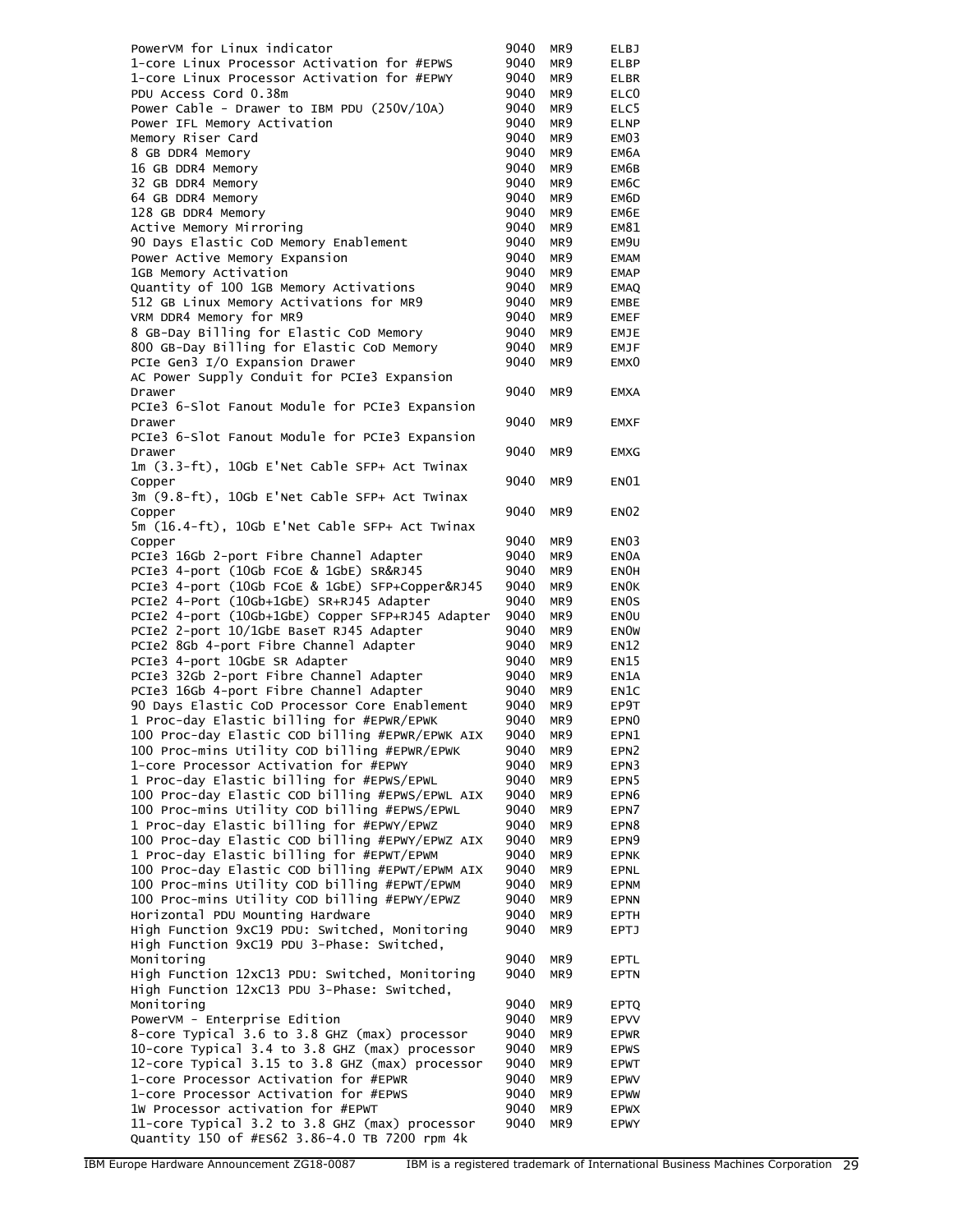| LFF-1 Disk                                                                            | 9040         | MR9             | EQ62             |
|---------------------------------------------------------------------------------------|--------------|-----------------|------------------|
| Quantity 150 of #ES64 7.72-8.0 TB 7200 rpm 4k                                         |              |                 |                  |
| LFF-1 Disk                                                                            | 9040         | MR9             | EQ64             |
| Otv 150 of #6577                                                                      | 9040         | MR9             | EQ77             |
| Quantity 150 of #ES78 387GB SFF-2 SSD 5xx                                             | 9040         | MR9             | EQ78             |
| Quantity 150 of #ES7E 775GB SFF-2 SSD 5xx                                             | 9040         | MR9             | EQ7E             |
| Quantity 150 of #ES80 1.9TB SFF-2 SSD 4k                                              | 9040         | MR9             | EQ80             |
| Quantity 150 of #ES85 387GB SFF-2 SSD 4k                                              | 9040         | MR9             | EQ85             |
| Quantity 150 of #ES8C 775GB SFF-2 SSD 4k                                              | 9040         | MR9             | EQ8C             |
| Quantity 150 of #ES8F 1.55TB SFF-2 SSD 4k<br>Quantity 150 of #ES8Y 931GB SFF-2 SSD 4k | 9040<br>9040 | MR9             | EQ8F             |
| Quantity 150 of ES96 1.86TB SFF-2 SSD 4k                                              | 9040         | MR9<br>MR9      | EQ8Y<br>EQ96     |
| Quantity 150 of #ESE7 3.72TB SFF-2 SSD 4k                                             | 9040         | MR9             | EQE7             |
| Quantity 150 of #ESEV (600GB 10k SFF-2)                                               | 9040         | MR9             | EQEV             |
| Quantity 150 of #ESEZ (300GB SFF-2)                                                   | 9040         | MR9             | EQEZ             |
| Quantity 150 of #ESF3 (1.2TB 10k SFF-2)                                               | 9040         | MR9             | EQF3             |
| Quantity 150 of #ESFP (600GB SFF-2)                                                   | 9040         | MR9             | <b>EQFP</b>      |
| Quantity 150 of #ESFT (1.8TB 10k SFF-2)                                               | 9040         | MR9             | <b>EQFT</b>      |
| Quantity 150 of #ESG5 (387GB SAS 5xx)                                                 | 9040         | MR9             | EQG5             |
| Quantity 150 of #ESGB (387GB SAS 4k)                                                  | 9040         | MR9             | EQGB             |
| Quantity 150 of #ESGF (775GB SAS 5xx)                                                 | 9040         | MR9             | <b>EQGF</b>      |
| Quantity 150 of #ESGK (775GB SAS 4k)                                                  | 9040         | MR9             | <b>EQGK</b>      |
| Quantity 150 of #ESGP (1.55TB SAS 4k)                                                 | 9040         | MR9             | EQGP             |
| 42∪ Slim Rack                                                                         | 9040         | MR <sub>9</sub> | ER <sub>05</sub> |
| RFID Tags for Servers, Compute Nodes, Chassis,                                        |              |                 |                  |
| Racks, and HMCs                                                                       | 9040         | MR9             | ERF1             |
| Rear rack extension                                                                   | 9040         | MR9             | ERG0             |
| Optional Origami Front Door for 2.0m Rack                                             | 9040         | MR9             | ERG7             |
| Quantity 150 of #ESHJ 931 GB SSD 4k SFF-2                                             | 9040         | MR9             | <b>ERHJ</b>      |
| Quantity 150 of #ESHL 1.86 TB SSD 4k SFF-2                                            | 9040         | MR9             | ERHL             |
| Quantity 150 of #ESHN 7.45 TB SSD 4k SFF-2                                            | 9040         | MR9             | <b>ERHN</b>      |
| Quantity 150 of #ESM8 3.72 TB SSD 4k SFF-2                                            | 9040         | MR <sub>9</sub> | ERM8             |
| 3.86-4.0 TB 7200 RPM 4K SAS LFF-1 Nearline Disk                                       |              |                 |                  |
| Drive (AIX/Linux)                                                                     | 9040         | MR9             | ES62             |
| 7.72-8.0 TB 7200 RPM 4K SAS LFF-1 Nearline Disk                                       |              |                 |                  |
| Drive (AIX/Linux)                                                                     | 9040         | MR9             | ES64             |
| 387GB SFF-2 SSD 5xx eMLC4 for AIX/Linux                                               | 9040         | MR9             | <b>ES78</b>      |
| 775GB SFF-2 SSD 5xx eMLC4 for AIX/Linux<br>387GB SFF-3 SSD 5xx eMLC4 for AIX/Linux    | 9040<br>9040 | MR9<br>MR9      | ES7E             |
| 775GB SFF-3 SSD 5xx eMLC4 for AIX/Linux                                               | 9040         | MR9             | ES7K<br>ES7P     |
| 1.9TB Read Intensive SAS 4k SFF-2 SSD for AIX/                                        |              |                 |                  |
| Linux                                                                                 | 9040         | MR9             | ES80             |
| 931GB Mainstream SAS 4k SFF-3 SSD for AIX/Linux                                       | 9040         | MR9             | ES83             |
| 387GB SFF-2 SSD 4k eMLC4 for AIX/Linux                                                | 9040         | MR9             | ES85             |
| 775GB SFF-2 SSD 4k eMLC4 for AIX/Linux                                                | 9040         | MR9             | ES8C             |
| 1.55TB SFF-2 SSD 4k eMLC4 for AIX/Linux                                               | 9040         | MR9             | ES8F             |
| 1.9TB Read Intensive SAS 4k SFF-3 SSD for AIX/                                        |              |                 |                  |
| Linux                                                                                 | 9040         | MR9             | ES8J             |
| 387GB SFF-3 SSD 4k eMLC4 for AIX/Linux                                                | 9040         | MR9             | ES8N             |
| 775GB SFF-3 SSD 4k eMLC4 for AIX/Linux                                                | 9040         | MR9             | ES8Q             |
| 1.55TB SFF-3 SSD 4k eMLC4 for AIX/Linux                                               | 9040         | MR9             | ES8V             |
| 931GB Mainstream SAS 4k SFF-2 SSD for AIX/Linux                                       | 9040         | MR9             | ES8Y             |
| 1.86TB Mainstream SAS 4k SFF-3 SSD for AIX/Linux                                      | 9040         | MR9             | <b>ES92</b>      |
| 1.86TB Mainstream SAS 4k SFF-2 SSD for AIX/Linux                                      | 9040         | MR9             | <b>ES96</b>      |
| S&H - No Charge                                                                       | 9040         | MR9             | ESC <sub>0</sub> |
| S&H                                                                                   | 9040         | MR9             | ESC7             |
| 600GB 10K RPM SAS SFF-3 Disk Drive (AIX/Linux)                                        | 9040         | MR9             | ESD <sub>5</sub> |
| 300GB 15K RPM SAS SFF-3 Disk Drive (AIX/Linux)                                        | 9040         | MR9             | ESDB             |
| 3.72TB Mainstream SAS 4k SFF-3 SSD for AIX/Linux                                      | 9040         | MR9             | ESE1             |
| 3.72TB Mainstream SAS 4k SFF-2 SSD for AIX/Linux                                      | 9040         | MR9             | ESE7             |
| 600GB 10K RPM SAS SFF-2 Disk Drive 4K Block -                                         |              |                 |                  |
| 4096<br>300GB 15K RPM SAS SFF-2 4K Block - 4096 Disk                                  | 9040         | MR9             | <b>ESEV</b>      |
| Drive                                                                                 | 9040         | MR9             | <b>ESEZ</b>      |
| 1.2TB 10K RPM SAS SFF-2 Disk Drive 4K Block -                                         |              |                 |                  |
|                                                                                       |              |                 | ESF3             |
|                                                                                       |              |                 |                  |
| 4096                                                                                  | 9040         | MR9             |                  |
| 600GB 10K RPM SAS SFF-3 Disk Drive 4K Block -                                         |              |                 |                  |
| 4096                                                                                  | 9040         | MR9             | ESF5             |
| 1.2TB 10K RPM SAS SFF-3 Disk Drive 4K Block -                                         |              |                 |                  |
| 4096                                                                                  | 9040         | MR9             | ESF9             |
| 300GB 15K RPM SAS SFF-3 4K Block - 4096 Disk<br>Drive                                 | 9040         | MR9             | <b>ESFB</b>      |
| 600GB 15K RPM SAS SFF-3 4K Block - 4096 Disk                                          |              |                 |                  |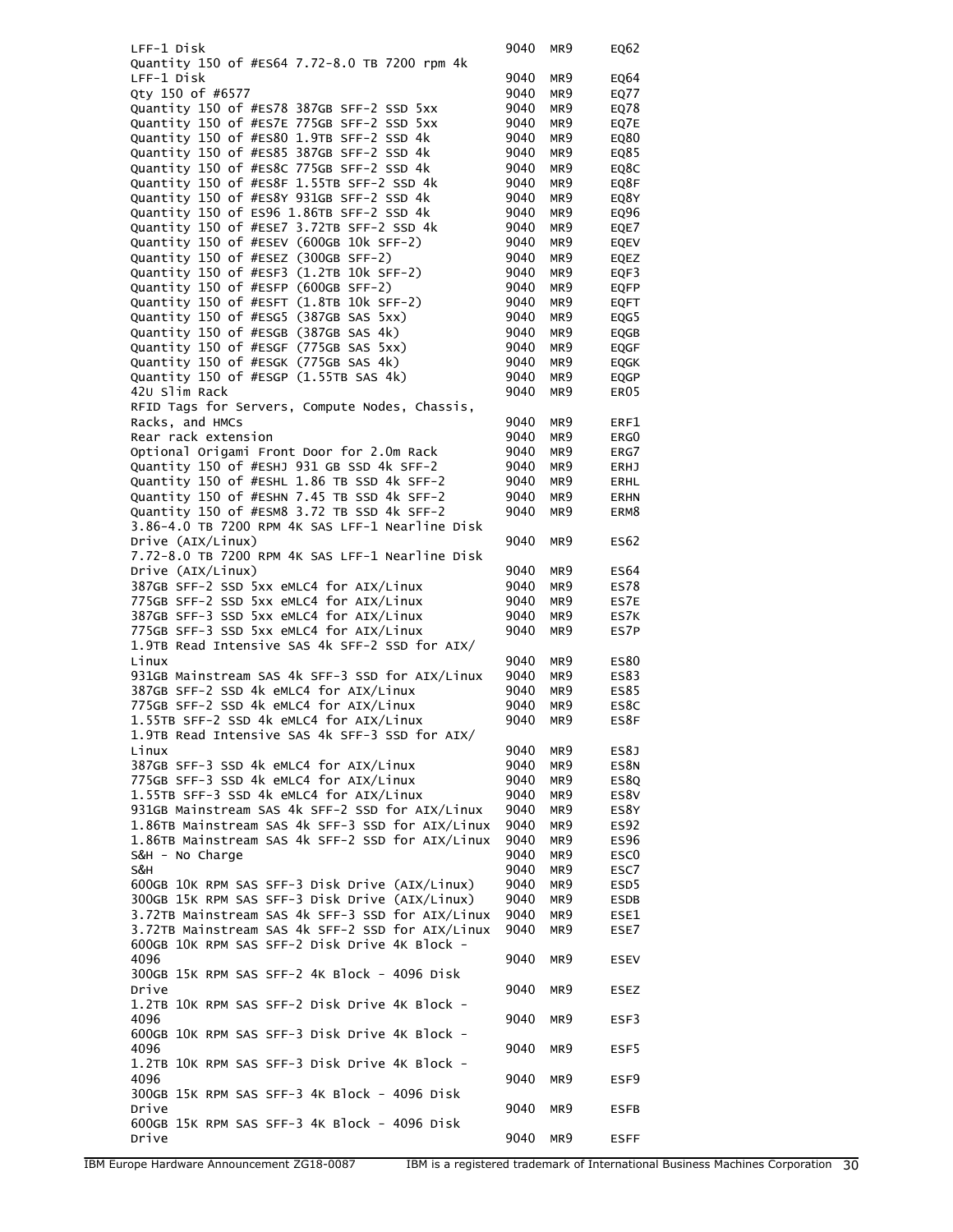600GB 15K RPM SAS SFF-2 4K Block - 4096 Disk Drive 9040 MR9 ESFP 1.8TB 10K RPM SAS SFF-2 Disk Drive 4K Block - 4096 9040 MR9 ESFT 1.8TB 10K RPM SAS SFF-3 Disk Drive 4K Block - 4096 9040 MR9 ESFV 387GB Enterprise SAS 5xx SFF-2 SSD for AIX/Linux 9040 MR9 ESG5 387GB Enterprise SAS 5xx SFF-3 SSD for AIX/Linux 9040 MR9 ESG9 387GB Enterprise SAS 4k SFF-2 SSD for AIX/Linux 9040 MR9 ESGB 387GB Enterprise SAS 4k SFF-3 SSD for AIX/Linux 9040 MR9 ESGD 775GB Enterprise SAS 5xx SFF-2 SSD for AIX/Linux 9040 MR9 ESGF 775GB Enterprise SAS 5xx SFF-3 SSD for AIX/Linux 9040 MR9 ESGH 775GB Enterprise SAS 4k SFF-2 SSD for AIX/Linux 9040 MR9 ESGK 775GB Enterprise SAS 4k SFF-3 SSD for AIX/Linux 9040 MR9 ESGM 1.55TB Enterprise SAS 4k SFF-2 SSD for AIX/Linux 9040 MR9 ESGP 1.55TB Enterprise SAS 4k SFF-3 SSD for AIX/Linux 9040 MR9 ESGR 931 GB Mainstream SAS 4k SFF-2 SSD for AIX/Linux 9040 MR9 ESHJ 1.86 TB Mainstream SAS 4k SFF-2 SSD for AIX/Linux 9040 MR9 ESHL 7.45 TB Mainstream SAS 4k SFF-2 SSD for AIX/Linux 9040 MR9 ESHN 931 GB Mainstream SAS 4k SFF-3 SSD for AIX/Linux 9040 MR9 ESHS 1.86 TB Mainstream SAS 4k SFF-3 SSD for AIX/Linux 9040 MR9 ESHU 7.45 TB Mainstream SAS 4k SFF-3 SSD for AIX/Linux 9040 MR9 ESHW Specify AC Power Supply for EXP12SX/EXP24SX Storage Enclosure 60 and 100 and 100 and 100 and 100 and 100 and 100 and 100 and 100 and 100 and 100 and 100 and 100 and 100 and 100 and 100 and 100 and 100 and 100 and 100 and 100 and 100 and 100 and 100 and 100 and 100 a EXP12SX SAS Storage Enclosure 19040 MR9 ESLL EXP24SX SAS Storage Enclosure 9040 MR9 ESLS 3.72 TB Mainstream SAS 4k SFF-2 SSD for AIX/Linux 9040 MR9 ESM8 3.72 TB Mainstream SAS 4k SFF-3 SSD for AIX/Linux 9040 MR9 ESMQ 300GB 15K RPM SAS SFF-3 4k Block Cached Disk Drive (AIX/Linux) 9040 MR9 ESNK 300GB 15K RPM SAS SFF-2 4k Block Cached Disk Drive (AIX/Linux) 3040 MR9 ESNM 600GB 15K RPM SAS SFF-3 4k Block Cached Disk Drive (AIX/Linux) 9040 MR9 ESNP 600GB 15K RPM SAS SFF-2 4k Block Cached Disk Drive (AIX/Linux) 9040 MR9 ESNR Quantity 150 of #ESNM (300GB 15k SFF-2) 9040 MR9 ESPM<br>Ouantity 150 of #ESNR (600GB 15k SFF-2) 9040 MR9 ESPR Quantity 150 of #ESNR (600GB 15k SFF-2) 9040 MR9 ESPR 1TB Removable Disk Drive Cartridge 9040 MR9 EU01 RDX USB External Docking Station for Removable Disk Cartridge 9040 MR9 EU04 RDX 320 GB Removable Disk Drive 9040 MR9 EU08 1.5TB Removable Disk Drive Cartridge 9040 MR9 EU15 Order Placed Indicator 9040 MR9 EU29 2TB Removable Disk Drive Cartridge (RDX) 9040 MR9 EU2T RDX USB External Docking Station 60 0040 MR9 EUA4 Standalone USB DVD drive w/cable 9040 MR9 EUA5 Core Use HW Feature 2001 12 2006 12:00 12:00 12:00 12:00 12:00 12:00 12:00 12:00 12:00 12:00 12:00 12:00 12:00 Core Use HW Feature 10X and the core of the May 2040 MR9 euc7 5000 Power to Cloud Reward points 9040 MR9 SVPC

The following are newly announced features on the specific models of the IBM Power Systems 7014 and 7965 machine type:

#### **New features available August 17, 2018**

| Machine     | Feature                             |          |            |        |
|-------------|-------------------------------------|----------|------------|--------|
| Description |                                     |          | tvpe Model | number |
|             | Rack Content Specify 9040-MR9 -4EIA | 7014 T42 |            | ERCZ   |
|             |                                     | 7965 S42 |            |        |

#### <span id="page-30-0"></span>**Publications**

Power Systems hardware documentation provides you with the following topical information:

- Licenses, notices, safety, and warranty information
- Planning for the system
- Installing and configuring the system
- Troubleshooting, service, and support
- Installing, configuring, and managing consoles, terminals, and interfaces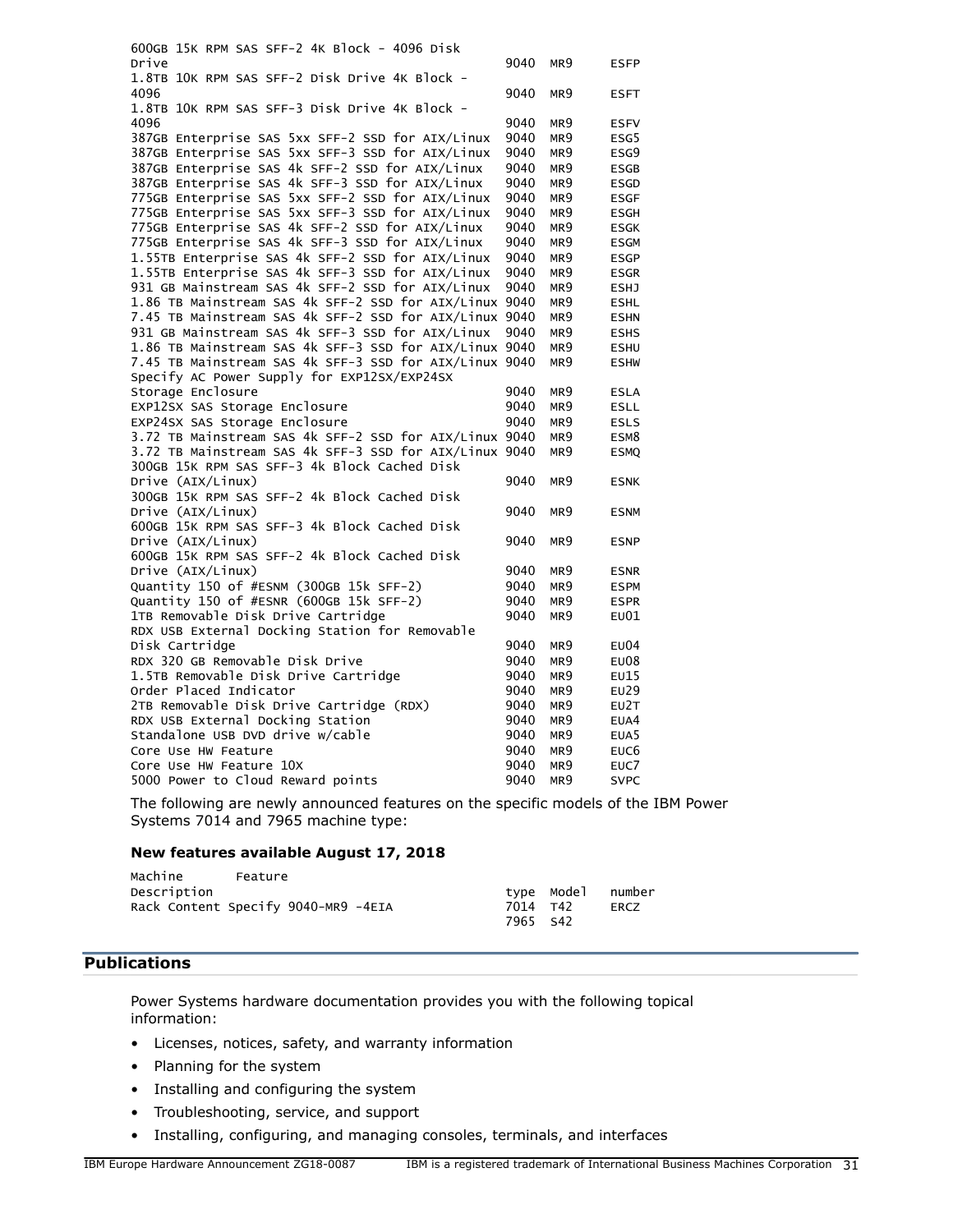- Installing operating systems
- Creating a virtual computing environment
- Enclosures and expansion units
- Glossary

You can access the POWER9 systems information at [IBM Knowledge Center](http://www.ibm.com/support/knowledgecenter/POWER8).

Product documentation is also available on DVD (SK5T-7087).

The following information is shipped with the 9040-MR9:

- Power Hardware Information DVD (SK5T-7087)
- Important Notices
- Warranty Information
- License Agreement for Machine Code

Hardware documentation such as installation instructions, user's information, and service information is available to download or view at the [IBM Support Portal](http://www.ibm.com/support) website.

The IBM Systems Information Center provides you with a single information center where you can access product documentation for IBM systems hardware, operating systems, and server software. Through a consistent framework, you can efficiently find information and personalize your access. Go the IBM Systems Information Center, at [IBM Knowledge Center.](http://www.ibm.com/support/knowledgecenter/)

To access the IBM Publications Center Portal, go to the [IBM Publications Center](http://www.ibm.com/shop/publications/order) website.

The Publications Center is a worldwide central repository for IBM product publications and marketing material with a catalog of 70,000 items. Extensive search facilities are provided. A large number of publications are available online in various file formats, which can currently be downloaded.

#### **National language support**

Not applicable.

#### **Services**

#### **IBM Systems Lab Services**

IBM Systems Lab Services offers a wide array of services available for your enterprise. It brings expertise on the latest technologies from the IBM development community and can help with your most difficult technical challenges.

IBM Systems Lab Services exists to help you successfully implement emerging technologies so as to accelerate your return on investment and improve your satisfaction with your IBM systems and solutions. Services examples include initial implementation, integration, migration, and skills transfer on IBM systems solution capabilities and recommended practices. IBM Systems Lab Services is one of the service organizations of IBM's world-renowned IBM Systems Group development labs.

For details on available services, contact your IBM representative or go to the [IBM](https://www.ibm.com/it-infrastructure/services/lab-services) [Systems Lab Services](https://www.ibm.com/it-infrastructure/services/lab-services) website.

#### **Power to Cloud Reward Program**

The IBM Power to Cloud Reward Program is designed to accelerate the transformation of your IT infrastructure to private and hybrid cloud, by helping you design, build and deliver a cloud platform on IBM Power Systems servers with help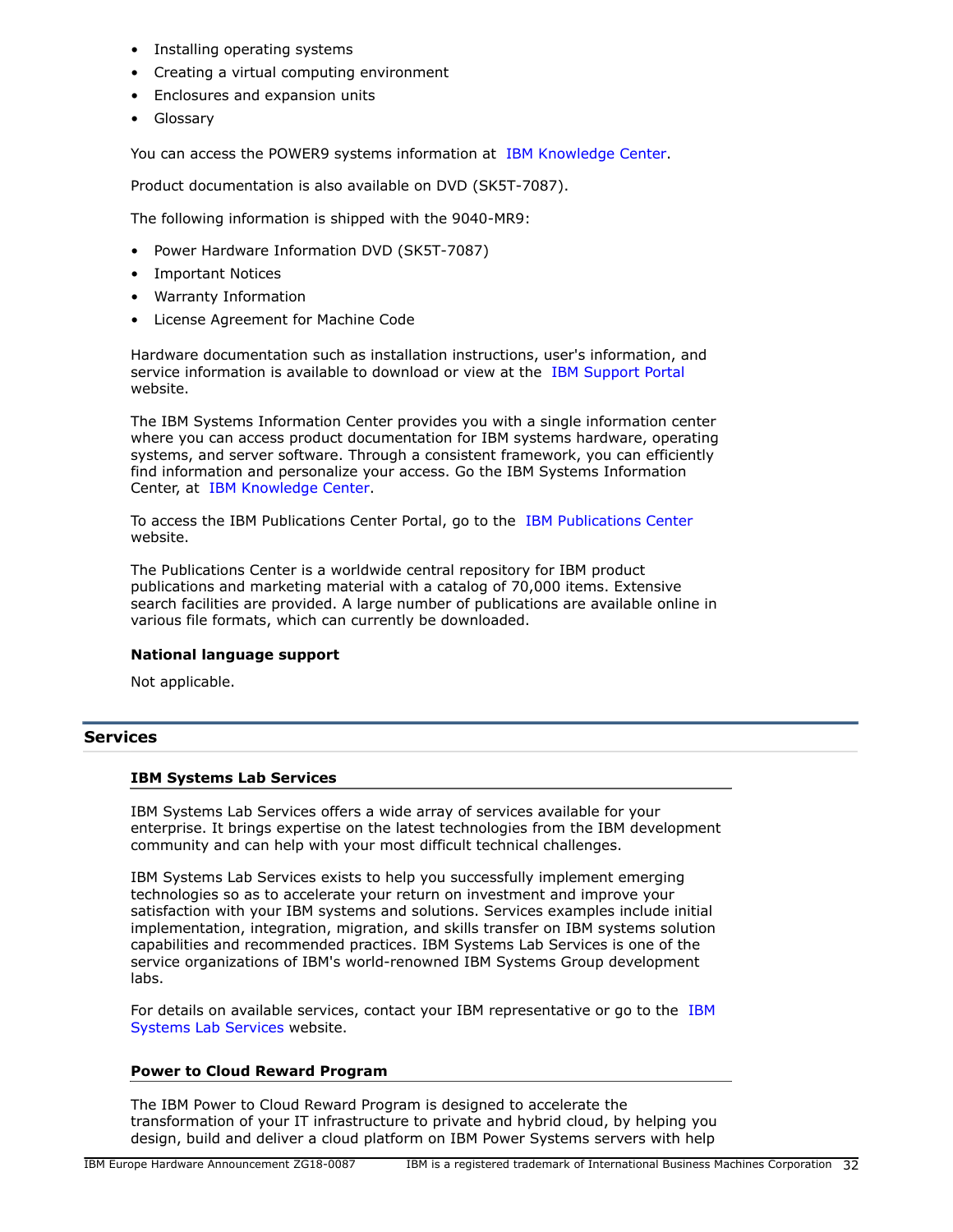from IBM Systems Lab Services. You can earn reward points on purchases of select IBM Power Systems servers. Reward points can be used for a range of services focused on helping the transition from traditional IT platforms to private and hybrid cloud platforms by leveraging the proven expertise of IBM Systems Lab Services consultants.

The Power to Cloud Reward option is included with new Power E950 systems and MES upgrades into a Power E950. The Lab Services Power to Cloud team will contact the account team/customer after the shipment to help with the selection of a Power to Cloud service offer. Optionally, the account team or the client may contact the Worldwide Power to Cloud team at pwrcloud@us.ibm.com. The customer has up to 90 days from the installation date of the Power E950 to select a Power to Cloud offering. Delivery of the selected service must be completed within 12 months of the installation date of the Power E950 system.

For more details on available Power to Cloud options, see the [IBM Power to Cloud](https://www.ibm.com/it-infrastructure/power/resources/power-to-cloud) [Reward Program](https://www.ibm.com/it-infrastructure/power/resources/power-to-cloud) website.

# **Global Technology Services**

IBM services include business consulting, outsourcing, hosting services, applications, and other technology management.

These services help you learn about, plan, install, manage, or optimize your IT infrastructure to be an on-demand business. They can help you integrate your highspeed networks, storage systems, application servers, wireless protocols, and an array of platforms, middleware, and communications software for IBM and many non-IBM offerings. IBM is your one-stop shop for IT support needs.

For details on available services, contact your IBM representative or go to the [IBM](http://www.ibm.com/services/) [Global Technology Services](http://www.ibm.com/services/)<sup>(R)</sup> website.

For details on available IBM Business Continuity and Recovery Services, contact your IBM representative or go to the [Business Resiliency Services](http://www.ibm.com/services/continuity) website.

Details on education offerings related to specific products can be found on the [IBM](http://www.ibm.com/services/learning/ites.wss/zz/en?pageType=tp_search_new) [authorized training](http://www.ibm.com/services/learning/ites.wss/zz/en?pageType=tp_search_new) website.

# <span id="page-32-0"></span>**Technical information**

# **Specified operating environment**

# *Physical specifications*

# **Power E950 (9040-MR9)**

System node

- Width: 448 mm (17.5 in.)
- Depth: 902 mm (35.5 in.)
- $\bullet$  Height: 175 mm (6.9 in.), 4 EIA units
- Weight: 69 kg (152 lb)

**Note:** The EMX0 Remote I/O Drawer connection in the T42 and S42 racks will stop the rear door from closing, thus requiring the mandatory 8 inches rack extensions.

PCIe I/O Expansion Drawer

- Width: 448 mm (17.5 in.)
- Depth: 736.6 mm (29 in.)
- Height: 177.8 mm (7.0 in.), 4 EIA units
- Weight: 54.4 kg (120 lb)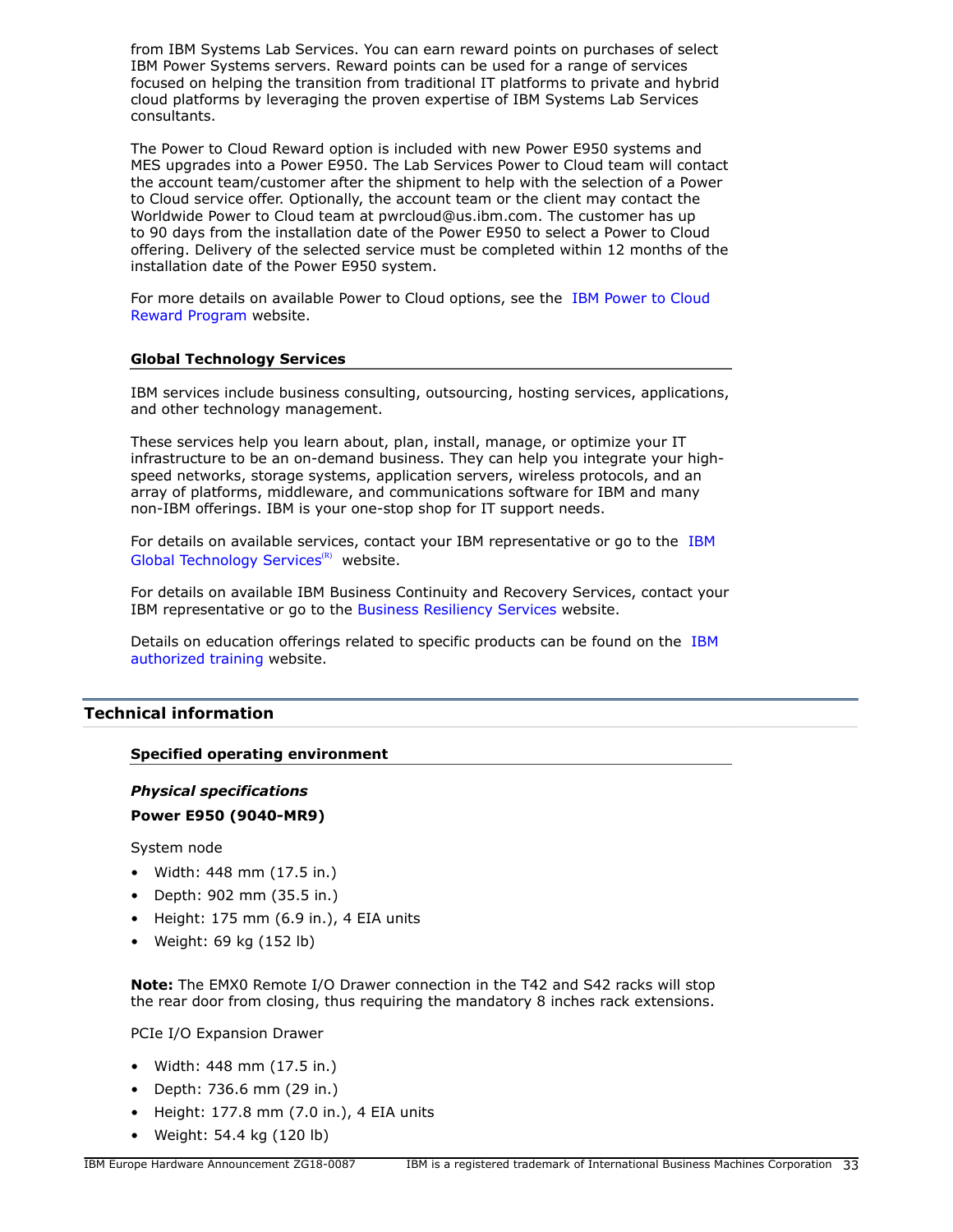To assure installability and serviceability in non-IBM industry-standard racks, review the installation planning information for any product-specific installation requirements.

# *Operating environment*

- Temperature:
	- 5°C 45°C (41°F 113°F) nonoperating
	- 18°C 27°C (64°F 80°F) recommended operating
	- 10°C 40°C (50°F 104°F) allowable operating
	- Derate maximum allowable dry-bulb temperature 1°C (1.8°F) per 175 m (574 ft) above 900 m (2,953 ft) up to a maximum allowable elevation of 3050 m (10,000 ft).
- Relative humidity (noncondensing):
	- 5% 80% RH nonoperating
	- 8% 80% operating
- Maximum dew point:
	- 27°C (80°F) nonoperating
	- 24°C (75°F) operating
- Operating voltage: 200 240 V AC
	- Operating frequency: 50 60 Hz +/- 3 Hz
	- Power consumption: 3,850 watts maximum (per system node)
	- Power source loading: 3.9 kVA maximum (per system node)
	- Thermal output: 14,403 Btu/hr maximum (per system node)
	- Maximum altitude: 3,050 m (10,000 ft)
		- -- **Notes:**

To calculate the amperage, multiply the kVA by 1000 and divide that number by the operating voltage.

Model 9040-MR9 use four power supply units.

- Noise level: (Acoustics A-weighted Upper-Limit Sound Power Levels)
- One typically configured four 8-core or 12-core, 2 TB memory:
	- -- 7.4 bels (operating/idle: 25 C, 500 m)
- One maximum configured four 12-core, 2 TB memory:
	- -- 8.1 bels (heavy workload, 25 C, 500 m)

The Power E950 server must be installed in a rack with a rear door and side panels for EMC compliance. The native HMC Ethernet ports must use shielded Ethernet cables.

**Note:** Government regulations, such as those prescribed by OSHA or European Community Directives, may govern noise level exposure in the workplace and may apply to you and your server installation. This IBM system is available with an optional acoustical door feature that can help reduce the noise emitted from this system. The actual sound pressure levels in your installation depend upon a variety of factors, including the number of racks in the installation; the size, materials, and configuration of the room where you designate the racks to be installed; the noise levels from other equipment; the room ambient temperature, and employees' location in relation to the equipment. Further, compliance with such government regulations also depends upon a variety of additional factors, including the duration of employees' exposure and whether employees wear hearing protection. IBM recommends that you consult with qualified experts in this field to determine whether you are in compliance with the applicable regulations.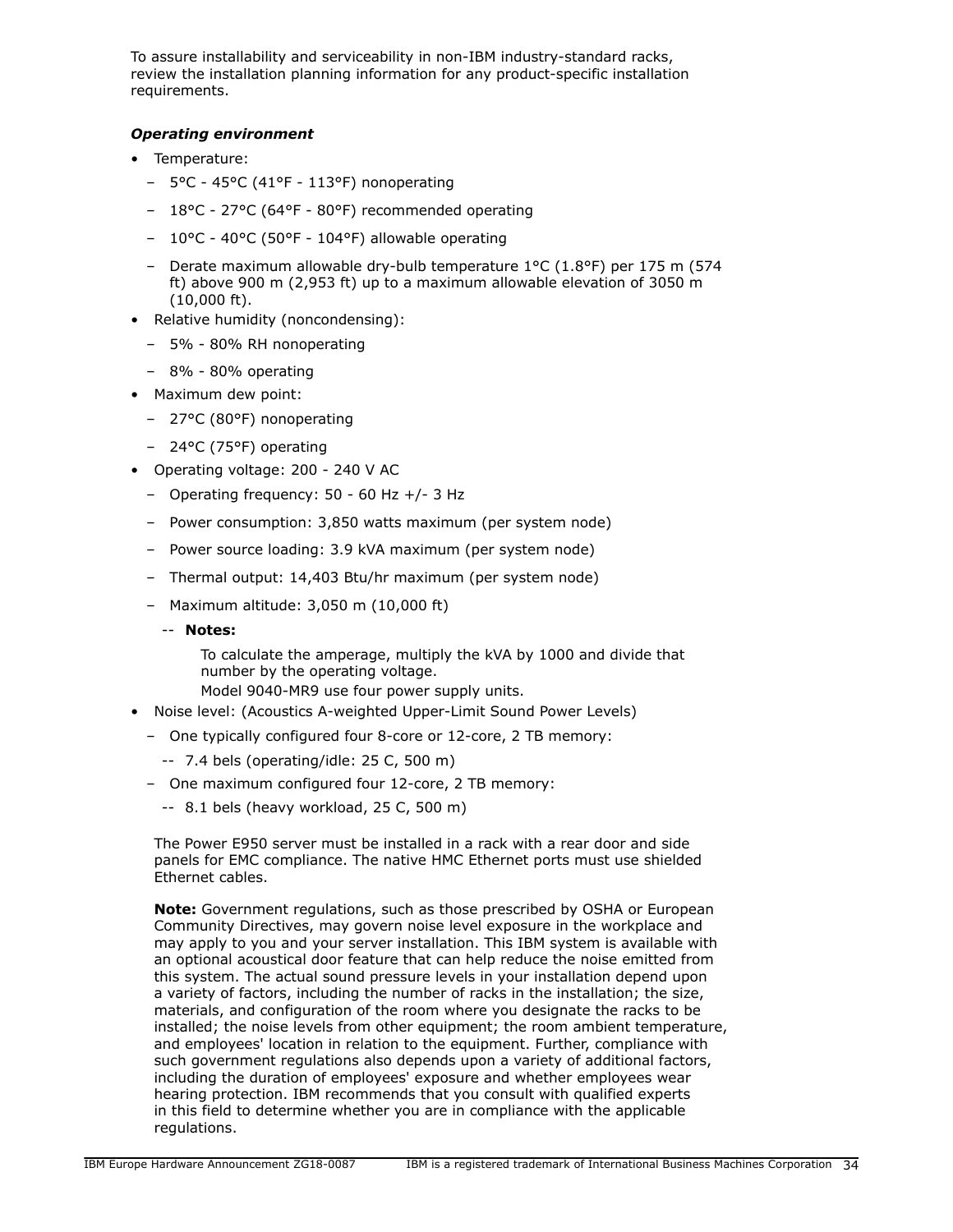# **EMC conformance classification**

This equipment is subject to Electromagnetic Compatibility (EMC) regulations and shall comply with the appropriate country EMC regulations before final delivery to the buyer or centers of distribution.

- US: FCC CFR, Title 47, Part 15, EMI Class A
- EEA, Turkey: EU Council Directive 2014/30/EU, EMI Class A
- Japan: VCCI Council, EMI Class A
- Korea: RRA, EMI Class A
- China (PRC): CPCS, EMI Class A
- Taiwan R.O.C.: BSMI CNS 13438, EMI Class A
- Australia\New Zealand: ACMA, EMI Class A
- Canada: ICES-003, EMI Class A
- Eurasian Economic Area (EAEU), EMI Class A
- Saudi Arabia: MoCI, EMI Class A
- Vietnam: MIC, EMI Class A
- Morocco EMC Order, EMC Class A

# **Homologation - Telecom type approval**

Homologation approval for specific countries has been initiated with the IBM Homologation and Type Approval (HT&A) organization in Nice, France.

The Power System E950 server nodes or system control unit or PCIe Expansion units are not certified for connection to interfaces of public telecommunications networks. Certification may be required by law prior to making any such connection. Contact an IBM representative or reseller for any questions and for information on PCIe adapters that can be used in the system and which are certified.

# **Product safety/country testing/certification**

- UL 60950-1:2007 Underwriters Laboratory
- CAN/CSA22.2 No. 60950-1-07
- EN60950-1:2006 European Norm
- IEC 60950-1 2nd Edition + all National Differences

# *Homologation*

The Power System E950 server nodes or system control unit or PCIe Expansion units are not certified for direct connection to interfaces of public telecommunications networks. Certification may be required by law prior to making any such connection. Contact an IBM representative or reseller for any questions and for information on PCIe adapters that can be used in the system and which are certified.

# <span id="page-34-0"></span>*Software requirements*

If installing the AIX operating system LPAR with any I/O configuration (one of these):

- AIX Version 7.2 with the 7200-02 Technology Level and Service Pack 7200-02-02-1832, or later
- AIX Version 7.1 with the 7100-05 Technology Level and Service Pack 7100-05-02-1832, or later
- AIX Version 7.2 with the 7200-03 Technology Level, or later (planned availability September 14, 2018)
- AIX Version 6.1 with the 6100-09 Technology Level and Service Pack 6100-09-12-1838, or later (planned availability September 14, 2018)(AIX 6.1 service extension required)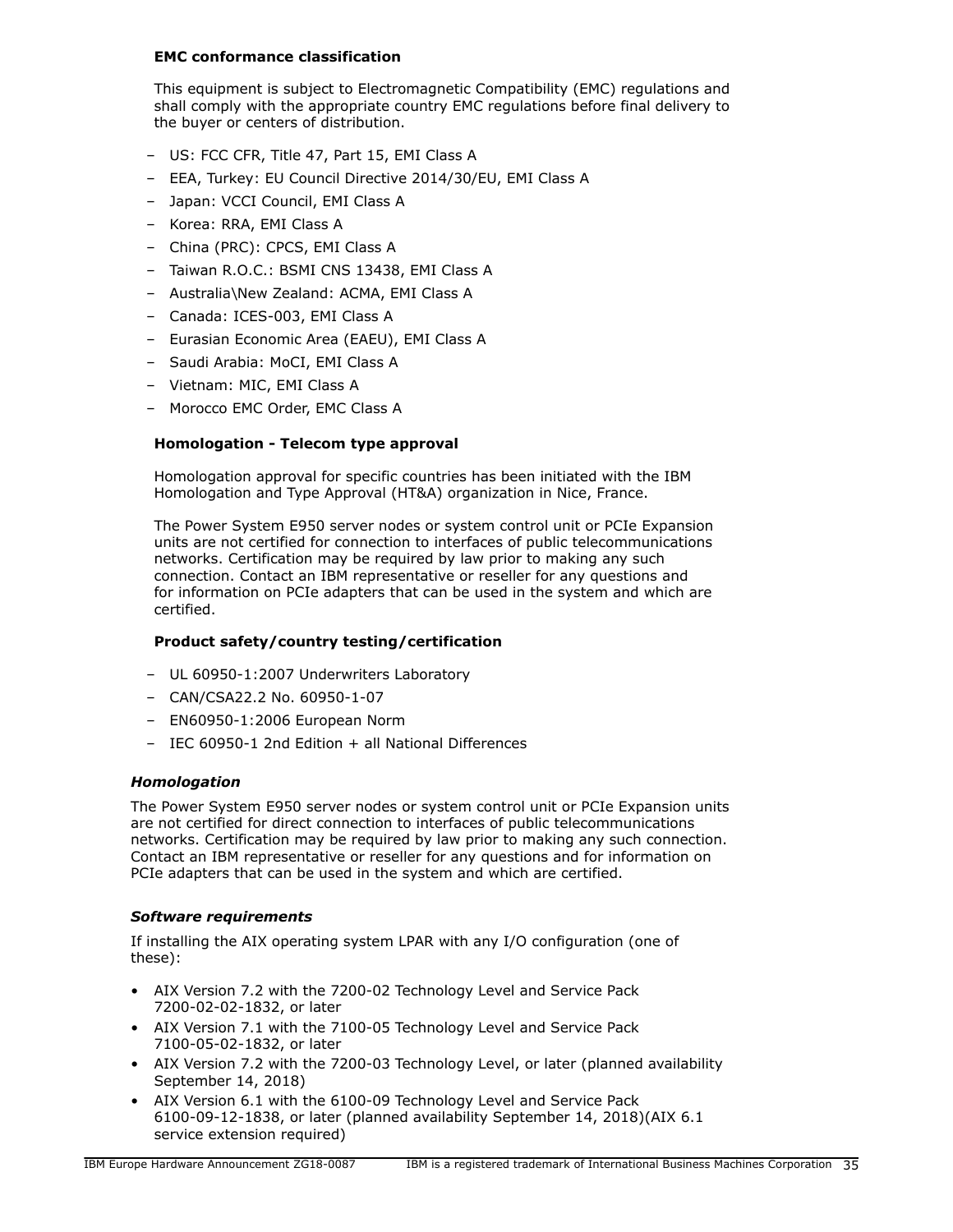- AIX Version 7.2 with the 7200-01 Technology Level and Service Pack 7200-01-05-1845, or later (planned availability January 31, 2019)
- AIX Version 7.1 with the 7100-04 Technology Level and Service Pack 7100-04-07-1845, or later (planned availability January 31, 2019)

If installing the AIX operating system Virtual I/O only LPAR (one of these):

- AIX Version 7.2 with the 7200-03 Technology Level, or later (planned availability September 14, 2018)
- AIX Version 7.2 with the 7200-02 Technology Level and Service Pack 7200-02-01-1732, or later
- AIX Version 7.2 with the 7200-01 Technology Level and Service Pack 7200-01-01-1642, or later
- AIX Version 7.1 with the 7100-05 Technology Level and Service Pack 7100-05-01-1731, or later
- AIX Version 7.1 with the 7100-04 Technology Level and Service Pack 7100-04-02-1614, or later
- AIX Version 6.1 with the 6100-09 Technology Level and Service Pack 6100-09-07-1614, or later (AIX 6.1 service extension required)

See the [Power Systems Prerequisites](https://www.ibm.com/support/customercare/iprt/home) website for compatibility information for hardware features and the corresponding AIX and IBM i Technology Levels.

If installing the Linux operating system (one of these):

- Red Hat Enterprise Linux 7.5 for Power LE (p8compat), or later
- Red Hat Enterprise Linux for SAP with Red Hat Enterprise Linux 7 for Power LE version 7.5, or later
- SUSE Linux Enterprise Server for SAP with SUSE Linux Enterprise Server 11 Service Pack 4, or later
- SUSE Linux Enterprise Server 12 Service Pack 3, or later
- SUSE Linux Enterprise Server for SAP with SUSE Linux Enterprise Server 12 Service Pack 3, or later
- SUSE Linux Enterprise Server 15, or later

**Note:** The above list applies to the installation of the Linux operating system LPAR in nonproduction SAP HANA implementations. See the [Statement of general](#page-22-0) [direction](#page-22-0) for IBM Power System E950 (9040-MR9) for SAP HANA Production Use.

If installing VIOS:

• VIOS 2.2.6.23, or later

Java $\mathbb{M}$  is supported on POWER9 servers. For best use of the performance capabilities and the most recent improvements of POWER9 technology, IBM recommends upgrading Java-based applications to Java 7, Java 8, or later, whenever possible. For those clients who want to run Java in AIX environments, see the [AIX Download](http://www.ibm.com/developerworks/java/jdk/aix/service.html) [and service information](http://www.ibm.com/developerworks/java/jdk/aix/service.html) website.

For Linux (including PowerLinux<sup>TM</sup>), see the [Linux Download information](http://www.ibm.com/developerworks/java/jdk/linux/download.html) website.

**Recommendation:** Clients are strongly encouraged to move to a more current supported version: Java 7, Java 7.1, Java 8, or later.

# *Limitations*

- The PCIe I/O Expansion Drawer (#EMX0) will be limited to a maximum of two for August 7, 2018, announcement.
- IBM Power System 9040-MR9 Rack does not support earthquake regions.

# **Planning information**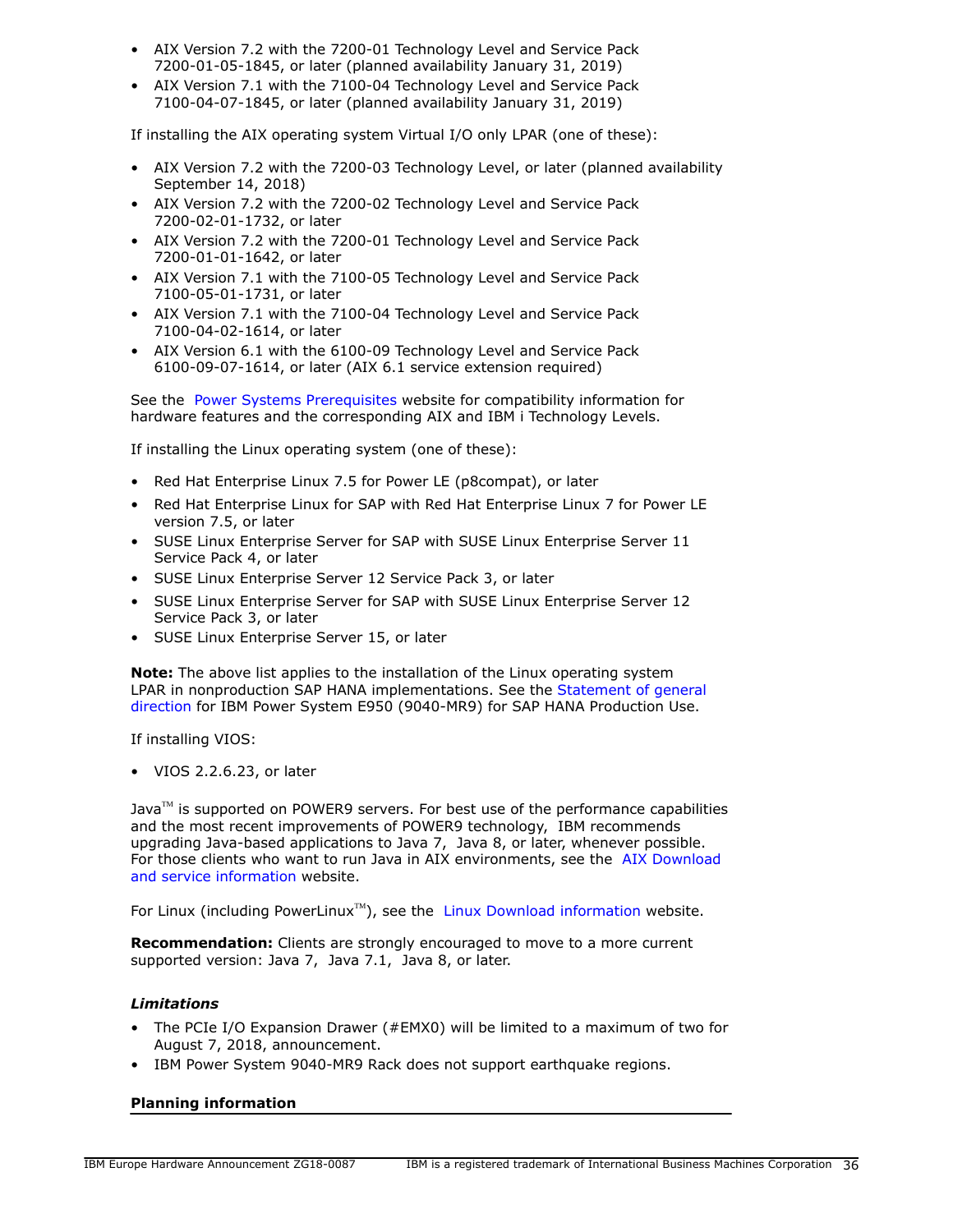# *Cable orders*

No additional cables are required.

#### **Security, auditability, and control**

This product uses the security and auditability features of host hardware, host software, and application software.

The client is responsible for evaluation, selection, and implementation of security features, administrative procedures, and appropriate controls in application systems and communications facilities.

#### **IBM Systems Lab Services**

For details on available services, contact your IBM representative or go to the [IBM](https://www.ibm.com/it-infrastructure/services/lab-services) [Systems Lab Services](https://www.ibm.com/it-infrastructure/services/lab-services) website.

#### **Global Technology Services**

Contact your IBM representative for the list of selected services available in your country, either as standard or customized offerings, for the efficient installation, implementation, or integration of this product.

#### **IBM Electronic Services**

IBM has transformed its delivery of hardware and software support services to help you achieve higher system availability. Electronic Services is a web-enabled solution that offers an exclusive, no-additional-charge enhancement to the service and support available for IBM servers. These services are designed to provide the opportunity for greater system availability with faster problem resolution and preemptive monitoring. Electronic Services comprises two separate, but complementary, elements: Electronic Services news page and Electronic Services Agent.

The Electronic Services news page is a single internet entry point that replaces the multiple entry points traditionally used to access IBM Internet services and support. The news page enables you to gain easier access to IBM resources for assistance in resolving technical problems.

The Electronic Service Agent<sup>™</sup> is no-additional-charge software that resides on your server. It monitors events and transmits system inventory information to IBM on a periodic, client-defined timetable. The Electronic Service Agent automatically reports hardware problems to IBM. Early knowledge about potential problems enables IBM to deliver proactive service that may result in higher system availability and performance. In addition, information collected through the Service Agent is made available to IBM service support representatives when they help answer your questions or diagnose problems. Installation and use of IBM Electronic Service Agent for problem reporting enables IBM to provide better support and service for your IBM server.

To learn how Electronic Services can work for you, go to the [IBM Electronic Service](http://www.ibm.com/support/esa) [Agent](http://www.ibm.com/support/esa) website.

## <span id="page-36-0"></span>**Terms and conditions**

#### **Volume orders**

Contact your IBM representative.

#### **Products - terms and conditions**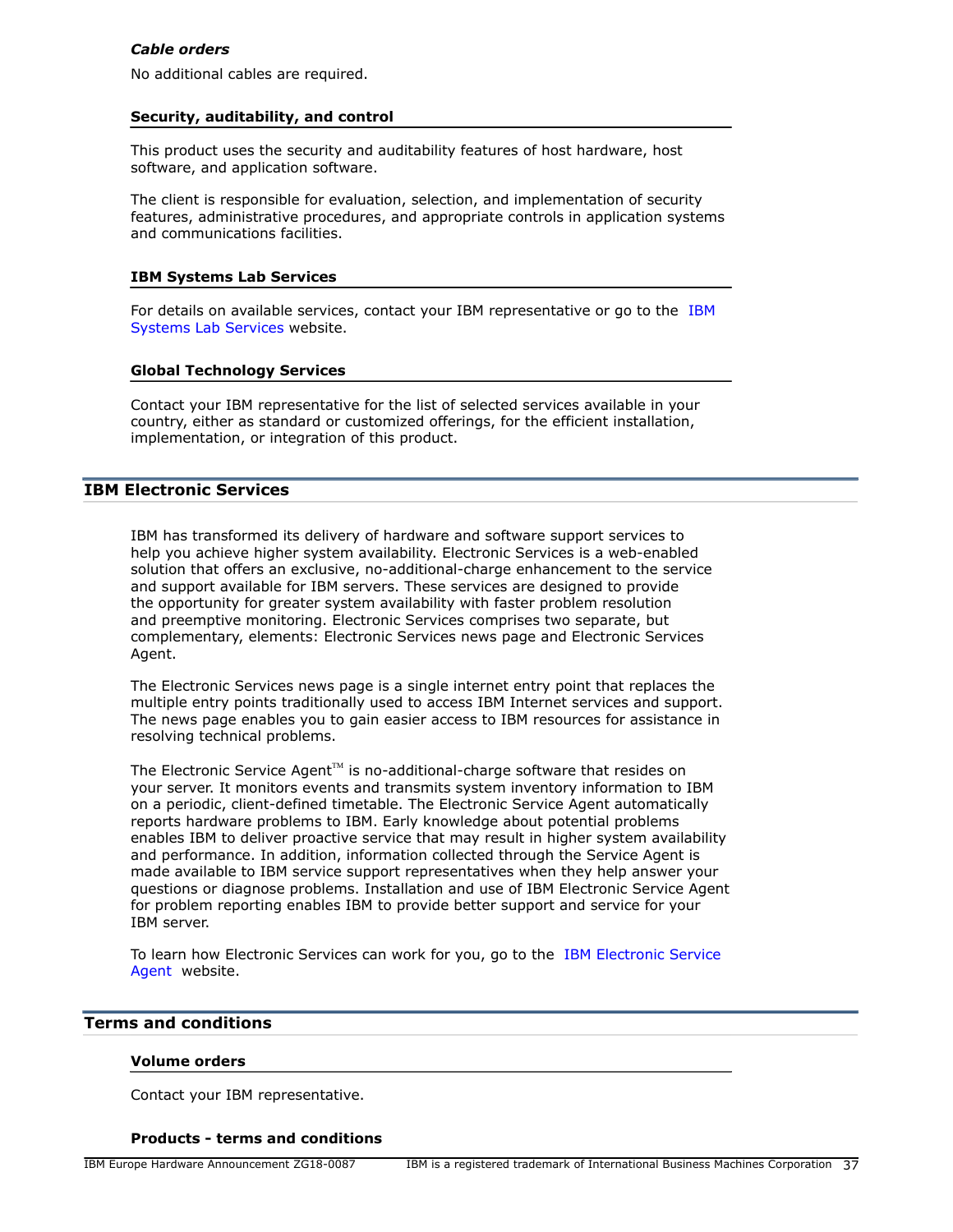#### *Warranty period*

| <b>Warranty and Additional Coverage</b><br><b>Options:</b>                  | Coverage summary:                                                                                                        |  |  |
|-----------------------------------------------------------------------------|--------------------------------------------------------------------------------------------------------------------------|--|--|
| Warranty period:                                                            | 3 years (1 year of standard warranty $+2$<br>additional years of extended support and<br>warranty services upgrade) $^1$ |  |  |
| Service Level:                                                              | IBM On-Site Repair, 24x7 Same Day                                                                                        |  |  |
| <b>Service Upgrade options:</b>                                             |                                                                                                                          |  |  |
| Warranty Service Upgrade                                                    | IBM On-Site Repair, Same Day, 2 hour<br>response <sup>2</sup>                                                            |  |  |
| Maintenance Services (Post-Warranty):                                       | IBM On-Site Repair, Same Day                                                                                             |  |  |
| IBM Hardware Maintenance Services -<br>committed maintenance <sup>3</sup> : | Y                                                                                                                        |  |  |

<sup>1</sup> Known exception: China: Warranty period: 1 Year Service Level: 9x5 Next Business Day 2 Offered in US only

<sup>3</sup> Not offered in the US.

To obtain copies of the IBM Statement of Limited Warranty, contact your reseller or IBM. An IBM part or feature installed during the initial installation of an IBM machine is subject to the full warranty period specified by IBM. An IBM part or feature that replaces a previously installed part or feature assumes the remainder of the warranty period for the replaced part or feature. An IBM part or feature added to a machine without replacing a previously installed part or feature is subject to a full warranty. Unless specified otherwise, the warranty period, type of warranty service, and service level of a part or feature are the same as those for the machine in which it is installed.

Any IBM mainstream devices (previously called *read intensive device*) identified in this document have a maximum number of write cycles. IBM mainstream device failures will be replaced during standard warranty and maintenance period for devices that have not reached the maximum number of write cycles. Devices that reach this limit may fail to operate according to specifications and must be replaced at the client's expense. Individual service life may vary and can be monitored using an operating system command.

# *Extended Warranty Service*

This product is provided with one year of standard warranty<sup>4</sup>.

For your convenience, IBM has provided two additional years of extended warranty services, plus an upgrade to 24x7 coverage to make this offering. Consult with your advisers about the appropriate financial treatment for this offering.

Clients have a choice whether or not to accept the additional two years of extended warranty services plus the upgrade that IBM has provided for this offering. If the choice is to not accept the stated extended warranty services and/or the upgrade, contact your adviser about pricing and other options.

#### *Warranty Services*

**4**

If required, IBM provides repair or exchange service depending on the types of warranty service specified for the machine. IBM will attempt to resolve your problem over the telephone, or electronically through an IBM website. Certain machines contain remote support capabilities for direct problem reporting, remote problem determination, and resolution with IBM. You must follow the problem determination and resolution procedures that IBM specifies. Following problem determination, if IBM determines on-site service is required, scheduling of service will depend upon the time of your call, machine technology and redundancy, and availability of parts.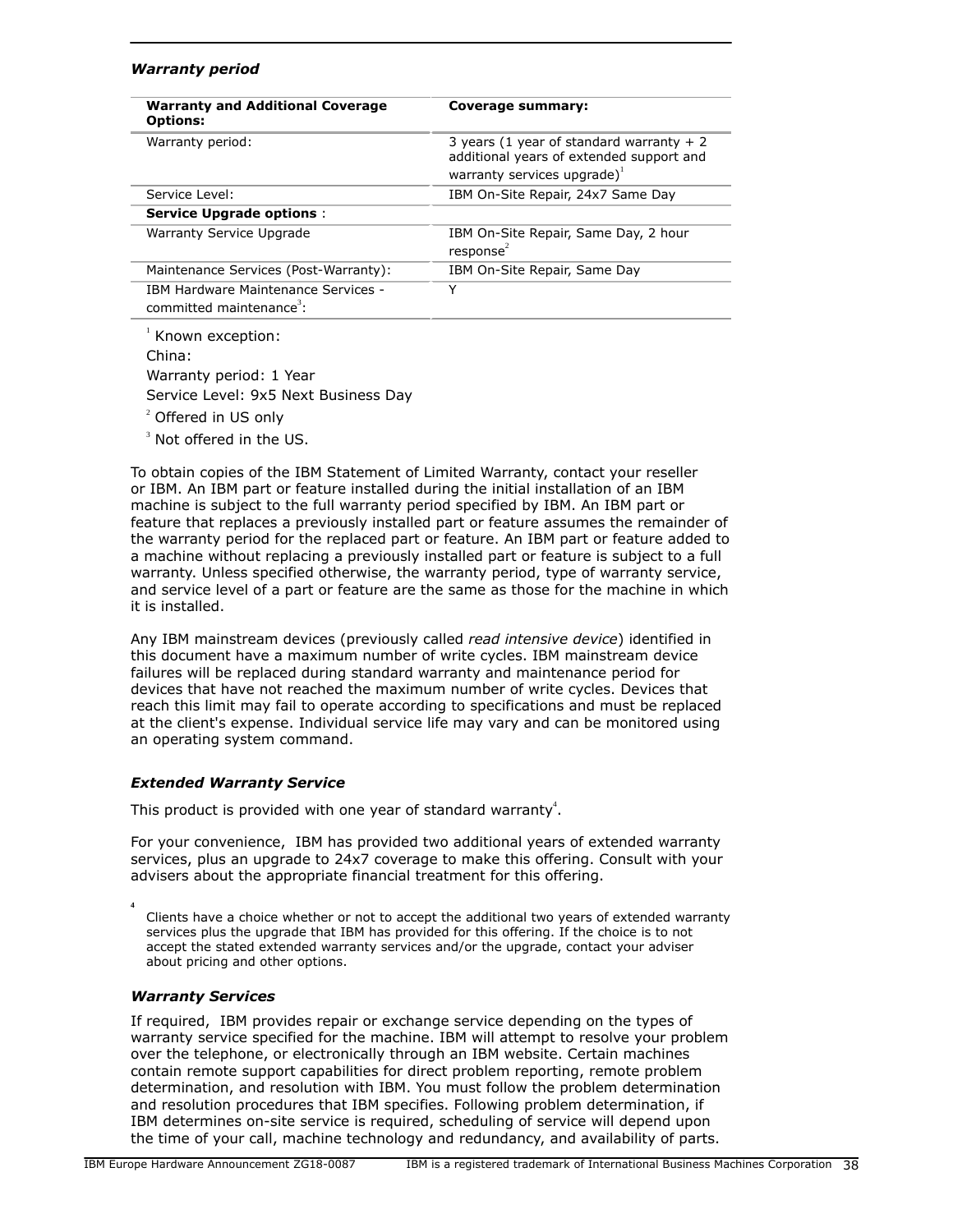If applicable to your product, parts considered Customer Replaceable Units (CRUs) will be provided as part of the machine's standard warranty service.

Service levels are response-time objectives and are not guaranteed. The specified level of warranty service may not be available in all worldwide locations. Additional charges may apply outside IBM's normal service area. Contact your local IBM representative or your reseller for country-specific and location-specific information.

## *CRU Service*

IBM provides replacement CRUs to you for you to install. CRU information and replacement instructions are shipped with your machine and are available from IBM upon your request. CRUs are designated as being either a Tier 1 (mandatory) or a Tier 2 (optional) CRU.

# *Tier 1 (mandatory) CRU*

Installation of Tier 1 CRUs, as specified in this announcement, is your responsibility. If IBM installs a Tier 1 CRU at your request, you will be charged for the installation.

The following parts have been designated as Tier 1 CRUs:

- **Keyboard**
- **Mouse**
- Display
- Fan
- Disk Drive
- RDX drive
- NVMe carrier card
- NVMe flash module
- Op Panel Base
- Op Panel LCD
- TOD Battery
- IO Cassette
- PCIe adapter
- Power Supply
- FSP Card
- Memory Riser
- Memory DIMM
- Memory VRM
- IO VRM
- Processor VRM
- TPM Card
- Front Bezel
- Power Cable
- Service Cover

# *Tier 2 (optional) CRU*

You may install a Tier 2 CRU yourself or request IBM to install it, at no additional charge.

Based upon availability, CRUs will be shipped for next-business-day (NBD) delivery. IBM specifies, in the materials shipped with a replacement CRU, whether a defective CRU must be returned to IBM. When return is required, return instructions and a container are shipped with the replacement CRU. You may be charged for the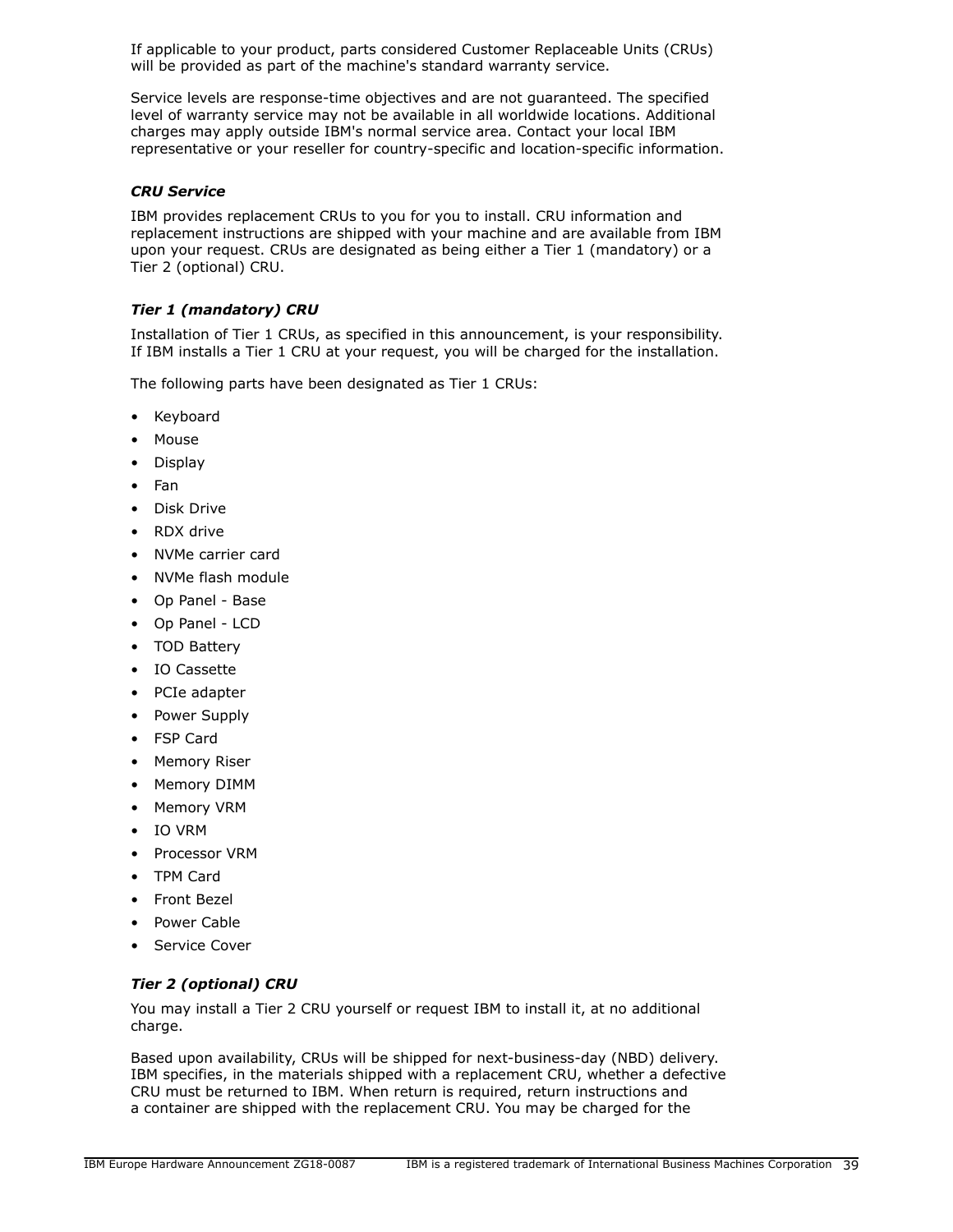replacement CRU if IBM does not receive the defective CRU within 15 days of your receipt of the replacement.

# **The following parts have been designated as Tier 2 CRUs:**

Processor module

#### *CRU and On-site Service*

At IBM's discretion, you will receive specified CRU service, or IBM will repair the failing machine at your location and verify its operation. You must provide a suitable working area to allow disassembly and reassembly of the IBM machine. The area must be clean, well-lit, and suitable for the purpose.

Service level is:

• 24 hours per day, 7 days a week, , same-day response. Same day service level includes the installation of Tier 1 CRUs at no additional charge

#### <span id="page-39-0"></span>*Warranty services*

IBM is now shipping machines with selected non-IBM parts that contain an IBM field replaceable unit (FRU) part number label. These parts are to be serviced during the IBM machine warranty period. IBM is covering the service on these selected non-IBM parts as an accommodation to their customers, and normal warranty service procedures for the IBM machine apply.

#### *International Warranty Service*

International Warranty Service allows you to relocate any machine that is eligible for International Warranty Service and receive continued warranty service in any country where the IBM machine is serviced. If you move your machine to a different country, you are required to report the machine information to your Business Partner or IBM representative.

The warranty service type and the service level provided in the servicing country may be different from that provided in the country in which the machine was purchased. Warranty service will be provided with the prevailing warranty service type and service level available for the eligible machine type in the servicing country, and the warranty period observed will be that of the country in which the machine was purchased.

The following types of information can be found on the [International Warranty](https://www.ibm.com/systems/support/machine_warranties/iws.html) [Service](https://www.ibm.com/systems/support/machine_warranties/iws.html) website

- Machine warranty entitlement and eligibility
- Directory of contacts by country with technical support contact information
- Announcement Letters

#### *Warranty service upgrades*

During the warranty period, warranty service upgrades provide an enhanced level of On-site Service for an additional charge. Service levels are response-time objectives and are not guaranteed. See the [Warranty services](#page-39-0) section for additional details.

IBM will attempt to resolve your problem over the telephone or electronically by access to an IBM website. Certain machines contain remote support capabilities for direct problem reporting, remote problem determination, and resolution with IBM. You must follow the problem determination and resolution procedures that IBM specifies. Following problem determination, if IBM determines on-site service is required, scheduling of service will depend upon the time of your call, machine technology and redundancy, and availability of parts.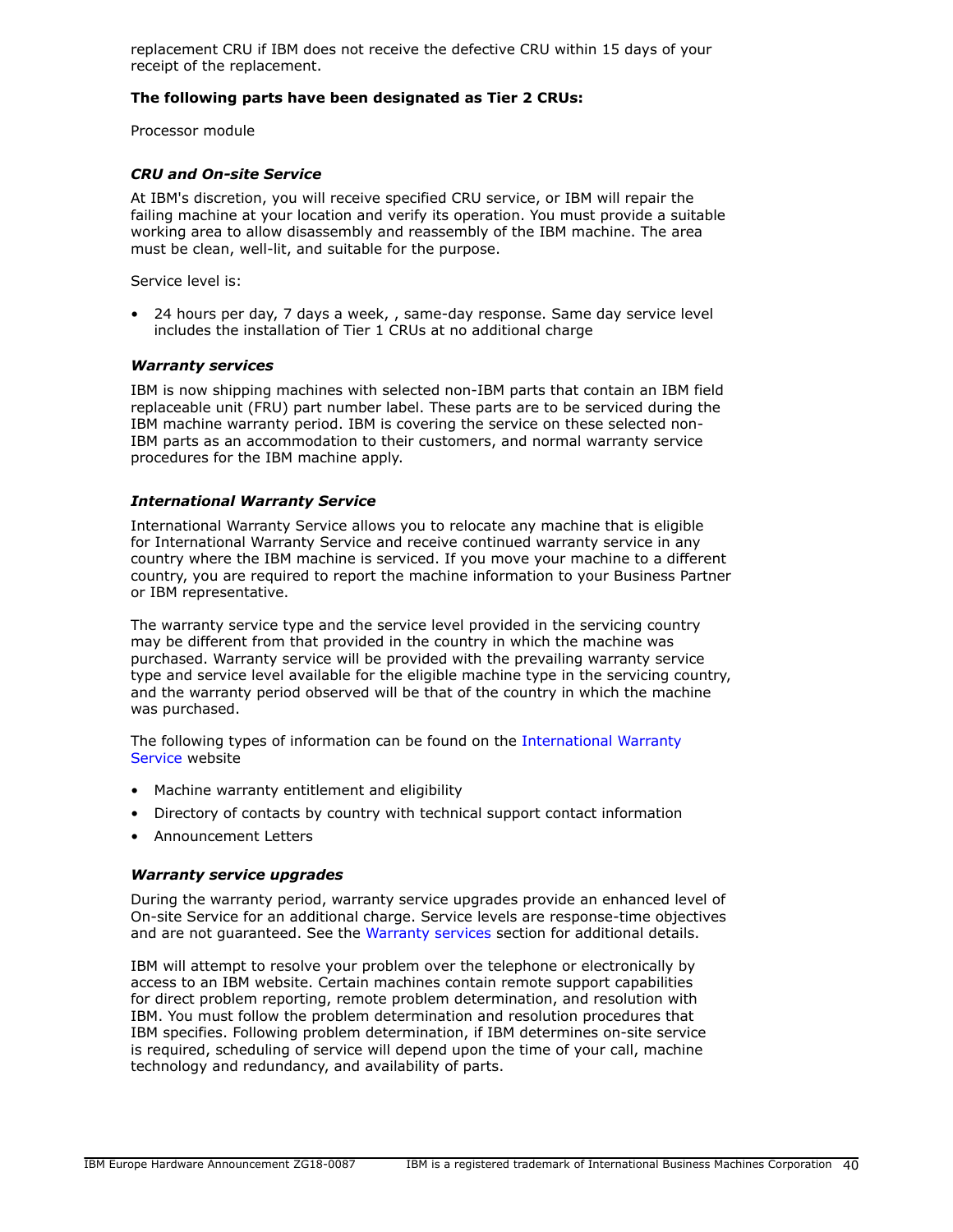# *CRU and On-site Service*

At IBM's discretion, you will receive CRU service or IBM will repair the failing machine at your location and verify its operation. You must provide a suitable working area to allow disassembly and reassembly of the IBM machine. The area must be clean, well-lit, and suitable for the purpose.

Customer Replaceable Units (CRUs) may be provided as part of the machine's standard warranty CRU Service except that you may install a CRU yourself or request IBM installation, at no additional charge, under the CRU and On-site Service level specified above. For additional information on the CRU Service, see the warranty information.

#### **Maintenance services**

If required, IBM provides repair or exchange service depending on the types of maintenance service specified for the machine. IBM will attempt to resolve your problem over the telephone or electronically, through an IBM website. Certain machines contain remote support capabilities for direct problem reporting, remote problem determination, and resolution with IBM. You must follow the problem determination and resolution procedures that IBM specifies. Following problem determination, if IBM determines on-site service is required, scheduling of service will depend upon the time of your call, machine technology and redundancy, and availability of parts. Service levels are response-time objectives and are not guaranteed. The specified level of maintenance service may not be available in all worldwide locations. Additional charges may apply outside IBM's normal service area. Contact your local IBM representative or your reseller for country-specific and location-specific information.

The following service selections are available as maintenance options, at additional cost, for your machine type.

- IBM On-Site Repair, Next Business Day Response Target, Monday-Friday. Calls must be received by 3:00 PM local time in order to qualify for next business day response.
- IBM On-Site Repair, Same Day On-Site Response Target, Monday-Sunday 00:00-24:00, 365 days a year.<sup>5</sup>

 $5$  Recommended for this product

# **IBM Hardware Maintenance Services - committed maintenance<sup>6</sup>**

Organizations can lose as much as USD \$100 million per year to downtime related to information and communications technology. IBM Hardware Maintenance Services -- committed maintenance can deliver different types of hardware service for IBM equipment from the moment you call for support worldwide (based on the countries in which IBM has a presence) and around the clock. Through clear response targets and standardized service-delivery metrics, we can help you optimize your IT infrastructure and can help reduce the threat of hardware-related outages.

For more information, see the [IBM Hardware Maintenance Services - committed](#page-0-0) [maintenance Data Sheet \(D\) - USEN.](#page-0-0)

**6** Currently not available in the US.

#### *On-site Service*

IBM will repair the failing machine at your location and verify its operation. You must provide a suitable working area to allow disassembly and reassembly of the IBM machine. The area must be clean, well-lit, and suitable for the purpose.

# *Customer Replaceable Unit (CRU) Service*

If your problem can be resolved with a CRU (for example, keyboard, mouse, speaker, memory, or hard disk drive), and depending upon the maintenance service offerings in your geography, IBM will ship the replacement CRU to you for you to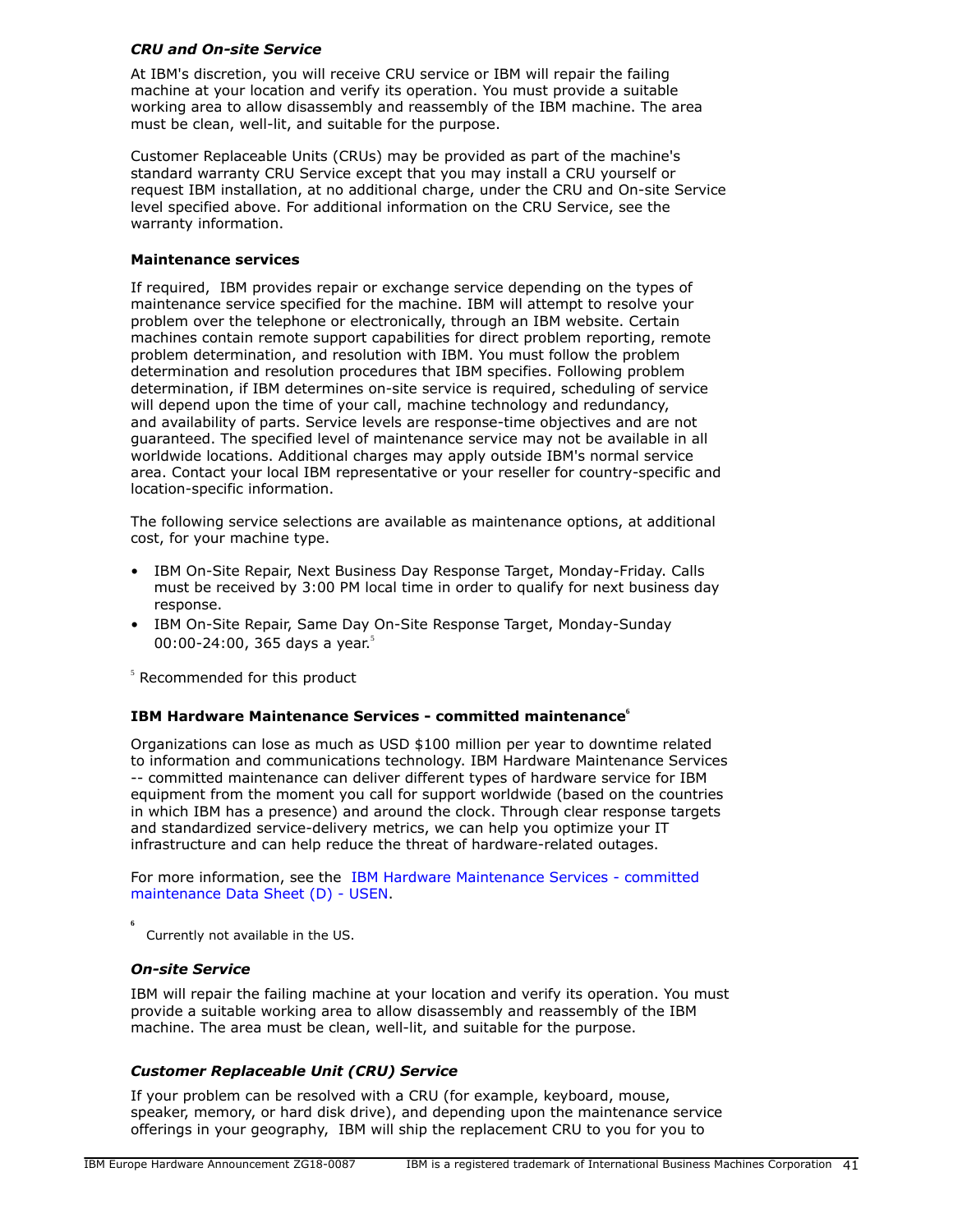install. CRU information and replacement instructions are shipped with your machine and are available from IBM upon your request.

CRUs will be shipped based upon availability. IBM specifies, in the materials shipped with a replacement CRU, whether a defective CRU must be returned to IBM. When return is required, 1) return instructions and a container are shipped with the replacement CRU, and 2) you may be charged for the replacement CRU if IBM does not receive the defective CRU within 15 days of your receipt of the replacement.

CRUs are designated as being either a Tier 1 (mandatory) or a Tier 2 (optional) CRU.

Tier 1 (mandatory) CRUs: Installation of Tier 1 CRUs, as specified in this announcement, is your responsibility. If IBM installs a Tier 1 CRU at your request, you will be charged for the installation.

For machines with On-site Same-day Response Service, IBM will replace a Tier 1 CRU part at your request, at no additional charge.

The following parts have been designated as Tier 1 CRUs:

- Keyboard
- Mouse
- Display
- Fan
- Disk Drive
- RDX drive
- NVMe carrier card
- NVMe flash module
- Op Panel Base
- Op Panel LCD
- TOD Battery
- IO Cassette
- PCIe adapter
- Power Supply
- FSP Card
- Memory Riser
- Memory DIMM
- Memory VRM
- IO VRM
- Processor VRM
- TPM Card
- Front Bezel
- Power Cable
- Service Cover

Tier 2 (optional) CRUs: You may install a Tier 2 CRU yourself or request IBM to install it, at no additional charge.

Feature codes or models for which there is a maintenance charge:

9040-MR9

#### *Additional reference for Europe*

The following European documents can be found on the [IBM Maintenance and](http://www-5.ibm.com/services/europe/maintenance/) [Technical Support Services](http://www-5.ibm.com/services/europe/maintenance/) website.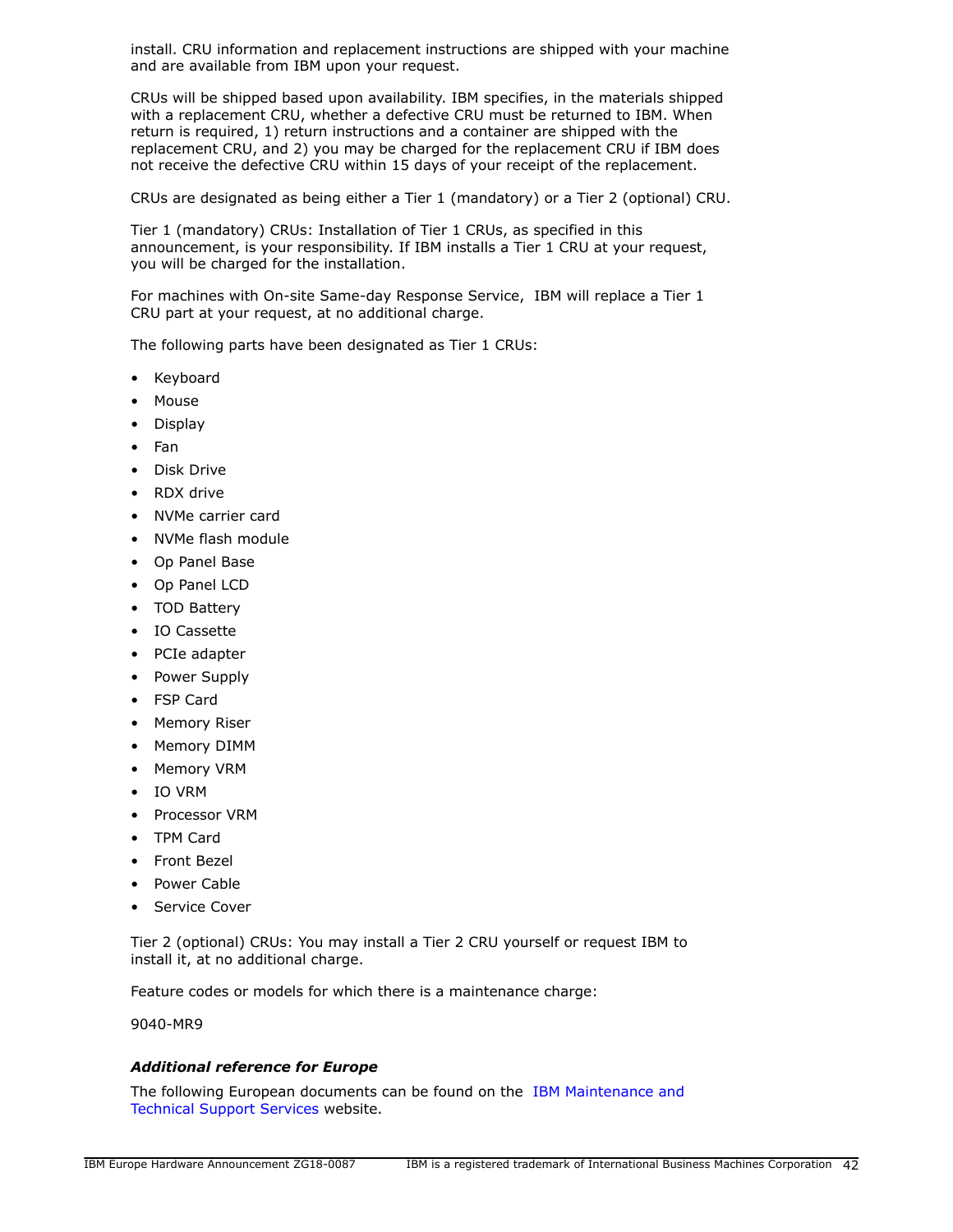- European Announcement Letter ZS03-0150 for IBM Customer Agreement (ICA)
- European Announcement Letter ZS04-0135 for Enterprise Agreement Contract
- European Announcement Letter ZS98-0118 for ServiceSuite Contract

#### *Non-IBM parts service*

Under certain conditions, IBM provides services for selected non-IBM parts at no additional charge for machines that are covered under warranty service upgrades or maintenance services.

This service includes hardware problem determination (PD) on the non-IBM parts (for example, adapter cards, PCMCIA cards, disk drives, memory) installed within IBM machines and provides the labor to replace the failing parts at no additional charge.

If IBM has a Technical Service Agreement with the manufacturer of the failing part, or if the failing part is an accommodations part (a part with an IBM FRU label), IBM may also source and replace the failing part at no additional charge. For all other non-IBM parts, customers are responsible for sourcing the parts. Installation labor is provided at no additional charge, if the machine is covered under a warranty service upgrade or a maintenance service.

#### *Usage plan machine*

No

#### *IBM hourly service rate classification*

Two

When a type of service involves the exchange of a machine part, the replacement may not be new, but will be in good working order.

#### *Maintenance service offerings*

This machine is eligible under terms and conditions of IBM ServiceElite, the IBM Enterprise Service Agreement (ESA), or the IBM Maintenance Agreement. Consult your IBM representative for details.

#### **General terms and conditions**

#### *Field-installable features*

Yes

*Model conversions*

Yes

# *Machine installation*

Customer setup. Customers are responsible for installation according to the instructions IBM provides with the machine.

# *Graduated program license charges apply*

No

# *Licensed Machine Code*

IBM Machine Code is licensed for use by a customer on the IBM machine for which it was provided by IBM under the terms and conditions of the IBM License Agreement for Machine Code, to enable the machine to function in accordance with its specifications, and only for the capacity authorized by IBM and acquired by the customer. You can obtain the agreement by contacting your IBM representative. It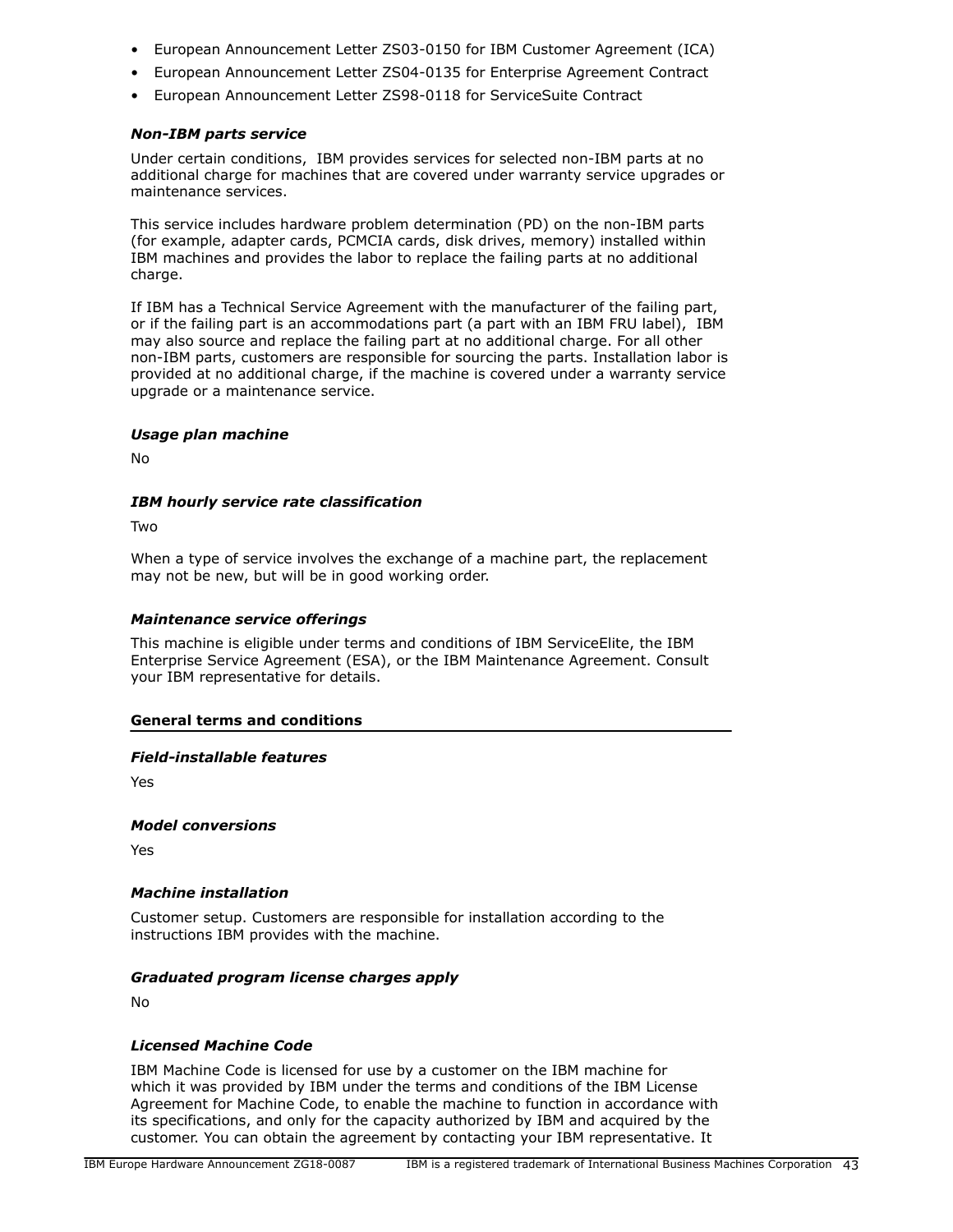can also be found on the [License Agreement for Machine Code and Licensed Internal](http://www.ibm.com/systems/support/machine_warranties/machine_code.html) [Code.](http://www.ibm.com/systems/support/machine_warranties/machine_code.html)

Access to Machine Code updates is conditioned on entitlement and license validation in accordance with IBM policy and practice. IBM may verify entitlement through customer number, serial number, electronic restrictions, or any other means or methods employed by IBM in its discretion.

If the machine does not function as warranted and your problem can be resolved through your application of downloadable Machine Code, you are responsible for downloading and installing these designated Machine Code changes as IBM specifies. If you would prefer, you may request IBM to install downloadable Machine Code changes; however, you may be charged for that service.

## *Machine Code License Acceptance Requirement*

B.) Acceptance-By-Use Machine: No, the Machine Code license requires signed acceptance by the machine's end user directly with IBM, applicable to orders for a new machine, machine type conversion MES, and to machines transferred to another user.

#### <span id="page-43-0"></span>**Prices**

For all local charges, contact your IBM representative.

#### **IBM Global Financing**

IBM Global Financing offers competitive financing to credit-qualified customers to assist them in acquiring IT solutions. Offerings include financing for IT acquisition, including hardware, software, and services, from both IBM and other manufacturers or vendors. Offerings (for all customer segments: small, medium, and large enterprise), rates, terms, and availability can vary by country. Contact your local IBM Global Financing organization or go to the [IBM Global Financing](http://www.ibm.com/financing) website for more information.

IBM Global Financing offerings are provided through IBM Credit LLC in the United States and other IBM subsidiaries and divisions worldwide to qualified commercial and government customers. Rates are based on a customer's credit rating, financing terms, offering type, equipment type and options, and may vary by country. Other restrictions may apply. Rates and offerings are subject to change, extension, or withdrawal without notice.

# <span id="page-43-1"></span>**Announcement countries**

All European, Middle Eastern, and African countries, except Islamic Republic of Iran, Sudan, and Syrian Arab Republic.

#### *Trademarks*

Power Systems, POWER9, Active Memory, IBM Cloud, PowerLinux, HACMP, PowerVP and Electronic Service Agent are trademarks of IBM Corporation in the United States, other countries, or both.

IBM, Power, AIX, POWER8, PowerVM, POWER, PowerHA, IBM API Connect, WebSphere and Global Technology Services are registered trademarks of IBM Corporation in the United States, other countries, or both.

The registered trademark Linux® is used pursuant to a sublicense from the Linux Foundation, the exclusive licensee of Linus Torvalds, owner of the mark on a worldwide basis.

Oracle and Java are trademarks of Oracle and/or its affiliates in the United States, other countries, or both.